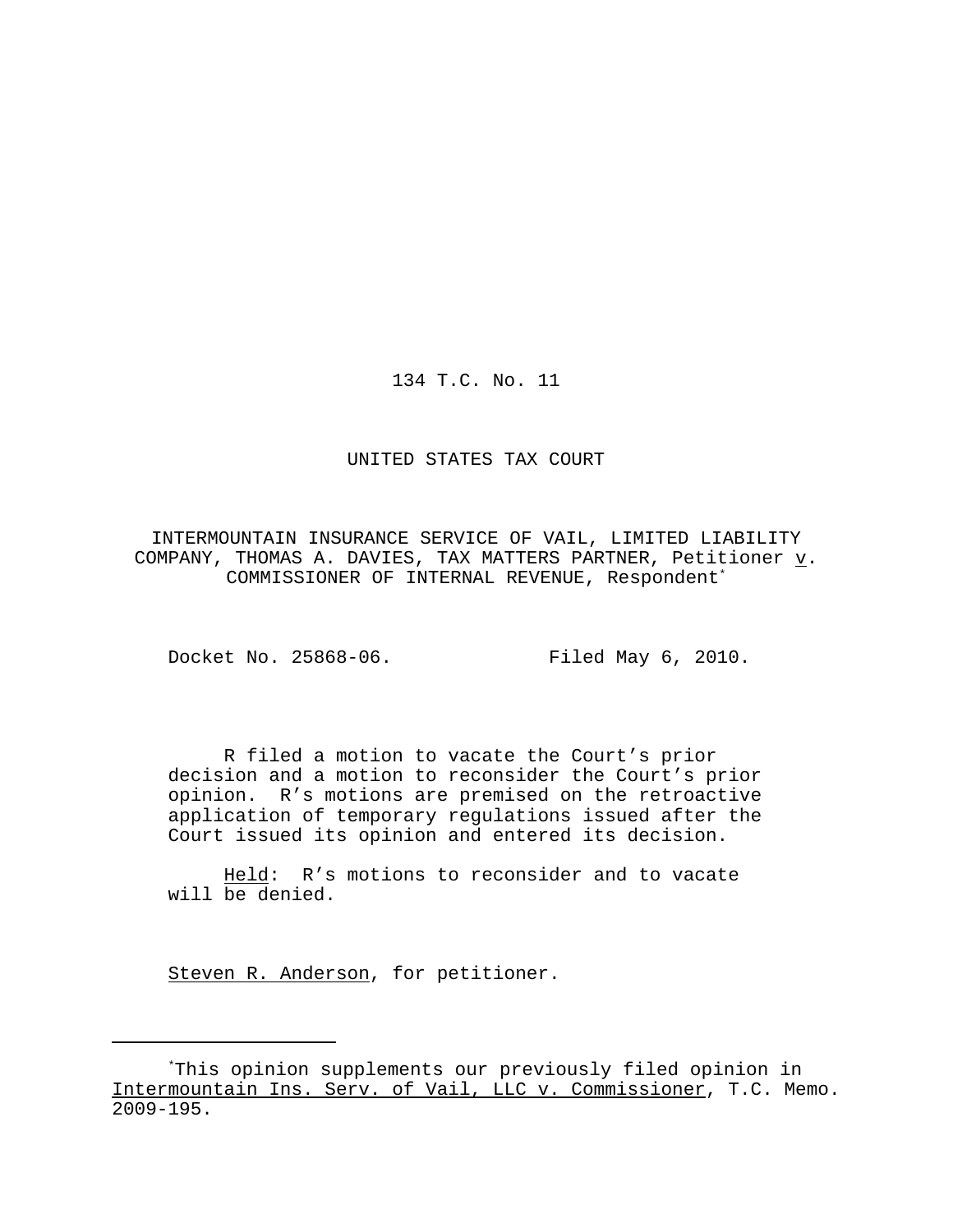# Gary J. Merken, for respondent. SUPPLEMENTAL OPINION

WHERRY, Judge: We issued an opinion and entered our decision in this case on September 1, 2009. Relying on Bakersfield Energy Partners, LP v. Commissioner, 128 T.C. 207 (2007), affd. 568 F.3d 767 (9th Cir. 2009), we decided that the adjustments made in respondent's final partnership administrative adjustment (FPAA) on which this case is based are barred by the general 3-year period of limitations in section  $6501(a)$ .<sup>1</sup> See Intermountain Ins. Serv. of Vail, LLC v. Commissioner, T.C. Memo. 2009-195. Respondent subsequently issued two temporary regulations, sections  $301.6229(c)(2)-1T$  and  $301.6501(e)-1T$ , Temporary Proced. & Admin. Regs., 74 Fed. Reg. 49322-49323 (Sept. 28, 2009), and on the basis of the application of those temporary regulations to this case, filed motions to vacate our decision and to reconsider our opinion.<sup>2</sup> The sole issue now before the

<sup>1</sup>Unless otherwise indicated, all section references are to the Internal Revenue Code of 1986, as amended and in effect for the year at issue, and all Rule references are to the Tax Court Rules of Practice and Procedure.

 $2$ In our Sept. 1, 2009, opinion, we noted that, although respondent argued that sec. 6501(e)(1)(A) applied, his arguments suggested that he meant to cite sec.  $6229(c)(2)$  instead. See Intermountain Ins. Serv. of Vail, LLC v. Commissioner, supra n.3. Sec. 6501(e)(1)(A) extends the 3-year period of limitations for assessing tax to 6 years from the due date or the date of the tax return, whichever is later. See sec. 6501(a). For tax attributable to a partnership item, the period of limitations remains open at least for 3 years after the date the partnership (continued...)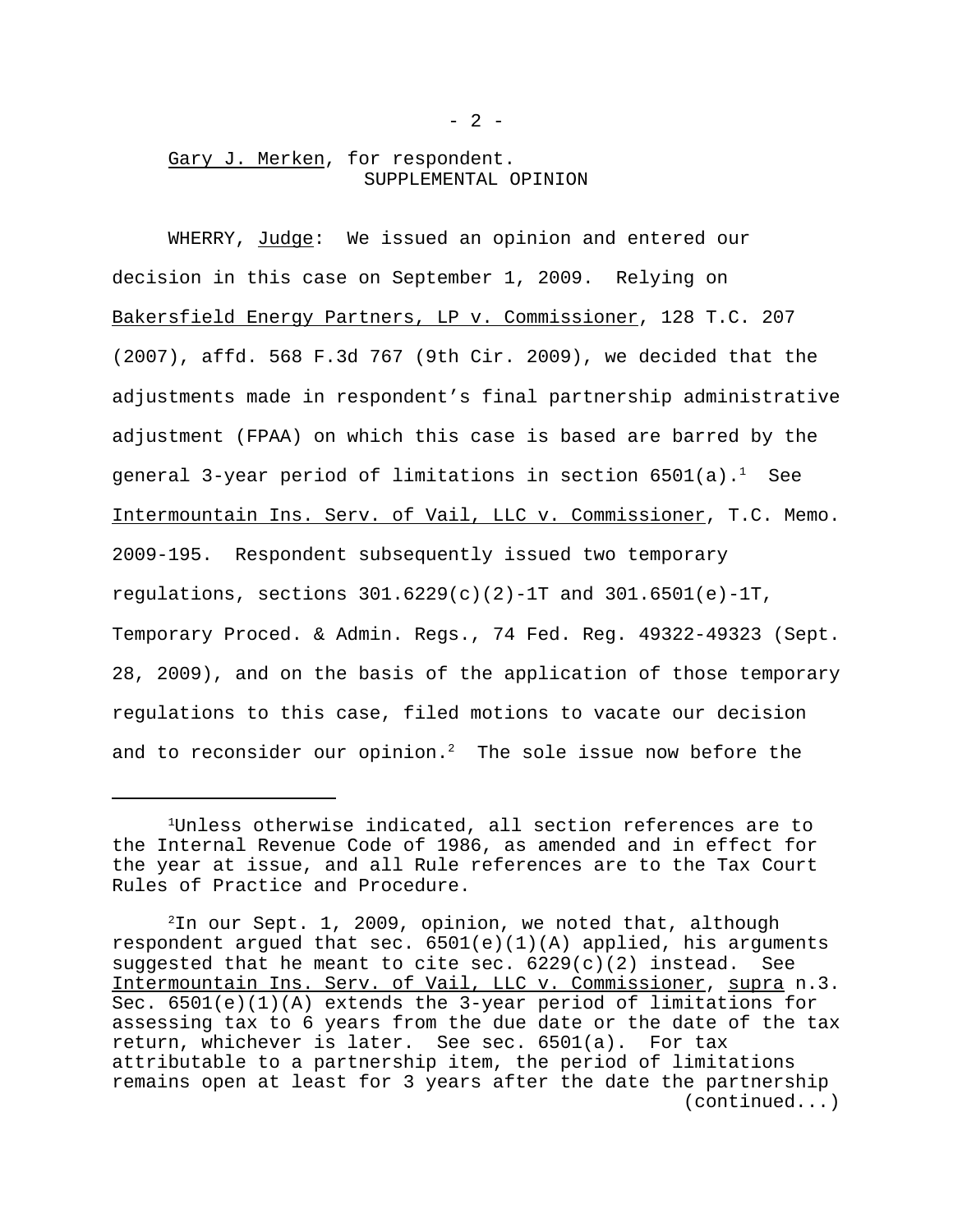Court is whether the temporary regulations compel us to grant respondent's motions.

### Background

The transactions at the heart of this case took place in 1999 and were reported on the 1999 Form 1065, U.S. Partnership Return of Income, of Intermountain Insurance Service of Vail, LLC (Intermountain), filed on September 15, 2000. The details of the transactions are largely irrelevant to the issues we face today. Suffice it to say that in the previously mentioned FPAA that

Respondent has not provided support for his argument that sec. 6501(e)(1)(A) or sec. 301.6501(e)-1T, Temporary Proced. & Admin. Regs., 74 Fed. Reg. 49322-49323 (Sept. 28, 2009), applies to this case. Respondent has only addressed an omission from Intermountain's partnership return and time periods running from the filing of that return. Nevertheless, the parties refer to the temporary regulations in tandem. Respondent states in his motion to reconsider that "The temporary regulations apply to petitioner's 1999 tax year". For the purposes of this Opinion, and because sec.  $6501(e)(1)(A)$  and sec.  $301.6501(e)-1T$ , Temporary Proced. & Admin. Regs., supra, could affect the outcome of this case if a partner's period of limitations was still open when the FPAA was issued, we will follow the parties' lead and refer to the temporary regulations in tandem.

 $2($ ...continued)

return was filed or 3 years after the last day, disregarding extensions, for filing the partnership return, whichever is later. See sec.  $6229(a)$ . Sec.  $6229(c)(2)$  extends the sec. 6229(a) period. Although there is no period of limitations within which the Commissioner must issue an FPAA, partnership item adjustments made in an FPAA are time barred at the partner level if the FPAA is not issued within the applicable period of limitations for assessing tax against a partner attributable to partnership items. See generally Curr-Spec Partners, L.P. v. Commissioner, 579 F.3d 391 (5th Cir. 2009), affg. T.C. Memo. 2007-289; Rhone-Poulenc Surfactants & Specialties, L.P. v. Commissioner, 114 T.C. 533, 534-535, 542 (2000).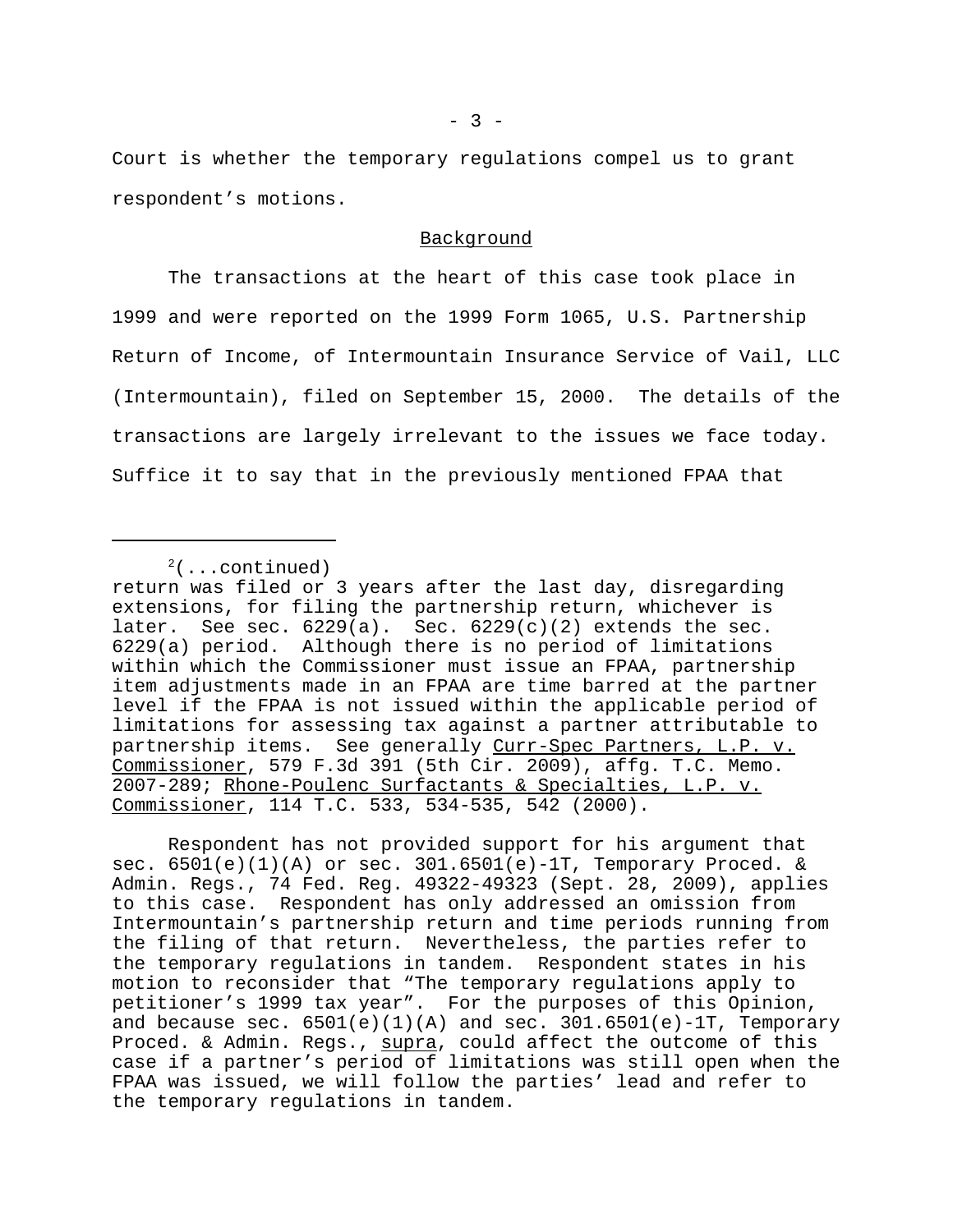respondent issued on September 14, 2006, respondent determined that the transactions characterized as a tax shelter "were a sham, lacked economic substance and \* \* \* [had] a principal purpose of \* \* \* [reducing] substantially the present value of \* \* \* [Intermountain's] partners' aggregate federal tax liability". Critically, respondent's determination revolved around Intermountain's alleged overstatement of partnership basis.

Petitioner timely petitioned this Court for review of the FPAA and moved for summary judgment on the ground that respondent had issued the FPAA beyond the general 3-year period of limitations for assessing tax against Intermountain's partners. See secs.  $6229(a)$ ,  $6501(a)$ . Respondent conceded that the 3-year limitations period had expired but argued that an extended 6-year period of limitations applied instead as a result of Intermountain's basis overstatement.<sup>3</sup> See secs.  $6229(c)(2)$ ,

 $- 4 -$ 

<sup>&</sup>lt;sup>3</sup>The bar of the period of limitations is an affirmative defense, and petitioner bore the burden of proof. See Rules 39, 142(a); see also Highwood Partners v. Commissioner, 133 T.C. \_\_, \_\_ (2009) (slip op. at 14). Petitioner established a prima facie case that the general 3-year period of limitations had expired as of the date the FPAA was issued in this case, and respondent conceded as much. Accordingly, and because respondent never suggested any other reason why the period of limitations with respect to any partner remained open, the burden of going forward shifted to respondent to establish that there was a greater-than-25-percent omission of gross income on a partner's or the partnership's return. See Highwood Partners v. Commissioner, supra at \_\_ (slip op. at 14); see also Intermountain Ins. Serv. of Vail v. Commissioner, LLC, supra n.2.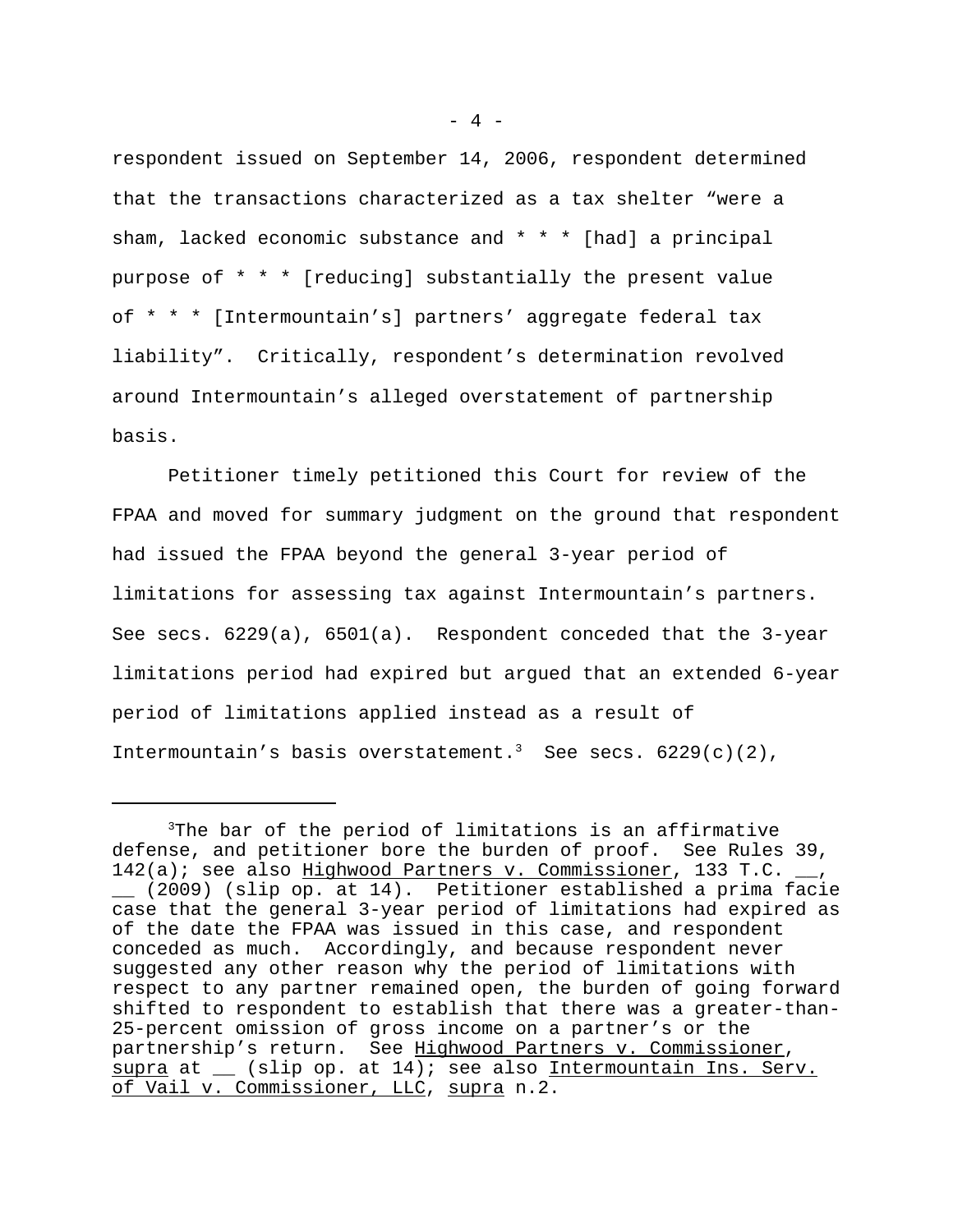$6501(e)(1)(A)$ . A dispute over the proper interpretation of sections  $6229(c)(2)$  and  $6501(e)(1)(A)$  ensued.

Generally, a 6-year limitations period is triggered when a taxpayer or partnership "omits from gross income an amount properly includible therein which is in excess of 25 percent of the amount of gross income stated in the return". Sec.  $6501(e)(1)(A)$  (taxpayer); see sec.  $6229(c)(2)$  (partnership). The focus of the parties' dispute was whether an overstatement of basis constitutes an omission from gross income for purposes of triggering a 6-year limitations period.

This was not an issue of first impression. In Bakersfield Energy Partners, LP v. Commissioner, supra, we held that a basis overstatement was not an omission from gross income for purposes of sections  $6229(c)(2)$  and  $6501(e)(1)(A)$ . In reaching our conclusion, we applied the holding of Colony, Inc. v. Commissioner, 357 U.S. 28, 33 (1958), in which the Supreme Court was faced with identical language in section 6501(e)(1)(A)'s predecessor--section 275(c) of the Internal Revenue Code of 1939. See Bakersfield Energy Partners, LP v. Commissioner, supra at 215 ("We are unpersuaded by respondent's attempt to distinguish and diminish the Supreme Court's holding in Colony, Inc. v. Commissioner".). The Supreme Court's holding, as we described it, was "that the extended period of limitations applies to situations where specific income receipts have been

 $-5 -$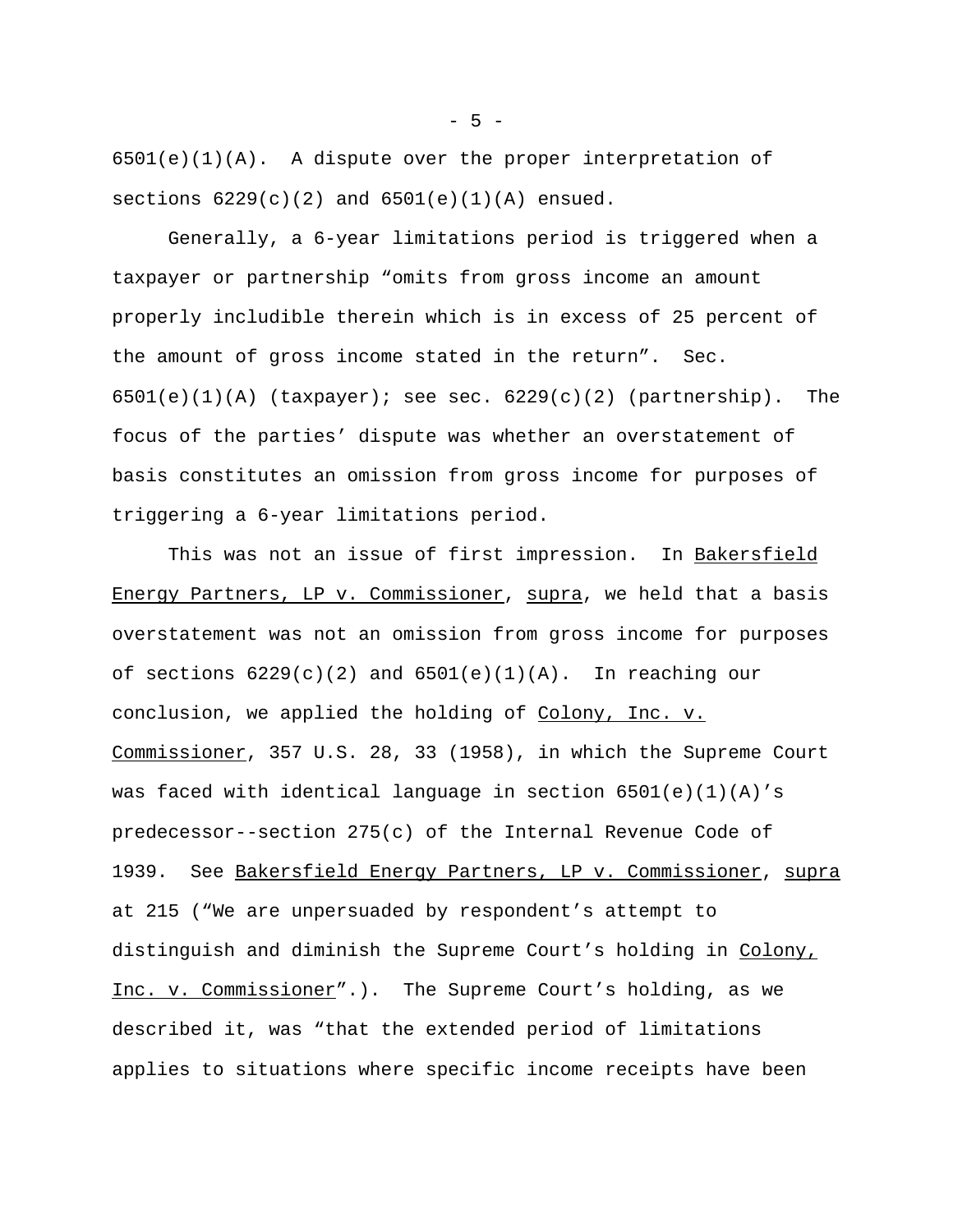'left out' in the computation of gross income and not when an understatement of gross income resulted from an overstatement of basis." Id. at 213. The Supreme Court had reviewed the statute's legislative history and determined that Congress had not intended a basis overstatement to be an omission from gross income. See Colony, Inc. v. Commissioner, supra at 33, 36.

We adhered to our precedent in Bakersfield Energy Partners, LP v. Commissioner, supra, when we issued our September 1, 2009, opinion in this case. See Intermountain Ins. Serv. of Vail, LLC v. Commissioner, T.C. Memo. 2009-195. Accordingly, in our September 1, 2009, order and decision, we granted petitioner's motion for summary judgment and decided that the adjustments in respondent's FPAA were barred by the general 3-year limitations period. That was not the end of the matter, however.

On September 24, 2009, less than a month after our order and decision in this case, respondent and the Treasury Department issued temporary regulations under sections  $6229(c)(2)$  and 6501(e)(1)(A). See secs. 301.6229(c)(2)-1T and 301.6501(e)-1T, Temporary Proced. & Admin. Regs., supra. These temporary regulations were simultaneously issued as proposed regulations. See sec. 7805(e). On September 28, 2009, notice was published and comments were sought for sections  $301.6229(c)(2)-1$  and 301.6501(e)-1, Proposed Proced. & Admin. Regs., see Notice of Proposed Rulemaking by Cross-Reference to Temporary Regulations,

 $- 6 -$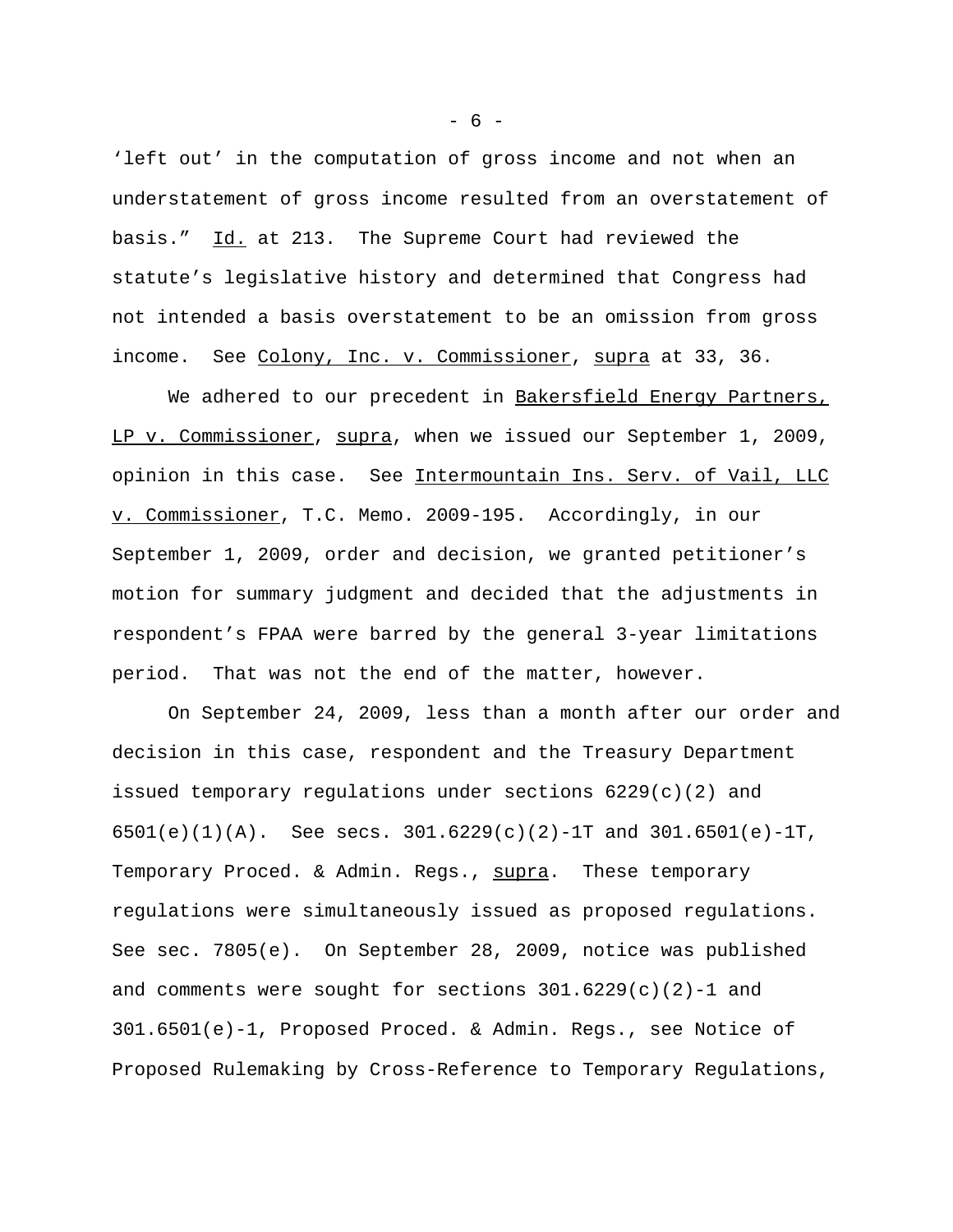74 Fed. Reg. 49354 (Sept. 28, 2009), and the temporary regulations were published in the Federal Register, see secs.  $301.6229(c)(2)-1T$  and  $301.6501(e)-1T$ , Temporary Proced. & Admin. Regs., supra.

The temporary regulations provide, in pertinent part, that "an understated amount of gross income resulting from an overstatement of unrecovered cost or other basis constitutes an omission from gross income for purposes of \* \* \* [sections 6229(c)(2) and 6501(e)(1)(A)]." See secs. 301.6229(c)(2)-1T and 301.6501(e)-1T, Temporary Proced. & Admin. Regs., supra. The interpretation espoused by the temporary regulations runs contrary to the interpretation adopted by this Court in Bakersfield Energy Partners, LP v. Commissioner, 128 T.C. 207 (2007), and by the Courts of Appeals for the Ninth and Federal Circuits in Bakersfield Energy Partners, LP v. Commissioner, 568 F.3d 767 (9th Cir. 2009),<sup>4</sup> and Salman Ranch Ltd. v. United States, 573 F.3d 1362 (Fed. Cir. 2009), respectively. See T.D. 9466, 2009-43 I.R.B. 551, 552 ("The Treasury Department and the Internal Revenue Service disagree with these courts that the

- 7 -

 $4$ According to T.D. 9466, 2009-43 I.R.B. 551, 552, the temporary regulations are consistent with a suggestion by the U.S. Court of Appeals for the Ninth Circuit in Bakersfield Energy Partners, LP v. Commissioner, 568 F.3d 767, 778 (9th Cir. 2009), affg. 128 T.C. 207 (2007), that ambiguity in the statutory language may make the statutes susceptible to reinterpretation through regulations. We address this infra note 24.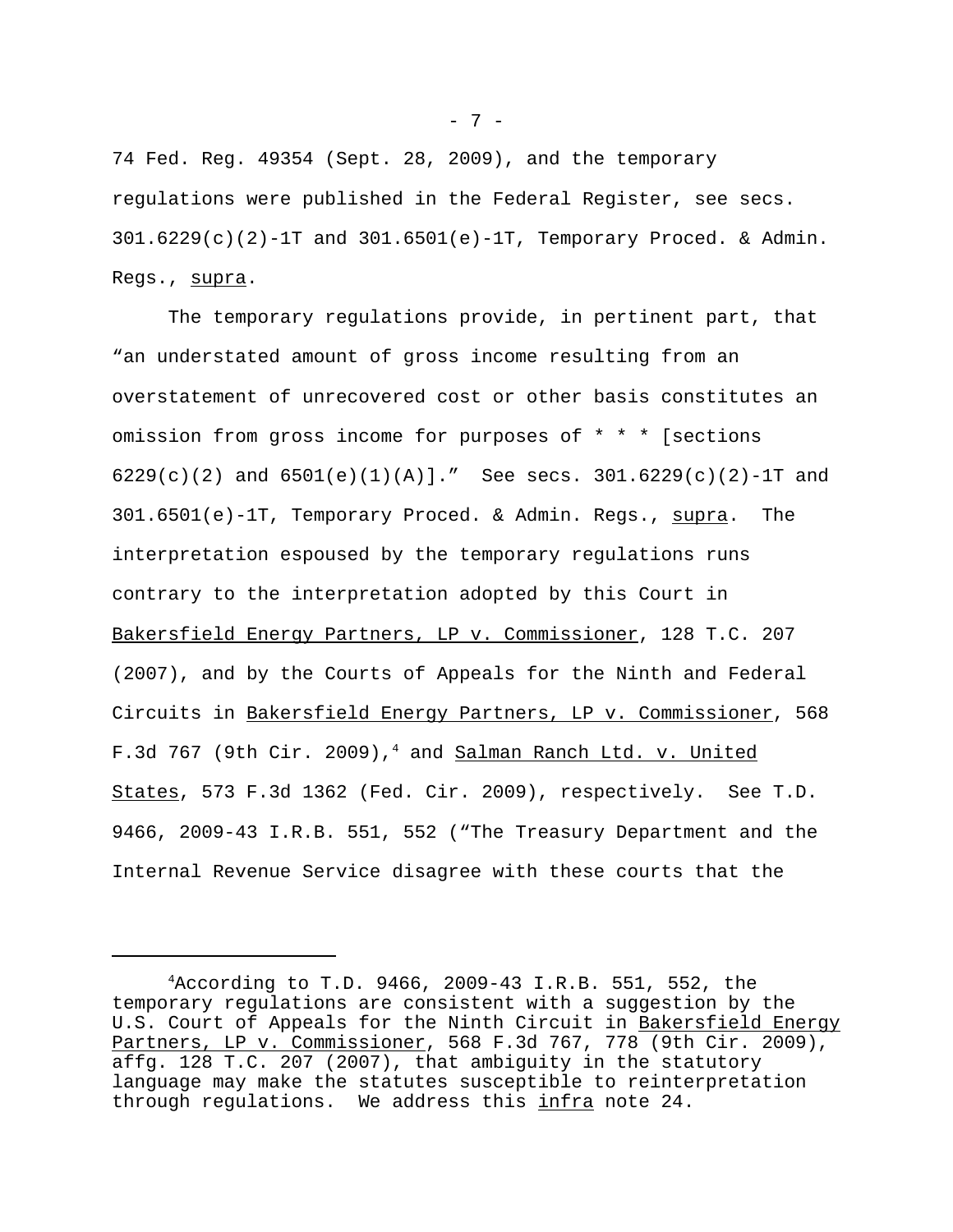Supreme Court's reading of the predecessor to section 6501(e) in Colony applies to sections  $6501(e)(1)(A)$  and  $6229(c)(2)$ .").

Bolstered by the temporary regulations, respondent, on October 16, 2009, lodged--and on November 25, 2009, was permitted to file--an otherwise late motion to vacate our September 1, 2009, decision and a motion to reconsider our September 1, 2009, opinion. As the moving party, respondent bears the burden of proving entitlement to relief. See Kraasch v. Commissioner, 70 T.C. 623, 626 (1978). Respondent urges us to reconsider the case, this time eschewing our prior precedent in favor of the temporary regulations. Petitioner counters that the temporary regulations are either inapplicable, invalid, or otherwise not entitled to deference. On November 25, 2009, we ordered the parties to file briefs. Pursuant to our order, the parties filed opening briefs on January 5, 2010. Petitioner and respondent filed reply briefs on January 27 and February 1, 2010, respectively.

### Discussion

## I. Motions To Reconsider and To Vacate

Motions to reconsider and to vacate are governed by Rules 161 and 162, respectively. Those rules establish filing deadlines but provide no guidance on when the Court should grant or deny such motions. In the absence of more specific guidance, we look to caselaw and the Federal Rules of Civil Procedure. See Rule 1(b).

 $- 8 -$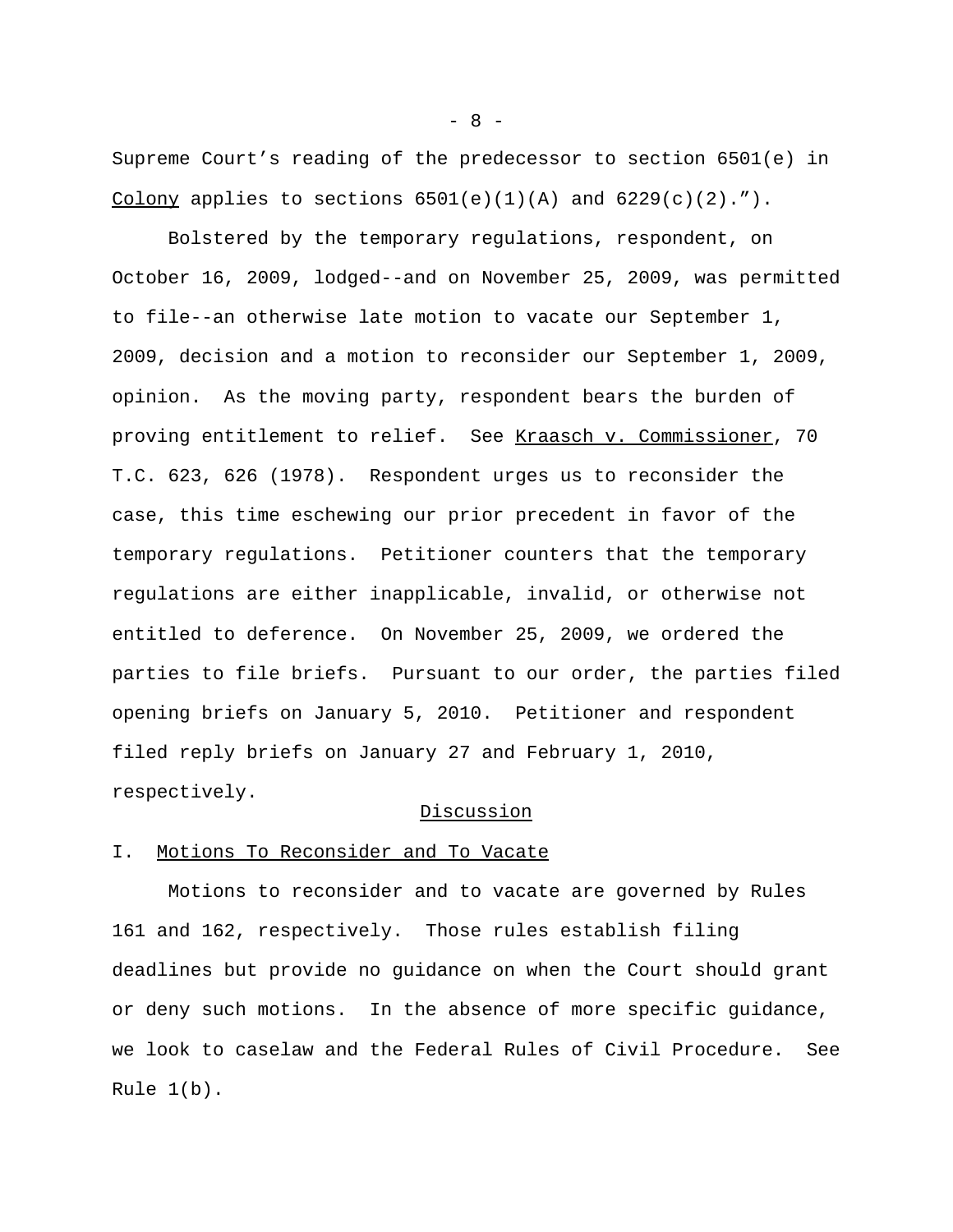The decision to grant motions to reconsider and to vacate lies within the discretion of the Court. Estate of Quick v. Commissioner, 110 T.C. 440, 441 (1998) (motion to reconsider); Kun v. Commissioner, T.C. Memo. 2004-273 (motion to vacate). Motions to reconsider are generally "intended to correct substantial errors of fact or law and allow the introduction of newly discovered evidence that the moving party could not have introduced by the exercise of due diligence in the prior proceeding." Knudsen v. Commissioner, 131 T.C. 185, 185 (2008). "Reconsideration is not the appropriate forum for rehashing previously rejected legal arguments or tendering new legal theories to reach the end result desired by the moving party." Estate of Quick v. Commissioner, supra at 441-442. Motions to vacate are generally not granted absent a showing of unusual circumstances or substantial error, e.g., mistake, inadvertence, surprise, excusable neglect, newly discovered evidence, fraud, or other reason justifying relief. See, e.g., Fed. R. Civ. P. 60(b); Brannon's of Shawnee, Inc. v. Commissioner, 69 T.C. 999 (1978).

Importantly, an intervening change in the law can warrant the granting of both a motion to reconsider and a motion to vacate. See Alioto v. Commissioner, T.C. Memo. 2008-185.<sup>5</sup> In

- 9 -

<sup>&</sup>lt;sup>5</sup>See also <u>Servants of the Paraclete v. Does</u>, 204 F.3d 1005, 1012 (10th Cir. 2000); Cornell v. Nix, 119 F.3d 1329, 1332-1333 (8th Cir. 1997); Matarese v. LeFevre, 801 F.2d 98, 106 (2d Cir. 1986); McGrath v. Potash, 199 F.2d 166, 167 (D.C. Cir. 1952).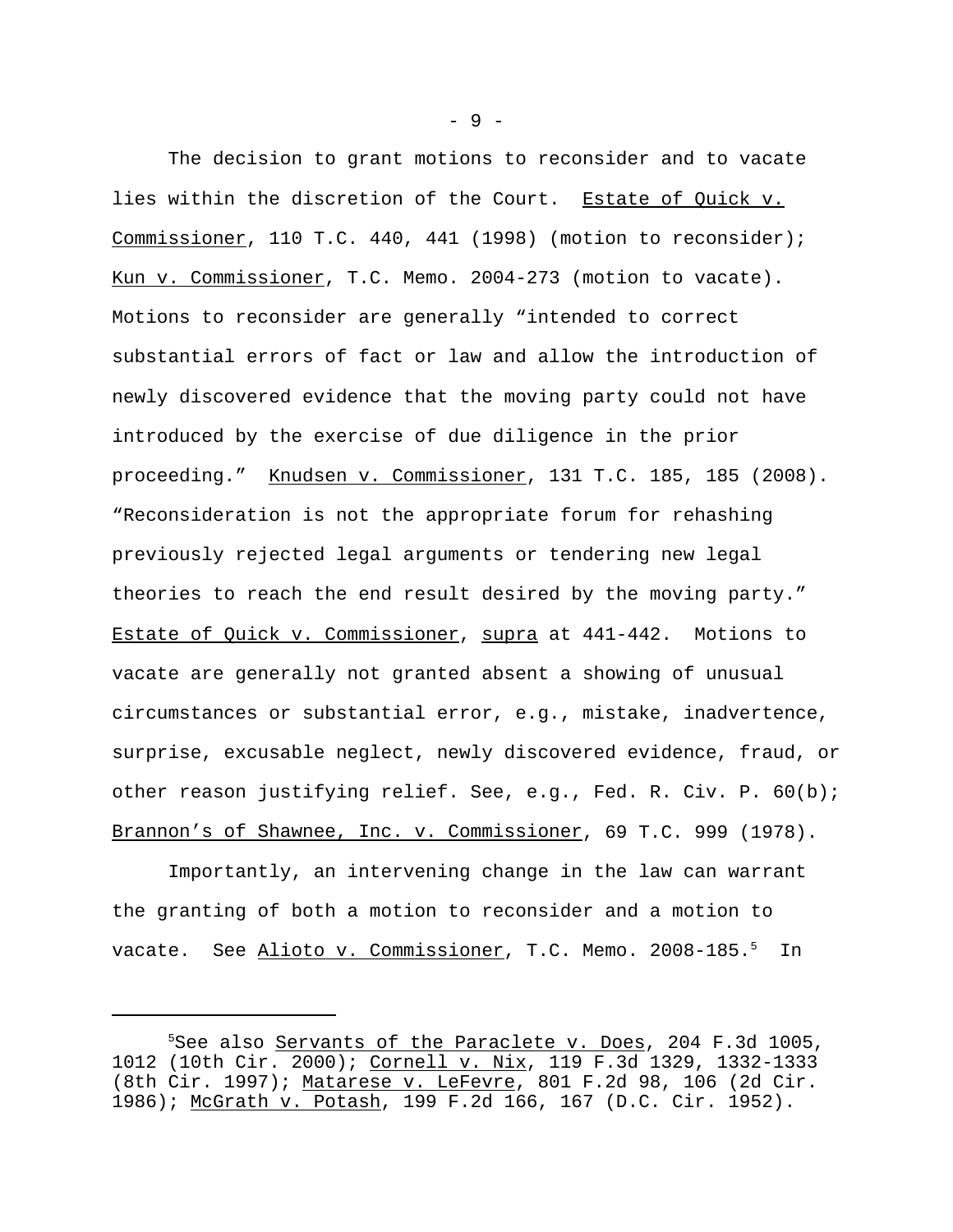Alioto v. Commissioner, T.C. Memo. 2006-199, the Court held that it lacked jurisdiction over "stand-alone" section 6015(f) cases. After Congress expanded the Court's jurisdiction to include such cases, see Tax Relief and Health Care Act of 2006, Pub. L. 109-432, div. C, sec. 408, 120 Stat. 3061, the taxpayer filed timely motions to reconsider and to vacate, which the Court granted. See Alioto v. Commissioner, T.C. Memo. 2008-185 ("We agree that the Court correctly applied the caselaw as it existed at the time the Court issued Alioto I; however, we disagree that the motion for reconsideration should be denied. After the Court's decision in Alioto I the law and the Court's jurisdiction changed." (Fn. ref. omitted.)).

Respondent asks us to grant the motion to vacate in the "interests of justice" so that we "may grant the motion for reconsideration." Citing Alioto v. Commissioner, T.C. Memo. 2008-185, respondent further asserts that the issuance of the temporary regulations was an "unusual circumstance" warranting reconsideration of our September 1, 2009, opinion. Petitioner disagrees and attempts to distinguish Alioto v. Commissioner, T.C. Memo. 2008-185, noting that it involved "an act of [C]ongress \* \* \*, not a regulation issued by Respondent, who was a litigant in the case." Along these lines, petitioner warns that "Granting Respondent's Motion under the circumstances of this case would give Respondent license to render litigation

 $- 10 -$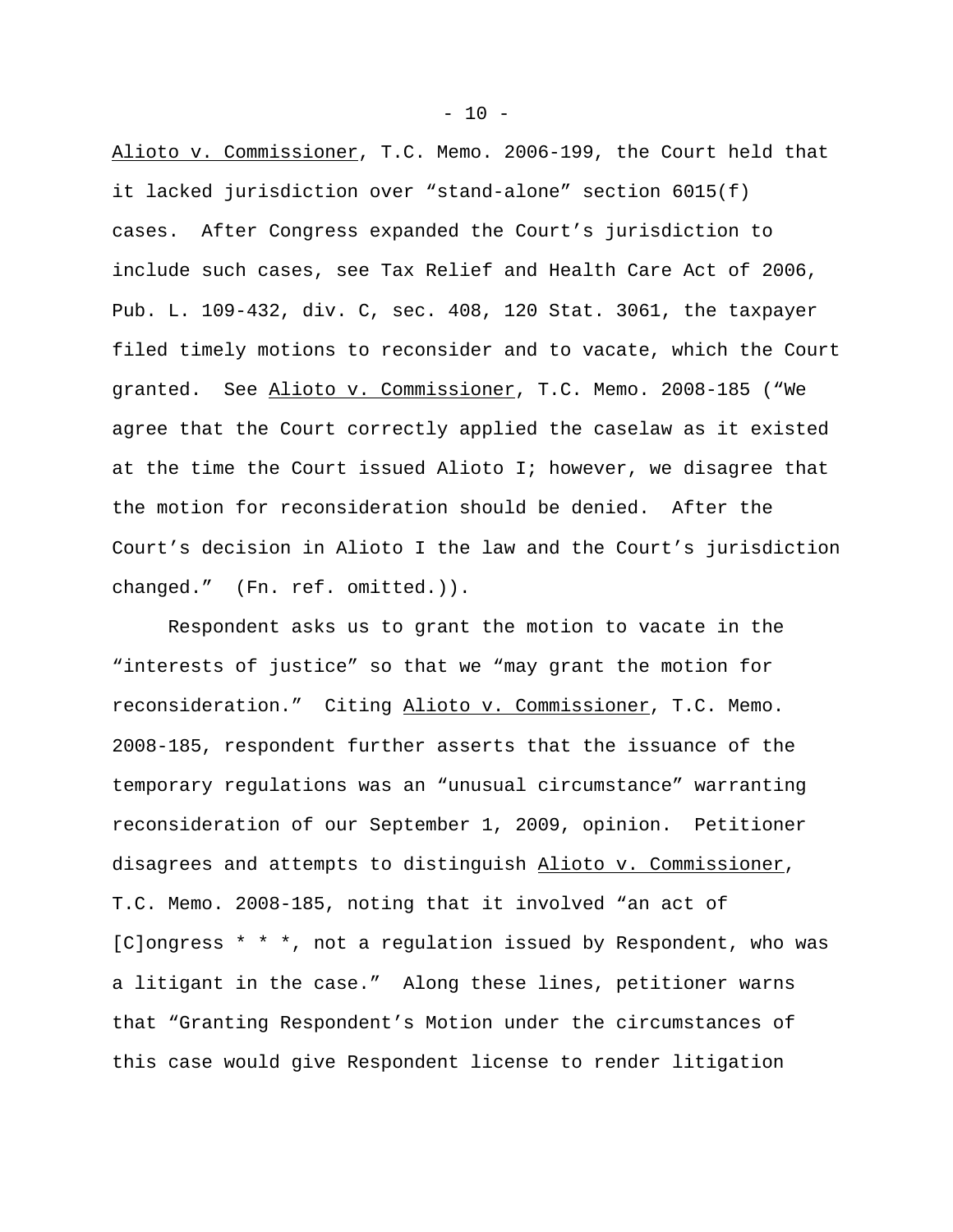futile" because "In every case where \* \* \* [respondent] receives an adverse decision, Respondent could simply restate its [sic] unsuccessful argument as a temporary regulation, and then request reconsideration based upon the temporary regulation."

Petitioner's concerns are noteworthy;<sup>6</sup> however, they do not persuade us to deny respondent's motions without first considering the applicability and potential impact of the temporary regulations. Ignoring the temporary regulations at this time would not dispel the evils envisioned by petitioner. Indeed, respondent could appeal our September 1, 2009, decision and ask the appellate court to consider the issue of the temporary regulations in the first instance. Respondent has already done so in more than one case.<sup>7</sup> By neglecting the temporary regulations at this time we would not be protecting the integrity of the judicial system, as petitioner suggests, but merely failing to fully complete our work. We see no compelling reason to wield our discretion to that end. Moreover, we

<sup>6</sup>Tax litigation is expensive, and respondent litigates with taxpayer-provided funds while petitioner and/or the limited liability company or its members must litigate with their own funds. If the law is allowed to change retroactively after a taxpayer has prevailed in one or more courts, thereby rendering their victory Pyrrhic, the perverse result will be to significantly discourage taxpayers from asserting their rights under the then-existing law.

 $7$ See Brief for the Appellant at 14,  $S$ alman Ranch, Ltd. v. Commissioner, No. 09-9015 (10th Cir. Feb. 16, 2010); Brief for the Petitioner at 17-18, Commissioner v. M.I.T.A., No. 09-60827 (5th Cir., Mar. 3, 2010).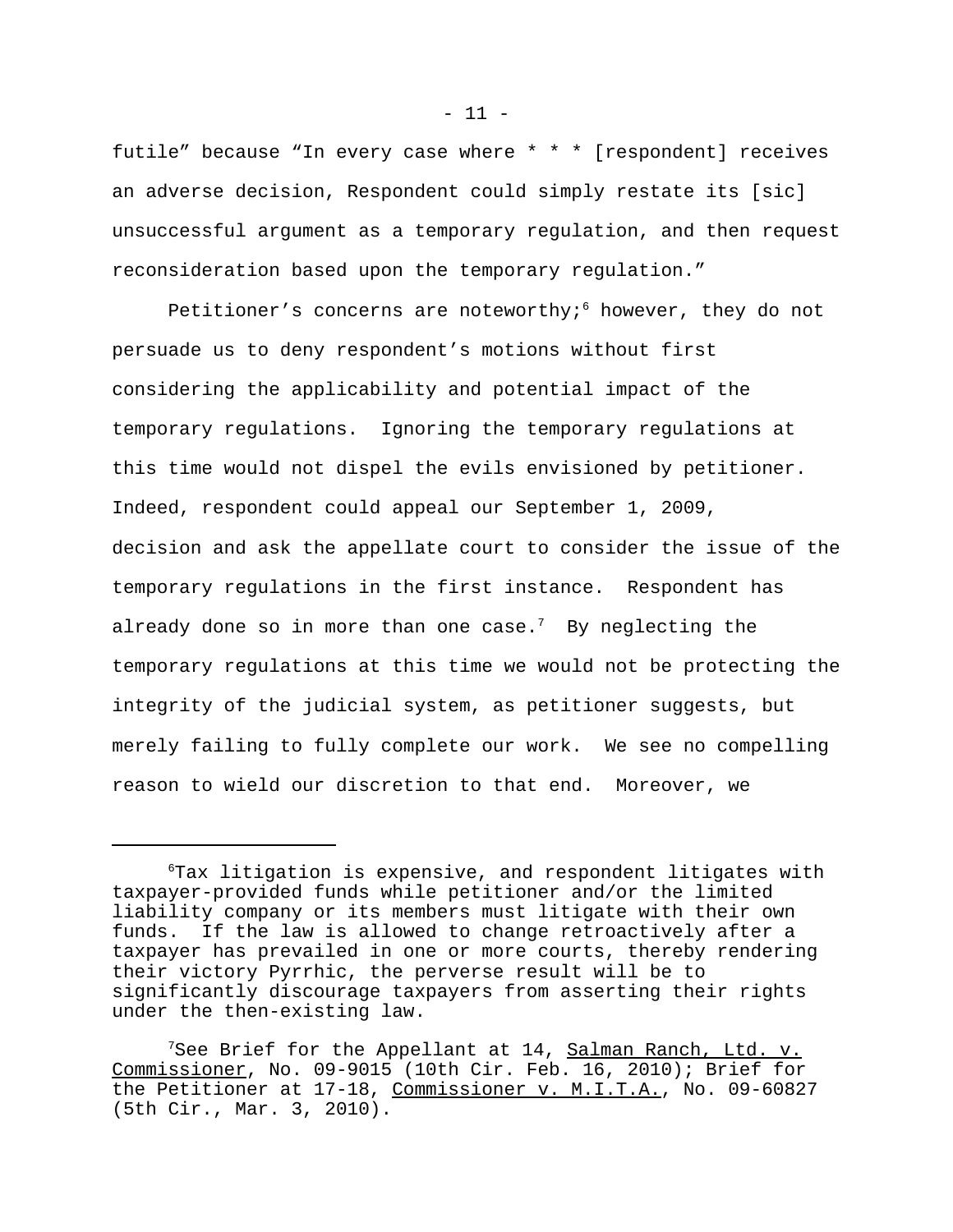question petitioner's attempt to distinguish Alioto v. Commissioner, T.C. Memo. 2008-185, in this context.<sup>8</sup>

Accordingly, we proceed to consider the applicability and potential impact of the temporary regulations to this case. If, as petitioner contends, the temporary regulations do not apply, are invalid, or are otherwise not entitled to deference, we will deny respondent's motions because it would be pointless to grant them. If, on the other hand, the temporary regulations apply, are valid, and are entitled to deference, we would be required to ascertain whether, after considering all other factors, respondent's motions should be granted. We turn first to whether the temporary regulations apply to this case.

# II. The Applicability of the Temporary Regulations

The threshold issue in determining whether the temporary regulations apply to this case is whether the temporary regulations apply by their own terms. The "Effective/applicability date" provisions of the temporary regulations provide that "The rules of this section apply to taxable years with respect to which the applicable period for assessing tax did not expire before September 24, 2009." Secs.  $301.6229(c)(2)-1T(b)$  and  $301.6501(e)-1T(b)$ , Temporary Proced. & Admin. Regs., supra.

 $8$ See, e.g.,  $Smiley$  v. Citibank  $(S.D.)$ , N.A., 517 U.S. 735, 744 n.3 (1996), which we cited in our Nov. 25, 2009, order in this case granting respondent's Oct. 16, 2009, motions for leave to file out of time the motions to reconsider and to vacate.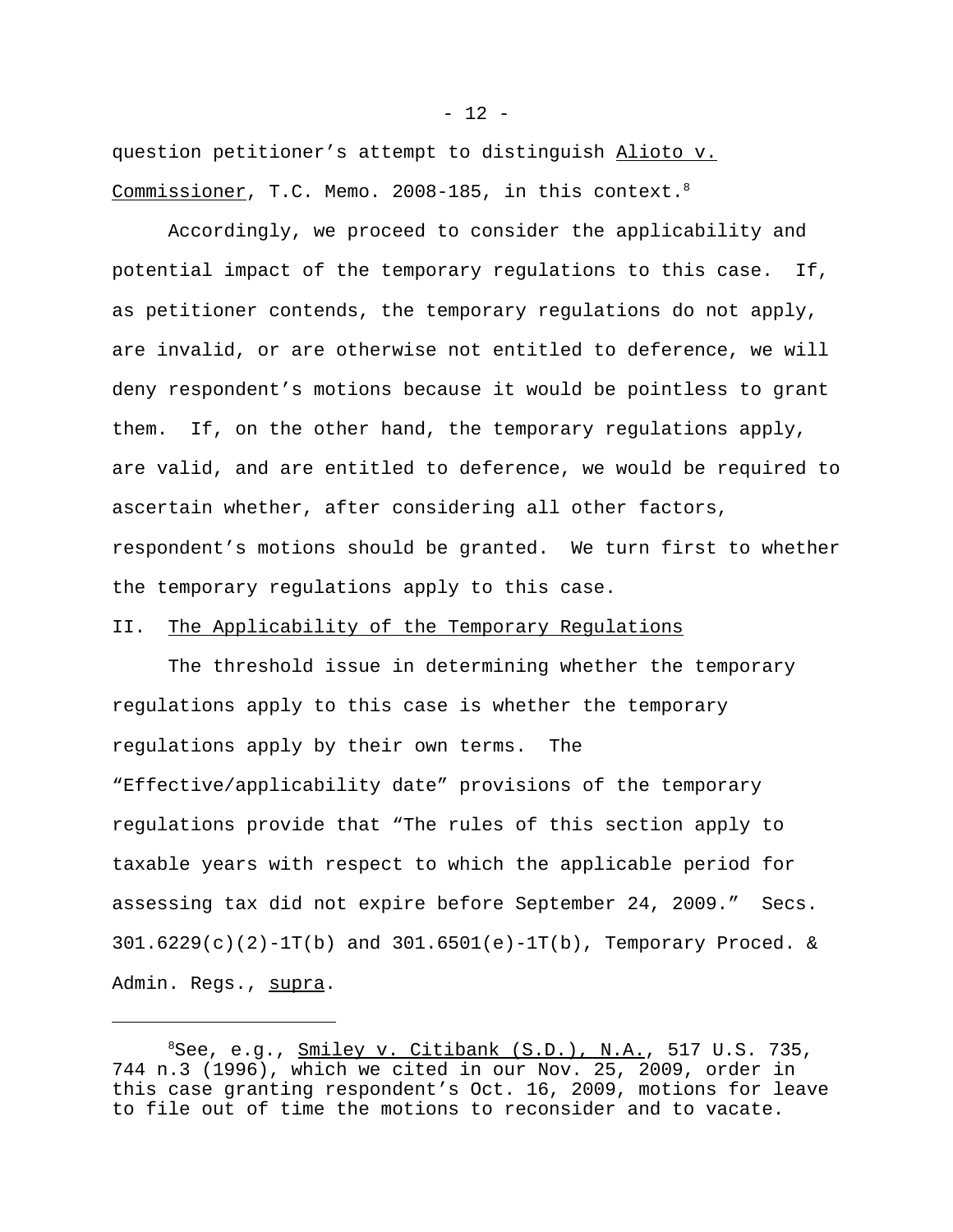The starting point for interpreting a regulatory provision is its plain meaning. See Walker Stone Co. v. Secy. of Labor, 156 F.3d 1076, 1080 (10th Cir. 1998) ("When the meaning of a regulatory provision is clear on its face, the regulation must be enforced in accordance with its plain meaning."). We concluded in our September 1, 2009, opinion that the general 3-year limitations period of section 6501(a) was the applicable period for assessing tax in this case and that it had expired some time before September 14, 2006. The plain meaning of the effective/applicability date provisions indicates that the temporary regulations do not apply to this case.

Respondent argues to the contrary and in doing so begs the question<sup>9</sup> by advancing a notably convoluted interpretation of the effective/applicability date provisions:

To determine whether the temporary regulations are applicable under the effective date provision, the Court must determine whether a six-year statute of limitations would be open for the taxable year at issue, as of September 24, 2009, without regard to what the standard for applying the statute of limitations

The temporary regulations apply to taxable years with respect to which the applicable period of limitations for assessing tax did not expire before September 24, 2009. Accordingly, the temporary regulations apply to any docketed Tax Court case in which the period of limitations under sections 6229(c)(2) and 6501(e)(1)(A), as interpreted in the temporary regulations, did not expire with respect to the tax year at issue, before September 24, 2009, and in which no final decision has been entered.

<sup>9</sup>See IRS Chief Counsel Notice CC-2010-001 (Nov. 23, 2009) stating: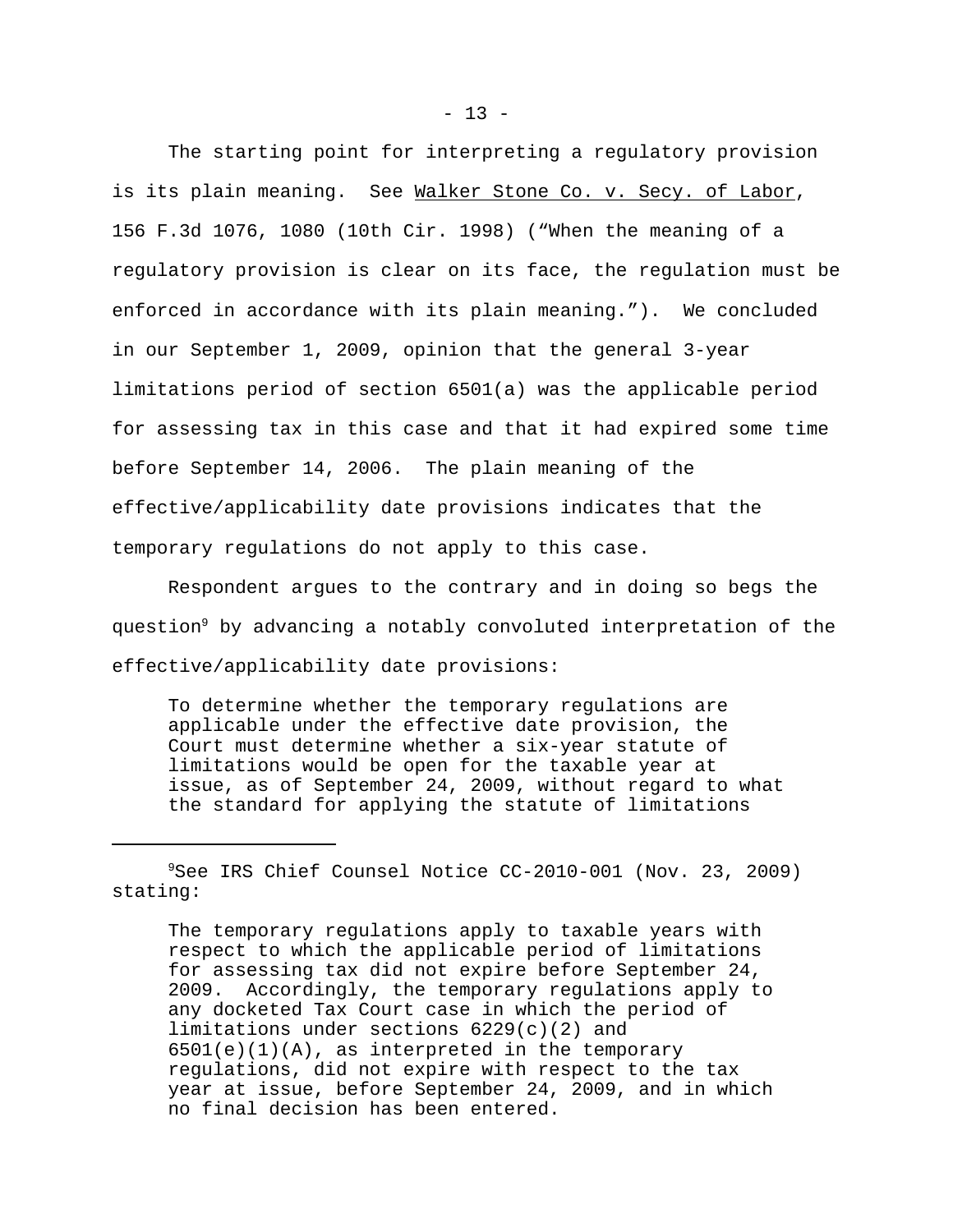might be. If the six-year limitations period could be open under some standard as of September 24, 2009, then the temporary regulations apply.

Under respondent's interpretation, the Court must depart from our precedent in Bakersfield Energy Partners, LP v. Commissioner, 128 T.C. 207 (2007), affd. 568 F.3d 767 (9th Cir. 2009), which held that a 3-year limitations period applies under the circumstances of this case. We must then launch a quest for some hypothetical standard that could trigger a 6-year limitations period. If we discover such a standard--and the temporary regulations conveniently supply us with one--then we must apply that standard to determine whether the period of limitations in this case could have been open as of September 24, 2009. If the limitations period could have been open under the hypothetical standard, then the temporary regulations apply to this case.

Essentially, the key, according to respondent, is not whether the limitations period was actually open on September 24, 2009, under then-applicable law but whether the limitations period could have been open on that date under hypothetical law. Distilled even further, respondent's rationale suggests that the temporary regulations apply to this case because their application would trigger a 6-year limitations period. Respondent had phrased this argument more simply in his motion to reconsider: "The temporary regulations apply to petitioner's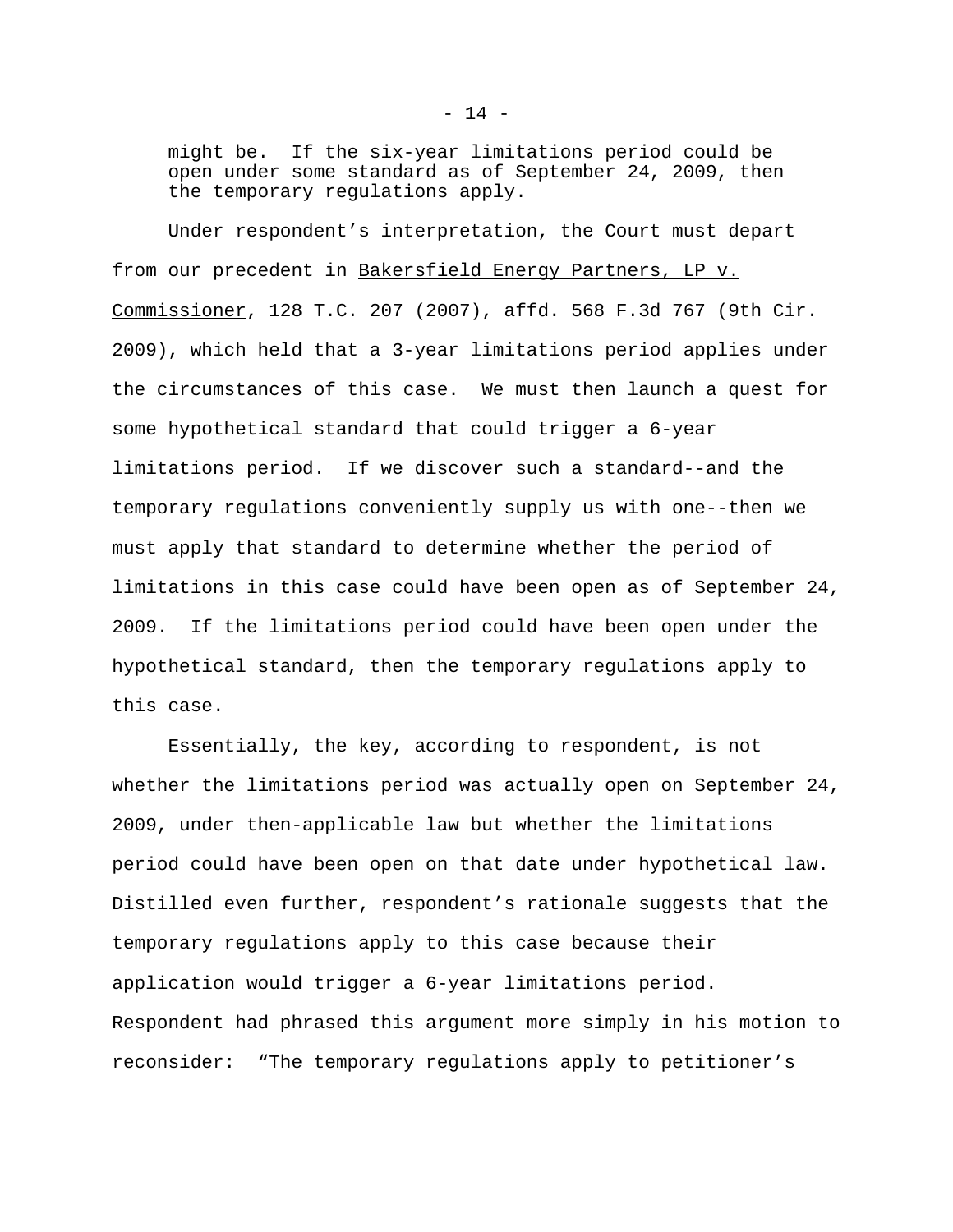1999 tax year, because the period of limitations under sections  $6229(c)(2)$  and  $6501(e)(1)(A)$ , as interpretated in the regulations, remains open with respect to that year." (Emphasis added. $)^{10}$ 

Ordinarily, an agency's interpretation of its own regulation is controlling unless it is "plainly erroneous or inconsistent with the regulation." Auer v. Robbins, 519 U.S. 452, 461 (1997) (internal quotation marks omitted).<sup>11</sup> Here, however, the Court concludes that respondent's interpretation of the temporary regulations' effective/applicability date provisions is erroneous and inconsistent with the regulations. Specifically, we find the interpretation to be irreparably marred by circular, resultdriven logic and the wishful notion that the temporary regulations should apply to this case because Intermountain was involved in what he believes was an abusive tax transaction. For these reasons, we refuse to accord respondent's interpretation deferential treatment.

The plain meaning of the temporary regulations' effective/applicability date provisions indicates that the

<sup>&</sup>lt;sup>10</sup>See supra note 9.

<sup>&</sup>lt;sup>11</sup>See also  $\underline{\text{Ariz.}}$  Pub. Serv. Co. v. U.S. EPA, 562 F.3d 1116, 1123 n.5 (10th Cir. 2009); Solis v. Summit Contractors, Inc., 558 F.3d 815, 823 (8th Cir. 2009); Estate of Focardi v. Commissioner, T.C. Memo. 2006-56 ("Our view is further supported by the wellestablished principle that the judiciary should accord substantial deference to the Commissioner's interpretation of Treasury regulations".).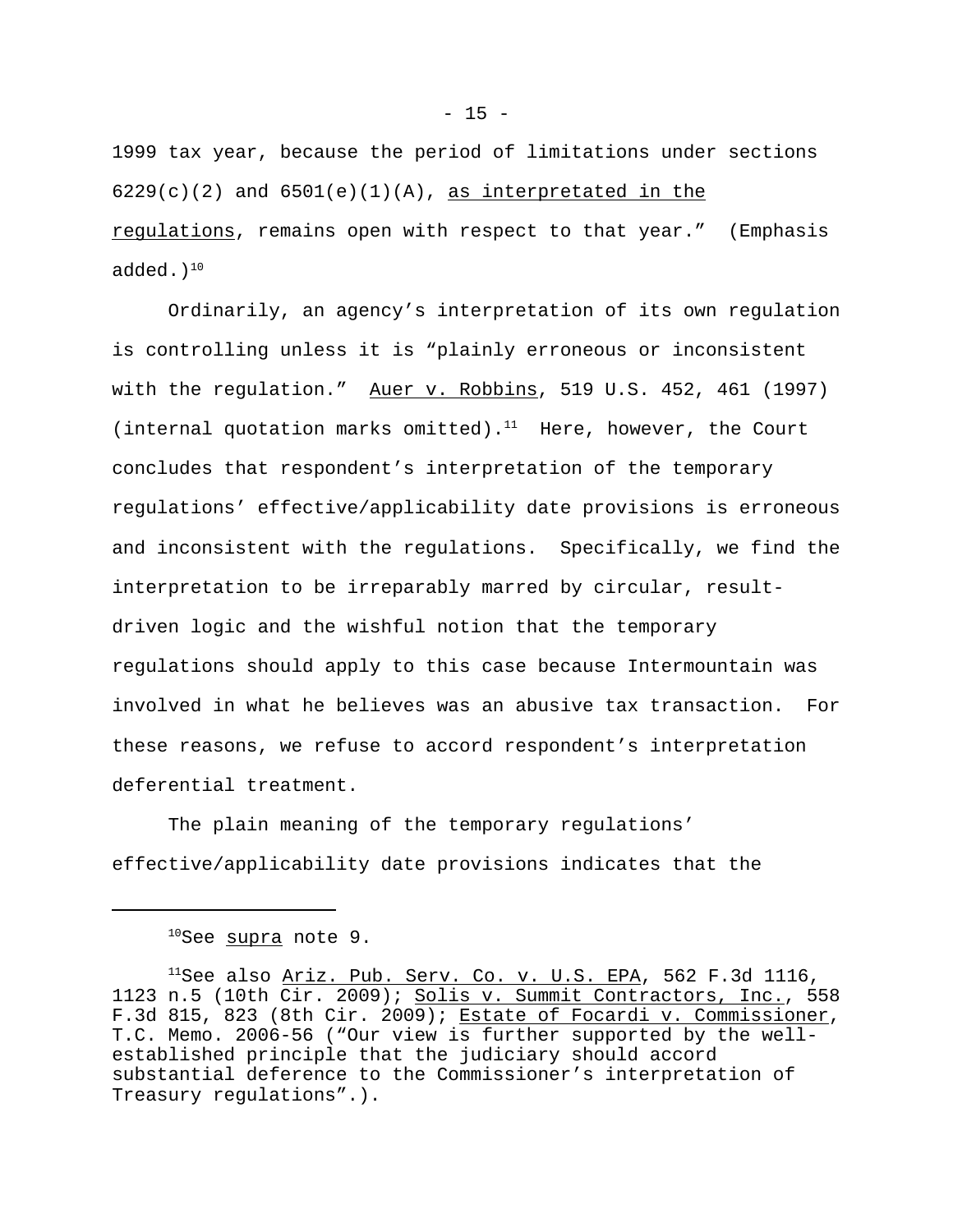temporary regulations do not apply to this case because the applicable period of limitations expired before September 24,  $2009.12$  It would therefore be futile to grant respondent's motions to reconsider and to vacate, both of which are premised on the application of the temporary regulations to this case. While the foregoing establishes a plausible ground to rule against respondent's motions, it becomes compelling when combined with our discussion below.<sup>13</sup>

 $12$ The Court recognizes that respondent may argue that the decisions we rely upon, Bakersfield Energy Partners, LP v. Commissioner, 568 F.3d 767 (9th Cir. 2009), and Salman Ranch Ltd. v. United States, 573 F.3d 1362 (Fed. Cir. 2009), holding that the limitations period had expired before Sept. 24, 2009, do not, in his opinion, make it so. There are 11 other Courts of Appeals and the Supreme Court still to be heard from, and by accepting as settled law the Bakersfield and Salman Ranch results our rationale may, in respondent's view, also beg the question. Respondent, however, cites no court authorities equivalent to those of the appellate court decisions, and although he cites the temporary regulations, courts have traditionally determined the meaning of statutes. See <u>Chevron U.S.A. Inc. v. Natural Res.</u> Def. Council, 467 U.S. 837, 843 n.9 (1984) (stating that "The judiciary is the final authority on issues of statutory construction"). Thus we believe our position is appropriate. We address in Section III below why in addition to Bakersfield Energy Partners, LP v. Commissioner, supra, and Salman Ranch Ltd. v. United States, supra, we conclude that the 3-year limitations period applied to this case before Sept. 24, 2009.

<sup>&</sup>lt;sup>13</sup>We also recognize that respondent could amend the temporary regulations' effective/applicability date provisions and file renewed motions to reconsider and to vacate based on those amended provisions, thereby extending this dispute to yet another case. See Murrell v. Shalala, 43 F.3d 1388, 1389 (10th Cir. 1994).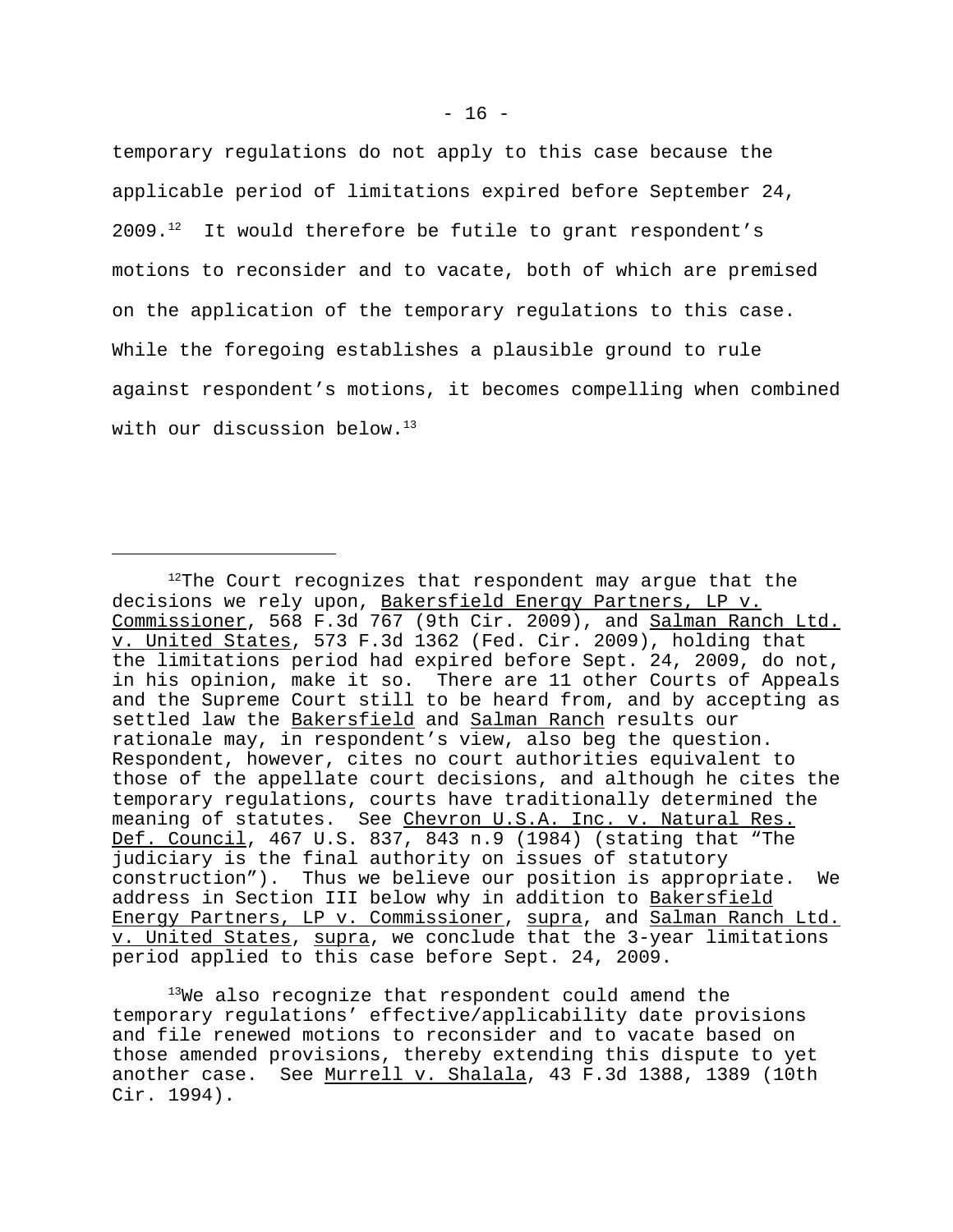#### III. Judicial Deference

We next turn to whether the temporary regulations, if applicable, deserve judicial deference. Courts have long held that Federal tax regulations are entitled to some degree of deference. This is in recognition of the fact that "Congress has delegated to the [Secretary of the Treasury and his delegate, the] Commissioner [of Internal Revenue], not to the courts, the task of prescribing all needful rules and regulations for the enforcement of the Internal Revenue Code." Natl. Muffler Dealers Association, Inc. v. United States, 440 U.S. 472, 477 (1979) (internal quotation marks omitted). Yet, the exact amount of deference owed to Federal tax regulations remains a source of debate.

Petitioner asserts that the temporary regulations are only entitled to deference under Skidmore v. Swift & Co., 323 U.S. 134, 140 (1944), because they are interpretive regulations. Respondent counters that the more deferential standard in Chevron U.S.A. Inc. v. Natural Res. Def. Council, 467 U.S. 837, 842-843 (1984), applies and that, if not, then the temporary regulations at least fall under Natl. Muffler Dealers Association, Inc. We need not resolve the parties' dispute on this issue because, even if the temporary regulations are entitled to review under

- 17 -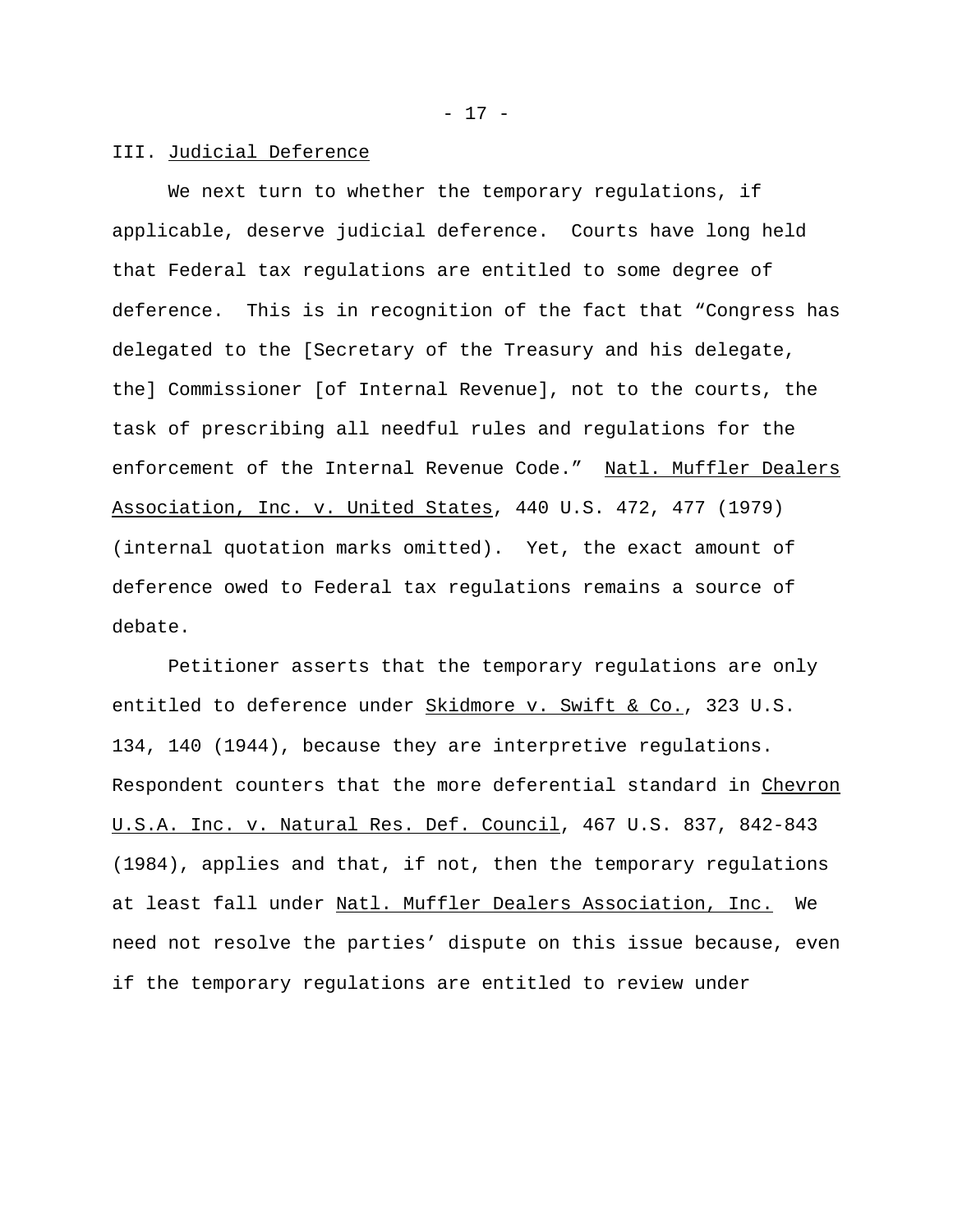Chevron, they face a formidable obstacle to deference--Colony, Inc. v. Commissioner, 357 U.S. 28 (1958).<sup>14</sup>

The temporary regulations were not issued on a blank slate. In its 1958 opinion in Colony, Inc., the Supreme Court interpreted the same statutory language and held that a basis overstatement was not an omission from gross income. Id. More than 50 years later, respondent and the Treasury Department issued the temporary regulations and reached the opposite conclusion. The question is whether we are bound by the agency's construction of the statute in the temporary regulations or by the Supreme Court's prior determination of congressional intent and the Internal Revenue Code's requirements, as set forth in

 $14$ Respondent maintains that Colony, Inc. v. Commissioner, 357 U.S. 28 (1958), does not control the interpretation of secs.  $6229(c)(2)$  and  $6501(e)(1)(A)$ , see T.D. 9466, supra, and that, in any event, the Supreme Court's and respondent's constructions are not necessarily inconsistent. We held otherwise in Bakersfield Energy Partners, LP v. Commissioner, 128 T.C. 207 (2007), and in our Sept. 1, 2009, opinion in this case. See Intermountain Ins. Serv. of Vail, LLC v. Commissioner, T.C. Memo. 2009-195. We rejected respondent's arguments in the process, and rehashing them now even in this context is not necessary. See Estate of Quick v. Commissioner, 110 T.C. 440, 441 (1998). As we noted previously, we are hesitant to contradict the Supreme Court's ruling in Colony. See Intermountain Ins. Serv. of Vail, LLC v. Commissioner, supra n.5. The Supreme Court has advised lower courts that "If a precedent of this Court [the Supreme Court] has direct application in a case, yet appears to rest on reasons rejected in some other line of decisions, the \* \* \* [lower courts] should follow the case which directly controls, leaving to this Court the prerogative of overruling its own decisions." Rodriguez de Quijas v. Shearson/Am. Express, Inc., 490 U.S. 477, 484 (1989). We rule that our analysis here of the legislative history behind the Colony decision provides further, and we believe determinative, support for those opinions.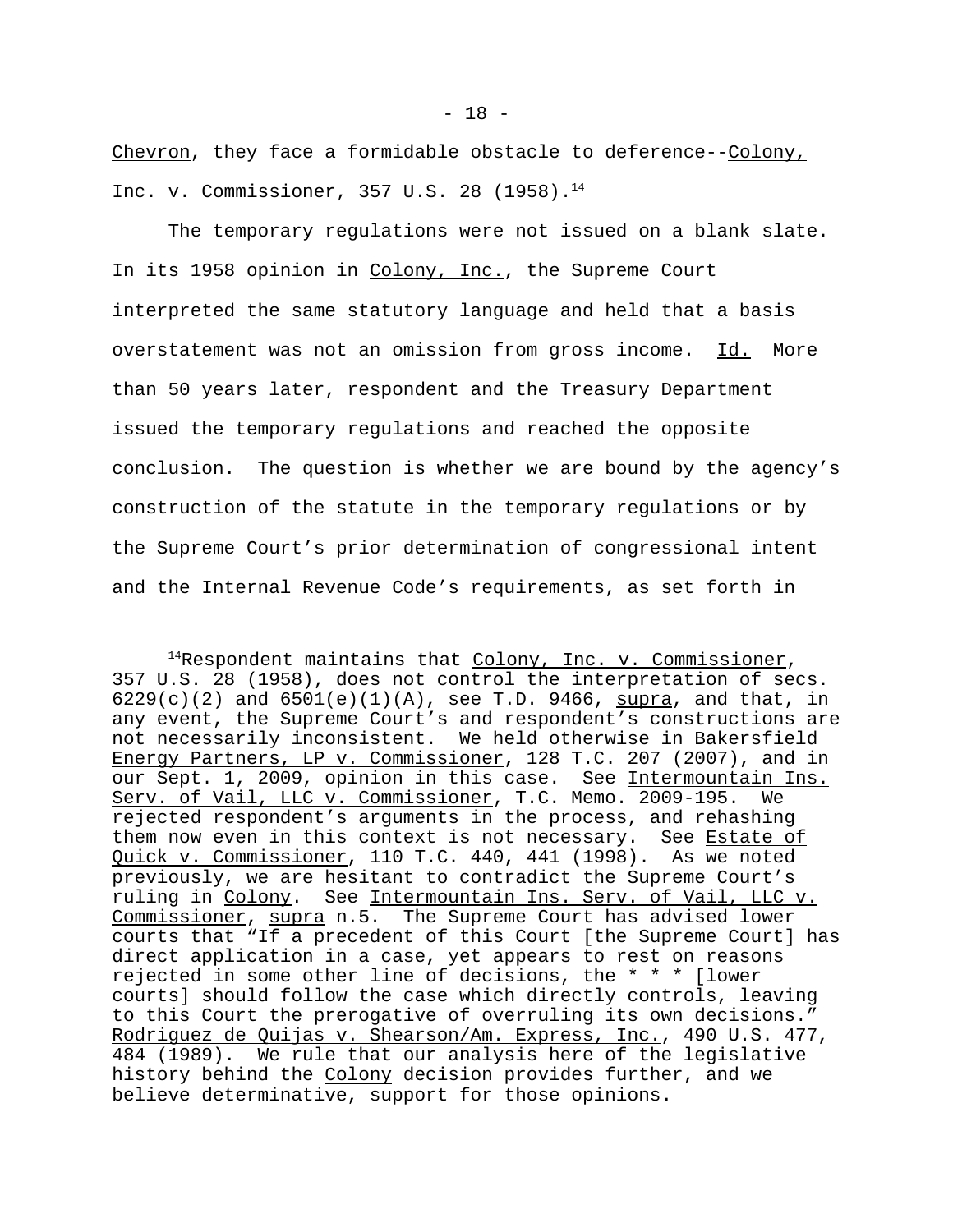Colony, Inc. Assuming respondent is correct that the temporary regulations are entitled to Chevron deference, the answer to this question lies in Natl. Cable & Telecomms. Association v. Brand X Internet Servs., 545 U.S. 967, 982 (2005).

"A court's prior judicial construction of a statute trumps an agency construction otherwise entitled to Chevron deference only if the prior court decision holds that its construction follows from the unambiguous terms of the statute and thus leaves no room for agency discretion." Brand X, supra at 982. In so holding, the Supreme Court reasoned as follows:

[A]llowing a judicial precedent to foreclose an agency from interpreting an ambiguous statute \* \* \* would allow a court's interpretation to override an agency's. Chevron's premise is that it is for agencies, not courts, to fill statutory gaps.  $* * *$  The better rule is to hold judicial interpretations contained in precedents to the same demanding Chevron step one standard that applies if the court is reviewing the agency's construction on a blank slate: Only a judicial precedent holding that the statute unambiguously forecloses the agency's interpretation,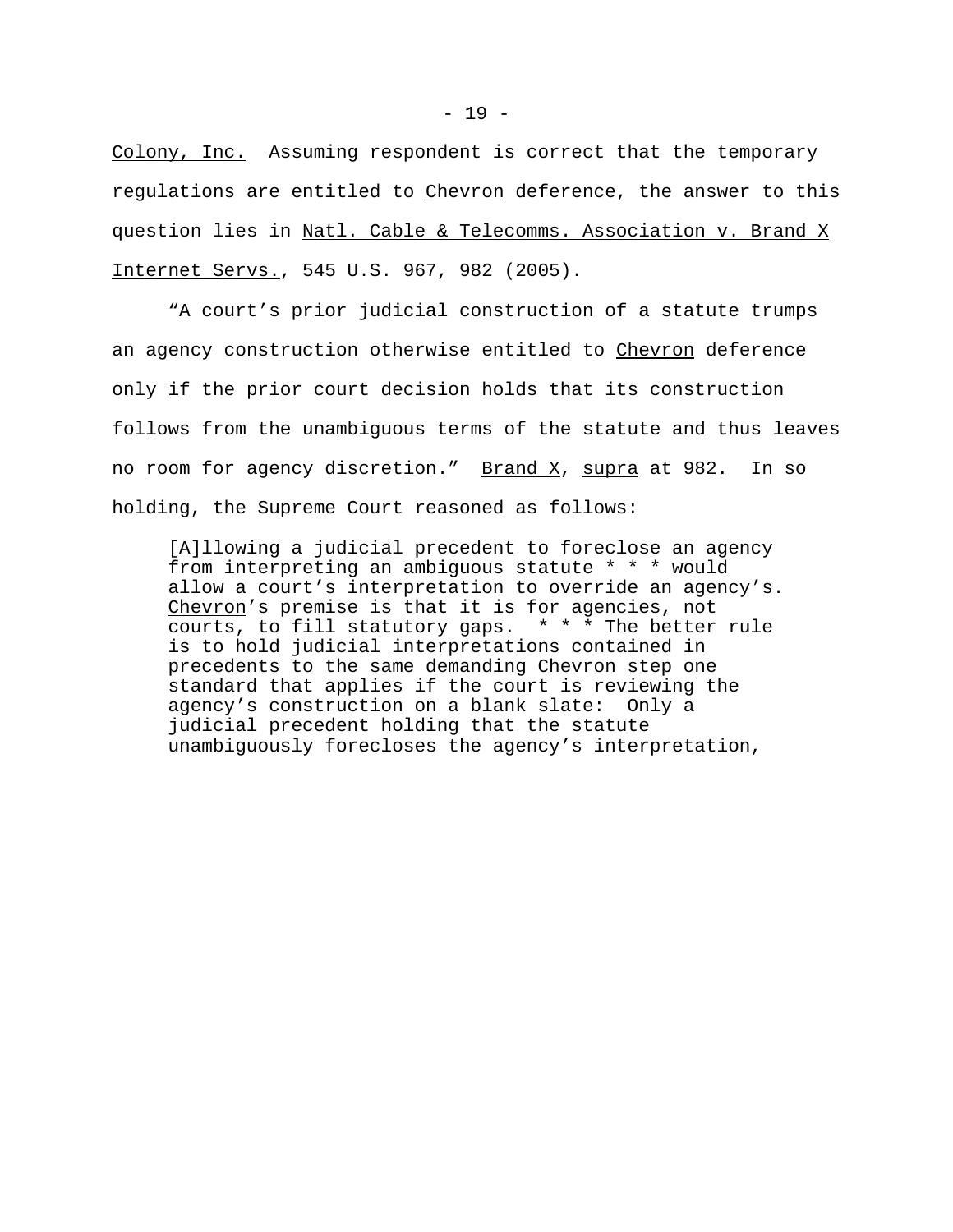and therefore contains no gap for the agency to fill, displaces a conflicting agency construction.

Id. at 982-983.<sup>15</sup>

We are therefore directed to apply Chevron step one by determining whether the Supreme Court in Colony, Inc. v. Commissioner, supra, found the statutory provision at issue to be unambiguous. If so, there is no gap left for the temporary regulations to fill with respect to the statutory provisions at issue here. The first step in Chevron's two-step analysis is to ask "whether Congress has directly spoken to the precise question at issue." Chevron U.S.A. Inc. v. Natural Res. Def. Council, supra at 842. "If the intent of Congress is clear, that is the end of the matter, for the court, as well as the agency, must

<sup>&</sup>lt;sup>15</sup>In a concurring opinion, Justice Stevens suggested that this holding "would not necessarily be applicable to a decision by this Court that would presumably remove any pre-existing ambiguity." Natl. Cable & Telecomms. Association v. Brand X Internet Servs., 545 U.S. 967, 1003 (2005) (Stevens, J., concurring). Justice Stevens' suggestion has indeed sparked debate over the applicability of  $\frac{Brand X}{X}$ . Although that debate is still largely open, we note, without approval or disapproval, that the U.S. Court of Appeals for the Tenth Circuit has held that  $\underline{Brand X}$  does apply when the prior judicial construction is the Supreme Court's. See Hernandez-Carrera v. Carlson, 547 F.3d 1237, 1248 (10th Cir. 2008) ("[W]e conclude that the holding of Brand X applies whether the judicial precedent at issue is that of a lower court or the Supreme Court.").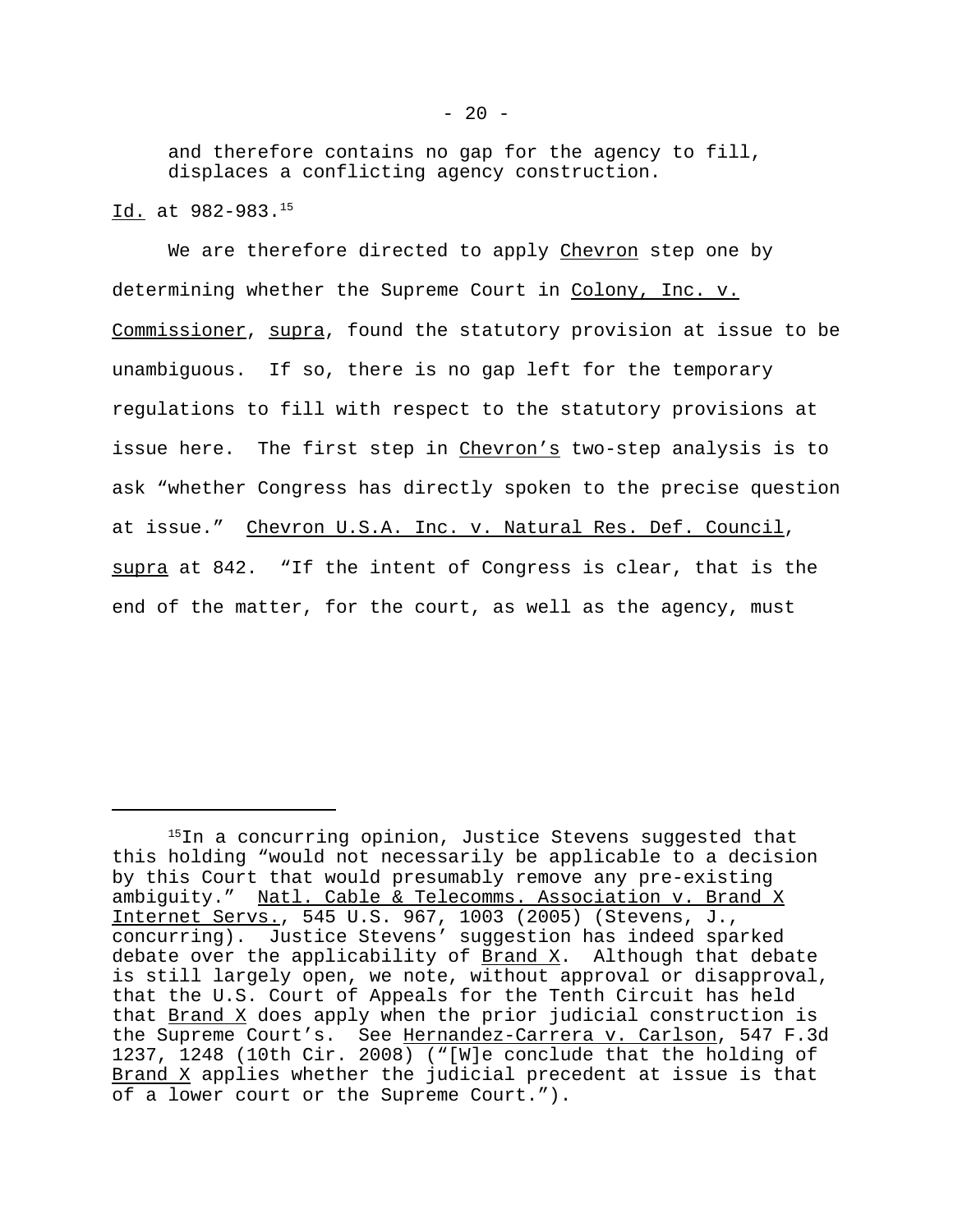give effect to the unambiguously expressed intent of Congress."<sup>16</sup> Id. at 842-843.

When determining Congress' intent, Chevron instructs us to employ "traditional tools of statutory construction." Id. at 843 n.9. Many courts, including the Courts of Appeals to which this case might be appealed, $17$  have accepted the use of legislative history as an important element in Chevron step one. See, e.g., Anderson v. U.S. Dept. of Labor, 422 F.3d 1155, 1180 (10th Cir. 2005) ("To determine whether Congress had an intent on the precise question at issue, courts utilize the traditional tools

<sup>16</sup>The second step of *Chevron* specifies as follows:

Chevron U.S.A. Inc. v. Natural Res. Def. Council, 467 U.S. at 843.

 $17$ In our Sept. 1, 2009, opinion, we indicated that, absent stipulation to the contrary, this case may be appealable to the Court of Appeals for the Eighth, Tenth, or D.C. Circuit. See Intermountain Ins. Serv. of Vail, LLC v. Commissioner, T.C. Memo. 2009-195 n.4 (citing Golsen v. Commissioner, 54 T.C. 742, 757 (1970), affd. 445 F.2d 985 (10th Cir. 1971)). We did not answer the question of proper venue and do not do so now. Id.

If, however, the court determines Congress has not directly addressed the precise question at issue, the court does not simply impose its own construction on the statute, as would be necessary in the absence of an administrative interpretation. Rather, if the statute is silent or ambiguous with respect to the specific issue, the question for the court is whether the agency's answer is based on a permissible construction of the statute. [Fn. refs. omitted.]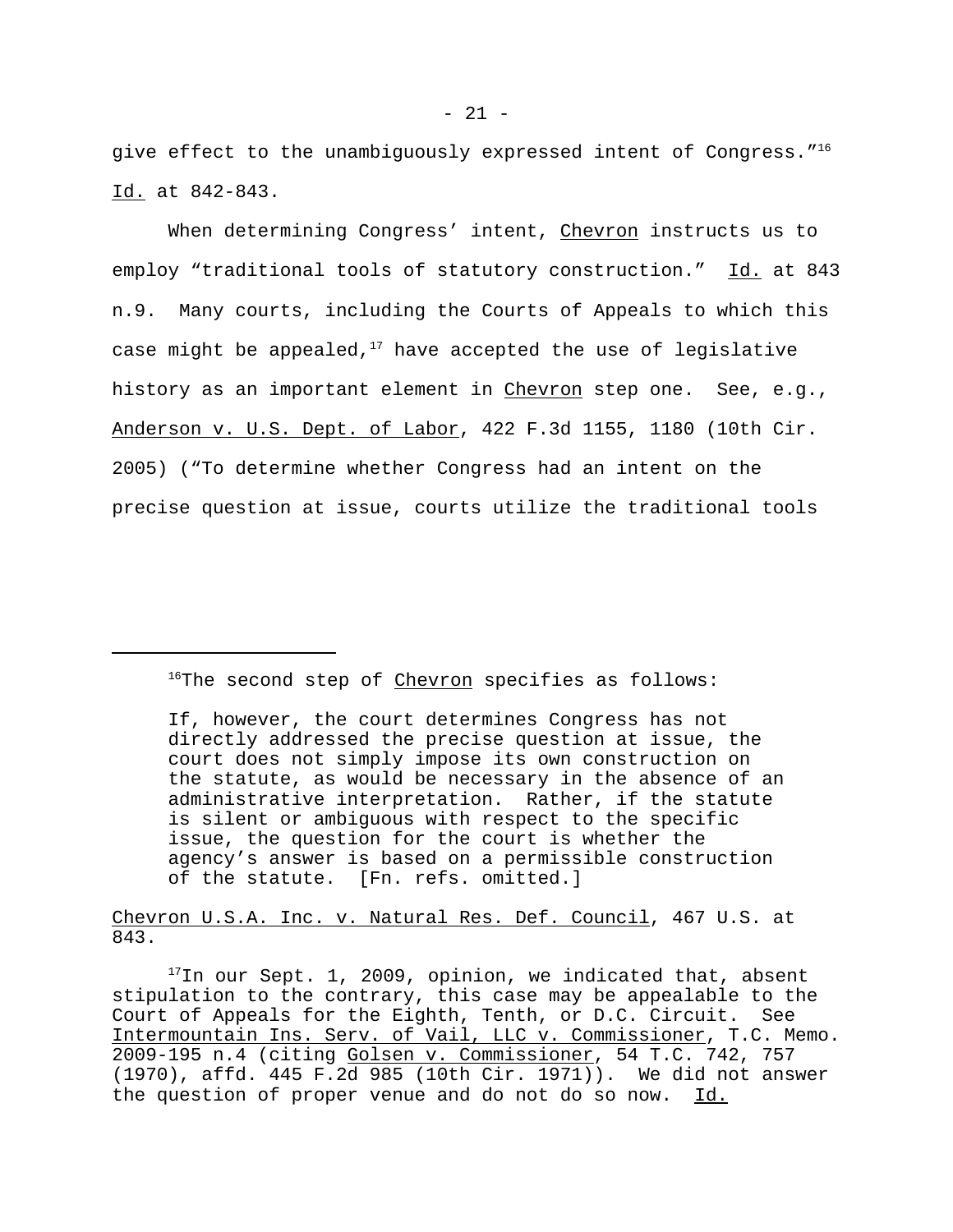of statutory construction, including the statutory language and legislative history."). $18$ 

Therefore, in determining whether the Supreme Court in Colony, Inc. v. Commissioner, 357 U.S. 28 (1958), found the statutory provision at issue to be unambiguous, we will consider the court's analysis of both the statutory language and its legislative history.<sup>19</sup> Respondent calls attention to the Supreme

The Supreme Court has sent mixed signals about the use of legislative history in Chevron step one. In Chevron itself, the Court considered legislative history as part of step one. Chevron U.S.A. Inc. v. Natural Res. Def. Council, 467 U.S. at 862. It has continued to do so in more recent opinions, and we deduce that it intends to continue this practice. See Gen. Dynamics Land Sys., Inc. v. Cline, 540 U.S. 581, 587-590, 600 (2004); see also Zuni Pub. Sch. Dist. No. 89 v. Dept. of Educ., 550 U.S. 81, 90-91 (2007). Nevertheless, on occasion, the Court has stopped short of employing traditional tools of statutory construction, including legislative history. See Negusie v. Holder, 555 U.S. \_\_, \_\_, 129 S. Ct. 1159, 1183 (2009) (Thomas, J., dissenting).

<sup>19</sup>Although we have found no opinion in which a court considered legislative history when applying Brand X, we see no reason why a court--if it considers legislative history when (continued...)

 $- 22 -$ 

 $^{18}$ See Catawba County v. EPA, 571 F.3d 20, 35 (D.C. Cir. 2009) ("To be sure, a statute may foreclose an agency's preferred interpretation despite such textual ambiguities if its structure, legislative history, or purpose makes clear what its text leaves opaque."); North Dakota ex rel. Olson v. Ctrs. for Medicare & Medicaid Servs., 403 F.3d 537, 539-540 (8th Cir. 2005); see also Miccosukee Tribe of Indians v. United States, 566 F.3d 1257, 1273 (11th Cir. 2009); New York v. U.S. Dept. of Health & Human Servs.' Admin. for Children & Families, 556 F.3d 90, 97 (2d Cir. 2009); Natural Res. Def. Council v. U.S. EPA, 526 F.3d 591, 603 (9th Cir. 2008); Wheatland Tube Co. v. United States, 495 F.3d 1355, 1359-1360 (Fed. Cir. 2007); Succar v. Ashcroft, 394 F.3d 8, 22-23 (1st Cir. 2005). But see United States v. Geiser, 527 F.3d 288, 292 (3d Cir. 2008); Bankers Life & Cas. Co. v. United States, 142 F.3d 973, 983 (7th Cir. 1998).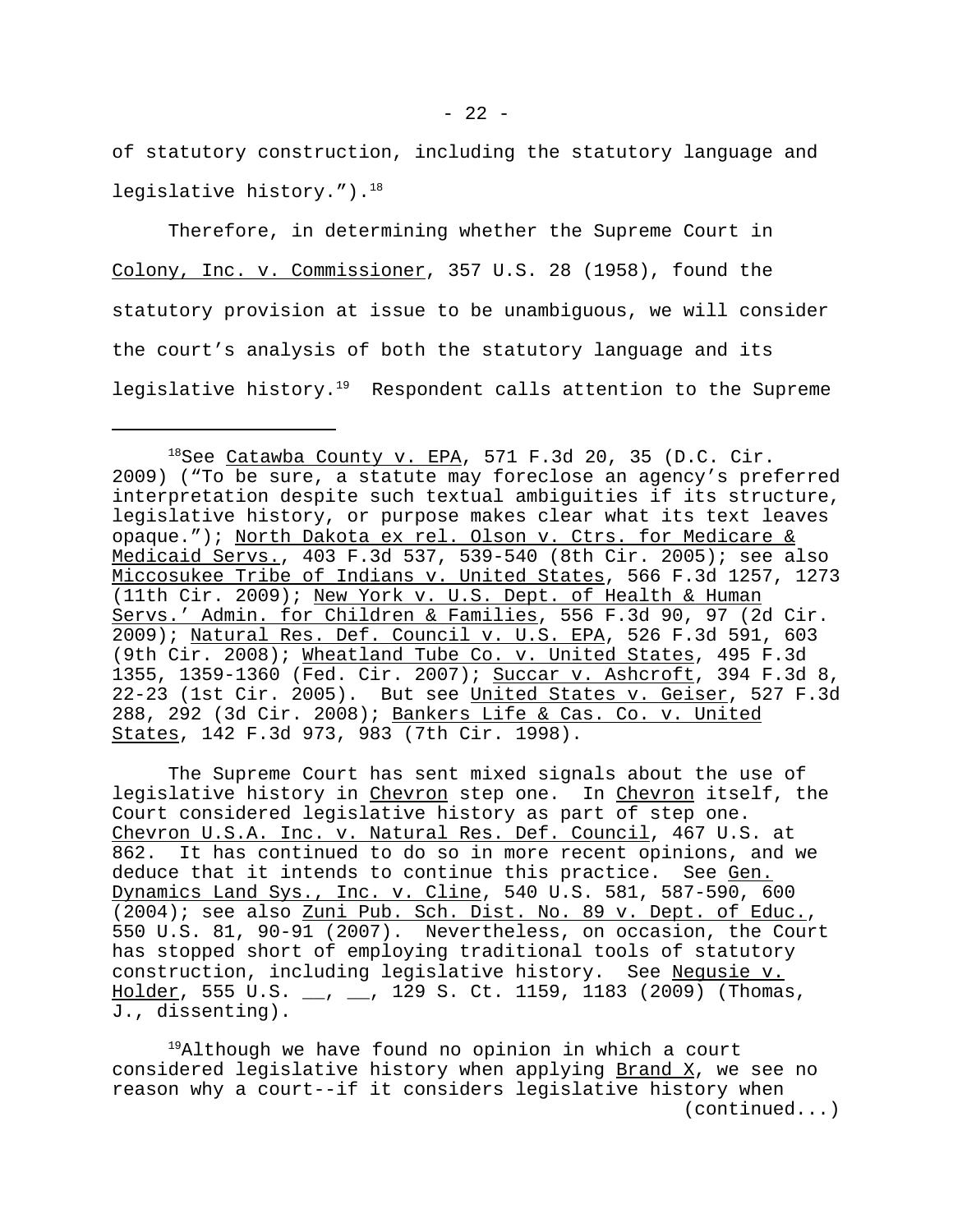Court's statement that "Although we are inclined to think that the statute on its face lends itself more plausibly to the taxpayer's interpretation, it cannot be said that the language is unambiguous."<sup>20</sup> Colony, Inc. v. Commissioner, supra at 33. In doing so, respondent ignores the Supreme Court's subsequent review of, and reliance on, the statute's legislative history. Although the Supreme Court initially found the statutory provision ambiguous, that was only a preliminary conclusion before considering the statute's legislative history. After thoroughly reviewing the legislative history, $21$  the Supreme Court concluded that Congress' intent was clear and that the statutory provision was unambiguous. Id. at 33, 36.

Specifically, the Supreme Court found the legislative history to be "persuasive evidence that Congress was addressing itself to the specific situation where a taxpayer actually omitted some income receipt or accrual in his computation of gross income, and not more generally to errors in that

 $19($ ...continued) applying Chevron step one--would not also consider it when applying Brand X.

<sup>&</sup>lt;sup>20</sup>Both parties also refer to the Supreme Court's observation that "the conclusion we reach is in harmony with the unambiguous language of § 6501(e)(1)(A) of the Internal Revenue Code of 1954." Colony, Inc. v. Commissioner, 357 U.S. at 37. We decline both parties' requests to attach meaning to that statement.

<sup>&</sup>lt;sup>21</sup> Hearings Before the House Comm. on Ways and Means, 73d Cong., 2d Sess. 139, 149 (1934); H. Rept. 704, 73d Cong., 2d Sess. 35 (1934), 1939-1 C.B. (Part 2) 554, 580; S. Rept. 558, 73d Cong., 2d Sess. 43-44 (1934), 1939-1 C.B. (Part 2) 586, 619.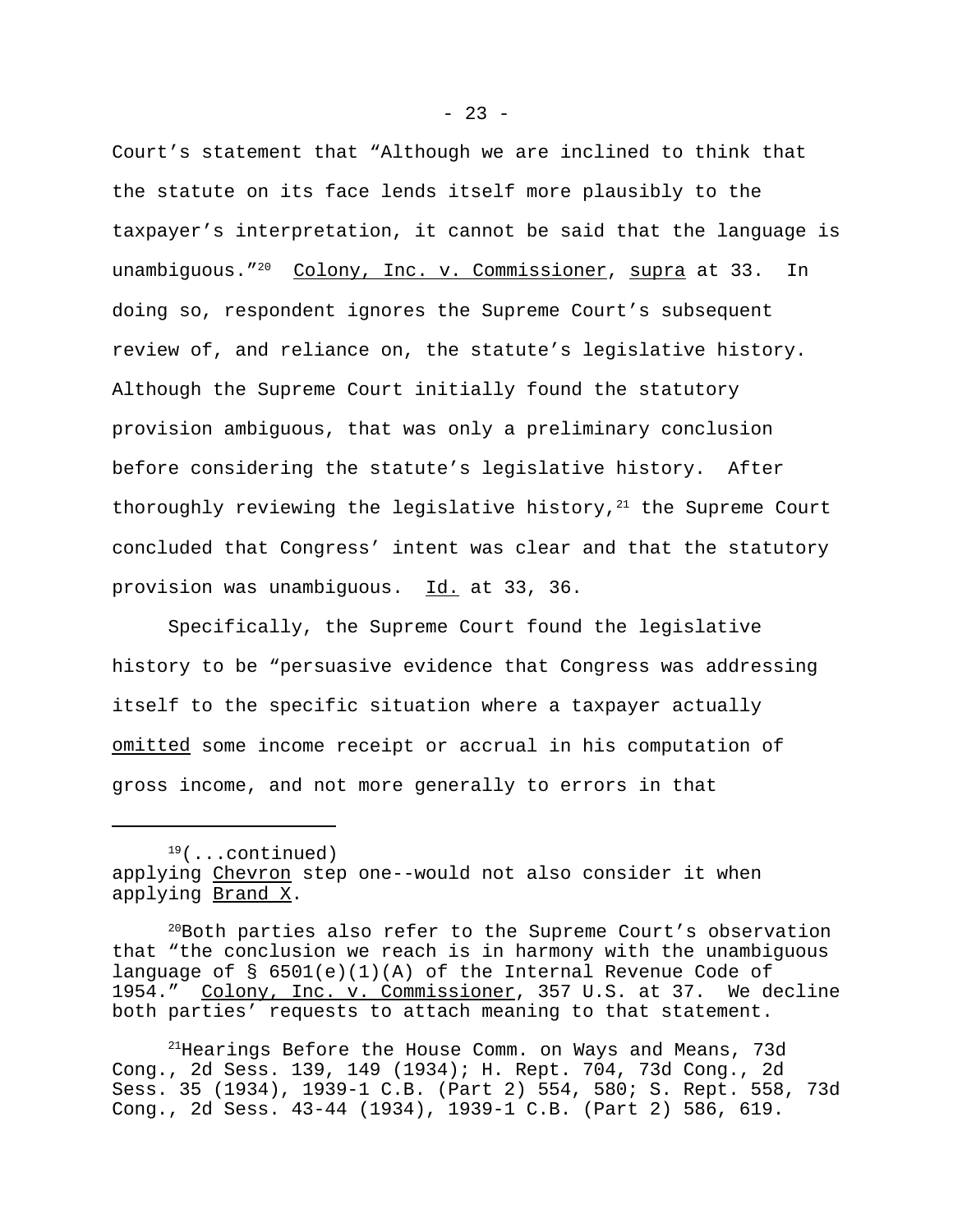computation arising from other causes." Id. at 33 (emphasis added). It further indicated that "this history shows to our satisfaction that the Congress intended an exception to the usual three-year statute of limitations only in the restricted type of situation already described [an omission of an item of gross income]."  $\underline{Id.}$  at 36. "We think that in enacting § 275(c) Congress manifested no broader purpose than to give the Commissioner an additional two years to investigate tax returns in cases where, because of a taxpayer's omission to report some taxable item, the Commissioner is at a special disadvantage in detecting errors." Id.

In so holding, the Supreme Court found that the statute's legislative history clarified its otherwise ambiguous text and, as a result, explicated Congress' intent and the meaning of the statutory provision. Thus, the Supreme Court's opinion in Colony, Inc. v. Commissioner, supra, "unambiguously forecloses the agency's interpretation" of sections  $6229(c)(2)$  and  $6501(e)(1)(A)$  and displaces respondent's temporary regulations.<sup>22</sup>

 $- 24 -$ 

 $^{22}$ We recognize that Colony, Inc. v. Commissioner, 357 U.S. 28 (1958), predated both Chevron U.S.A. Inc. v. Natural Res. Def. Council, supra, and Natl. Cable & Telecomms. Association v. Brand X Internet Servs., supra, so that the Supreme Court could not have been aware of the standards against which its opinion would be tested. We agree, however, with the U.S. Court of Appeals for the Fourth Circuit, which stated that "[w]e \* \* \* do not hold that a court must say in so many magic words that its holding is the only permissible interpretation of the statute in order for that holding to be binding on an agency." Fernandez v. Keisler, (continued...)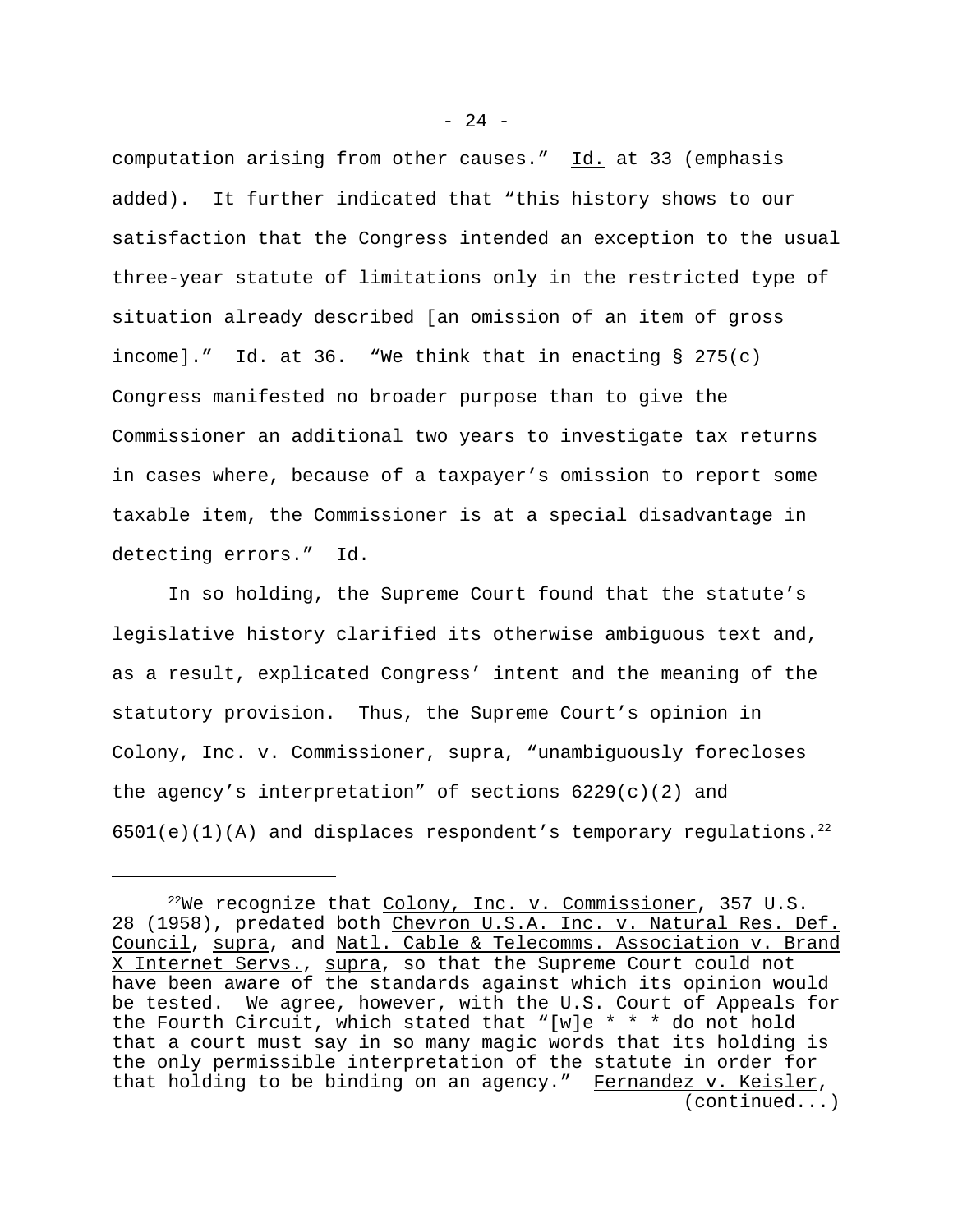See Natl. Cable & Telecomms. Association v. Brand X Internet Servs., supra at 983. Consequently, the temporary regulations<sup>23</sup> are invalid and are not entitled to deferential treatment.<sup>24</sup>

 $22$ (...continued) 502 F.3d 337, 347 (4th Cir. 2007).

<sup>23</sup>See supra note 2; Intermountain Ins. Serv. of Vail, LLC v. Commissioner, T.C. Memo. 2009-195 n.3.

 $24$ Respondent suggests that the U.S. Court of Appeals for the Ninth Circuit, in Bakersfield Energy Partners, LP v. Commissioner, 568 F.3d 767 (9th Cir. 2009), invited respondent to issue the temporary regulations. The Court of Appeals acknowledged that the Supreme Court in Colony, Inc. v. Commissioner, supra, found sec. 275(c) to be ambiguous and stated that "The IRS may have the authority to promulgate a reasonable reinterpretation of an ambiguous provision of the tax code, even if its interpretation runs contrary to the Supreme Court's 'opinion as to the best reading' of the provision." Bakersfield Energy Partners, LP v. Commissioner, supra at 778 (quoting Natl. Cable & Telecomms. Association v. Brand X Internet Servs., 545 U.S. at 983).

The Court of Appeals did not indicate definitively whether any such temporary regulations would actually trump the Supreme Court's prior judicial construction. This may flow from the possibly unresolved issue of whether legislative history should be considered when applying Chevron step one. Compare Natural Res. Def. Council v. U.S. EPA, supra at 603 ("An examination of the statutory language and its legislative history assists us in this inquiry [Chevron step one]".), with Schneider v. Chertoff, 450 F.3d 944, 955 n.15 (9th Cir. 2006) ("Although we cannot consider legislative history under the first prong of Chevron, \* \* \* we note that the Secretary's regulation subverts the very intent of the Nursing Relief Act."). In any event, we will not speculate as to the precise meaning of the Court of Appeal's statement, particularly when, as in this case, we are not bound by that court's caselaw because this case is not appealable, absent stipulation to the contrary, to that court. See Golsen v. Commissioner, 54 T.C. at 757.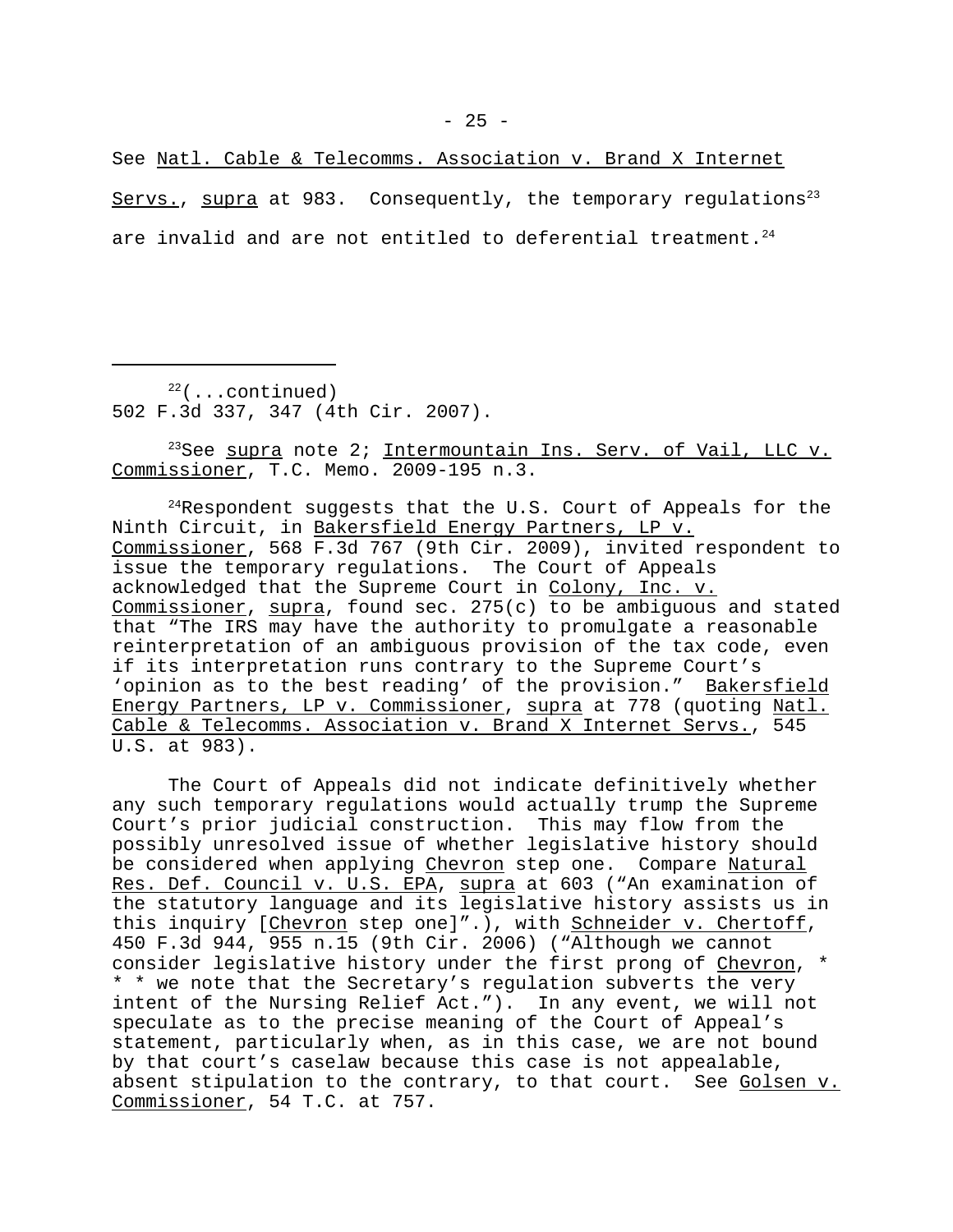- 26 -

# IV. Retroactivity

We next turn to petitioner's concern that the temporary regulations would have an impermissible retroactive effect if we applied them in this case. Respondent attempts to defuse petitioner's concern by arguing that the temporary regulations "are not retroactive as applied in this case" but that, even if they were, they would be permissibly retroactive. Thus, two issues emerge: First, whether the temporary regulations would have a retroactive effect if applied in this case, and second, if so, whether the retroactive effect would be permissible. However, in the light of our holdings above regarding the regulations' effective date and their validity, we need not answer these questions to resolve respondent's motions in this case. We therefore leave them for another day.

#### Conclusion

In light of the above holdings, we find it unnecessary to address petitioner's other concerns with respect to the temporary regulations. The Court has considered all of respondent's contentions, arguments, requests, and statements. To the extent not discussed herein, we conclude that they are meritless, moot, or irrelevant.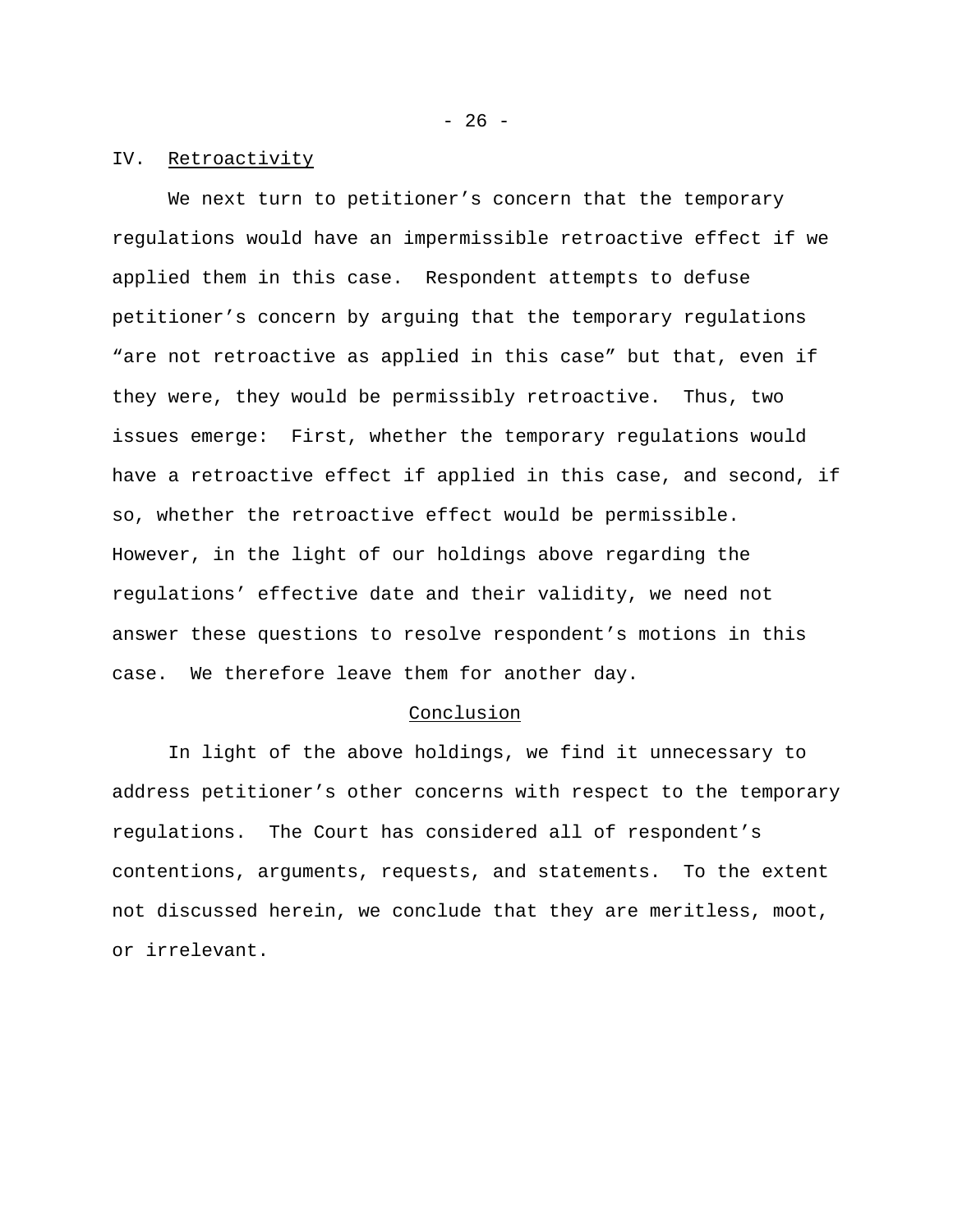To reflect the foregoing,

An appropriate order will

# be issued.

Reviewed by the Court.

COLVIN, WELLS, VASQUEZ, GOEKE, KROUPA, and PARIS, JJ., agree with this majority opinion.

GUSTAFSON and MORRISON, JJ., did not participate in the consideration of this opinion.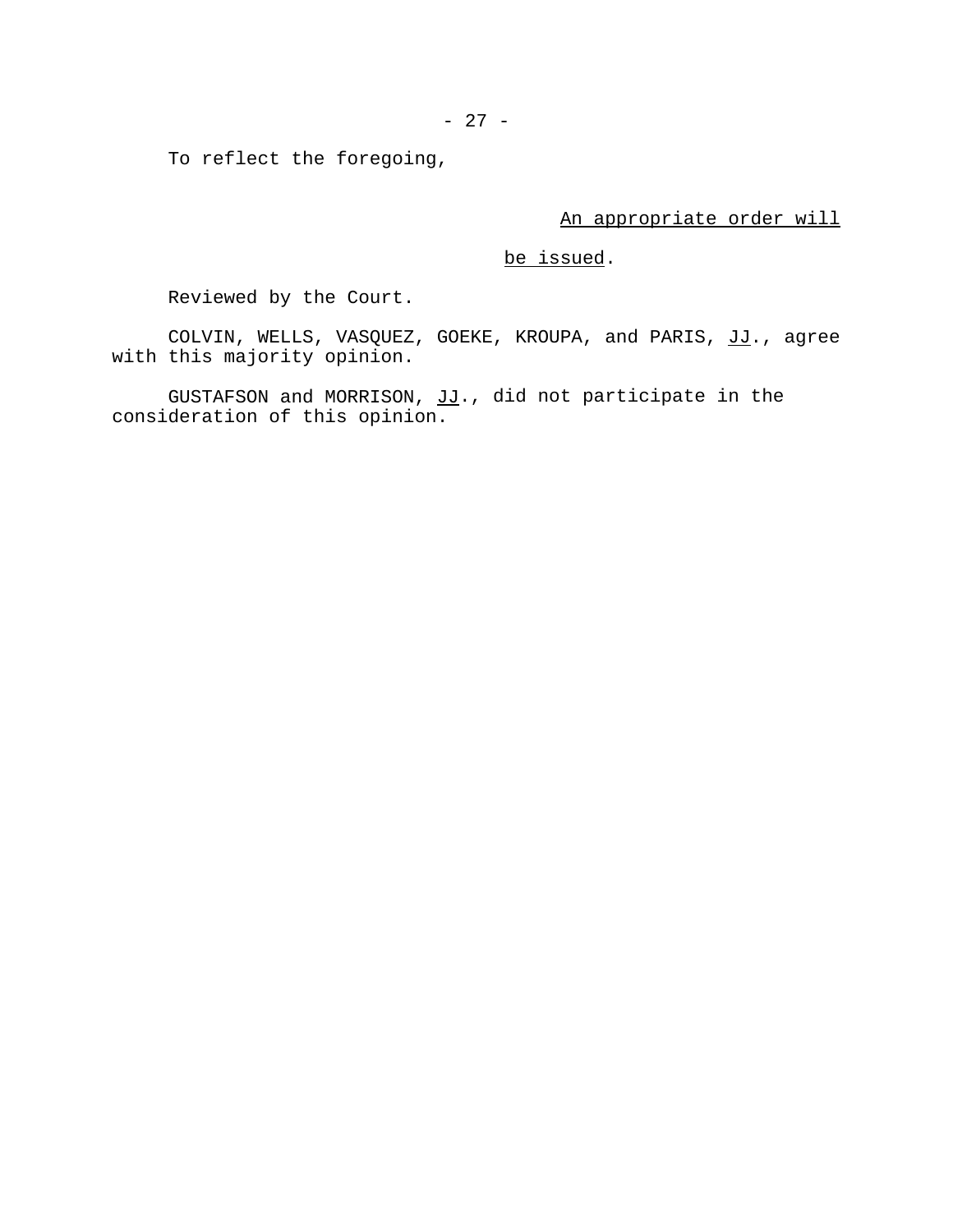COHEN, J., concurring: I concur in the result in this case. I would reach the same result, however, on narrower grounds relating to motions to vacate and reconsider or untimely motions to amend pleadings. Moreover, I would adopt petitioner's distinction of Alioto v. Commissioner, T.C. Memo. 2008-185, emphasizing the difference between congressional action there and what occurred here.

I would defer discussion of the difficult and divisive issues regarding retroactive regulations, temporary regulations promulgated without notice and an opportunity for comment, and the degree of deference to which these regulations and Treasury regulations generally are entitled. Many cases to be decided in the future, including those now on appeal, will necessarily present those issues. This petitioner should not bear the burden of relitigating this case on a playing field unilaterally redesigned by the adverse party after petitioner has prevailed at this level.

GALE, THORNTON, and MARVEL,  $JJ$ ., agree with this concurring opinion.

 $- 28 -$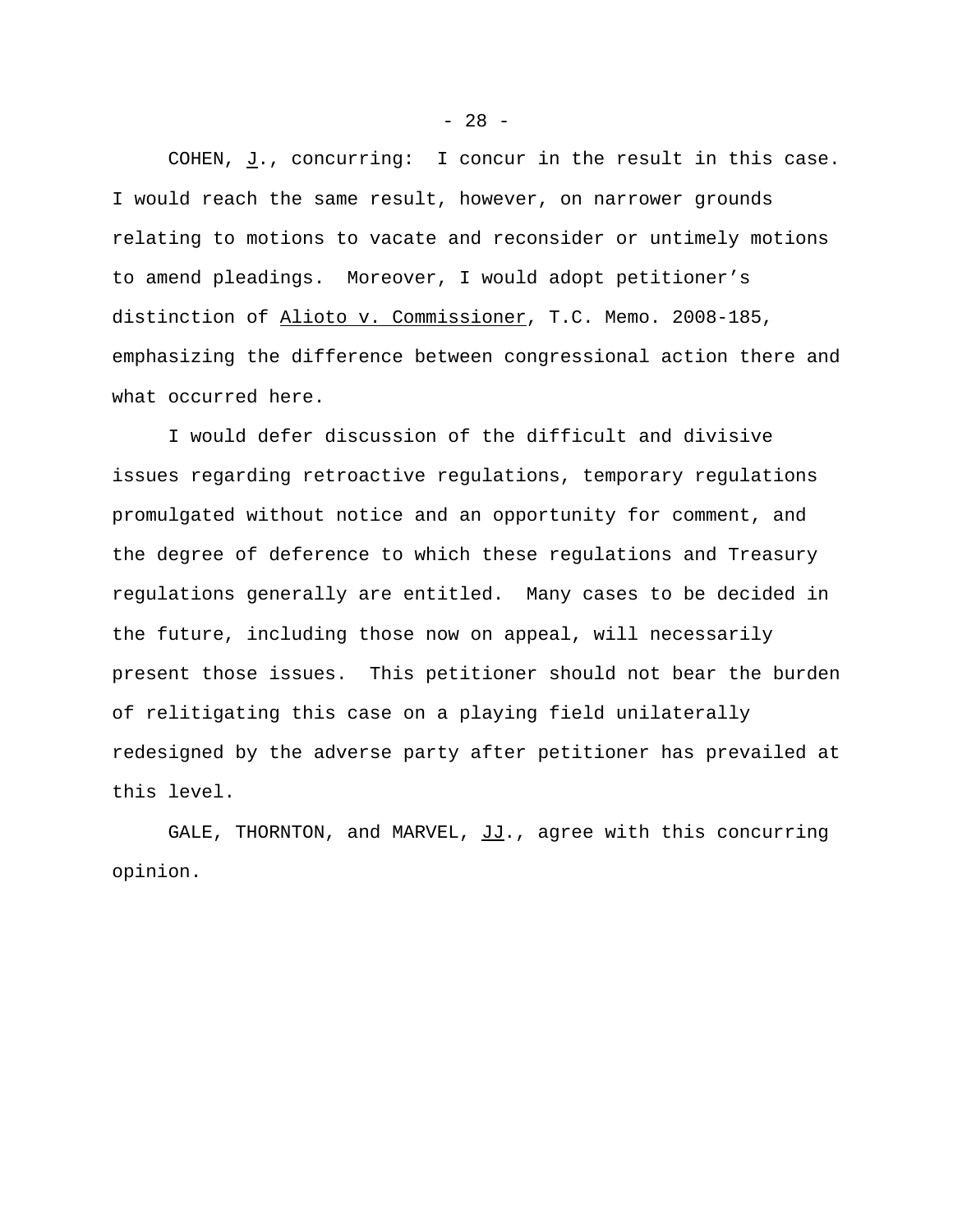HALPERN and HOLMES, JJ., concurring in the result only: I. Introduction

Respondent asks that, "in the interests of justice", we vacate our order and decision so that we may reconsider our opinion "to correct a substantial error of law" resulting from the "unusual circumstance" of the Secretary's issuing temporary regulations ostensibly overruling the authority on which we relied 23 days earlier in deciding this case.<sup>1</sup> Understandably, petitioner cries foul, arguing first and foremost that respondent cannot meet the high standards established by this Court for granting either a motion to vacate, see Taylor v. Commissioner, T.C. Memo. 1987-403, or a motion to reconsider, see Estate of Quick v. Commissioner, 110 T.C. 440, 441 (1998). The majority finds no reason to resolve the merits of that argument, however, because, it says, even if it were to deny the motions on that ground, respondent might appeal our decision and, "[b]y neglecting the temporary regulations at this time[,] we would not be protecting the integrity of the judicial system \* \* \* but merely failing to fully complete our work." Majority op. p. 11. The majority then proceeds to hold that the temporary regulations are both prospective (and therefore inapplicable to this case)

<sup>&</sup>lt;sup>1</sup>The temporary regulations in question (the temporary regulations) are secs.  $301.6229(c)(2)-1T$  and  $301.6501(e)-1T$ , Temporary Proced. & Admin. Regs., 74 Fed. Reg. 49322 (Sept. 28, 2009).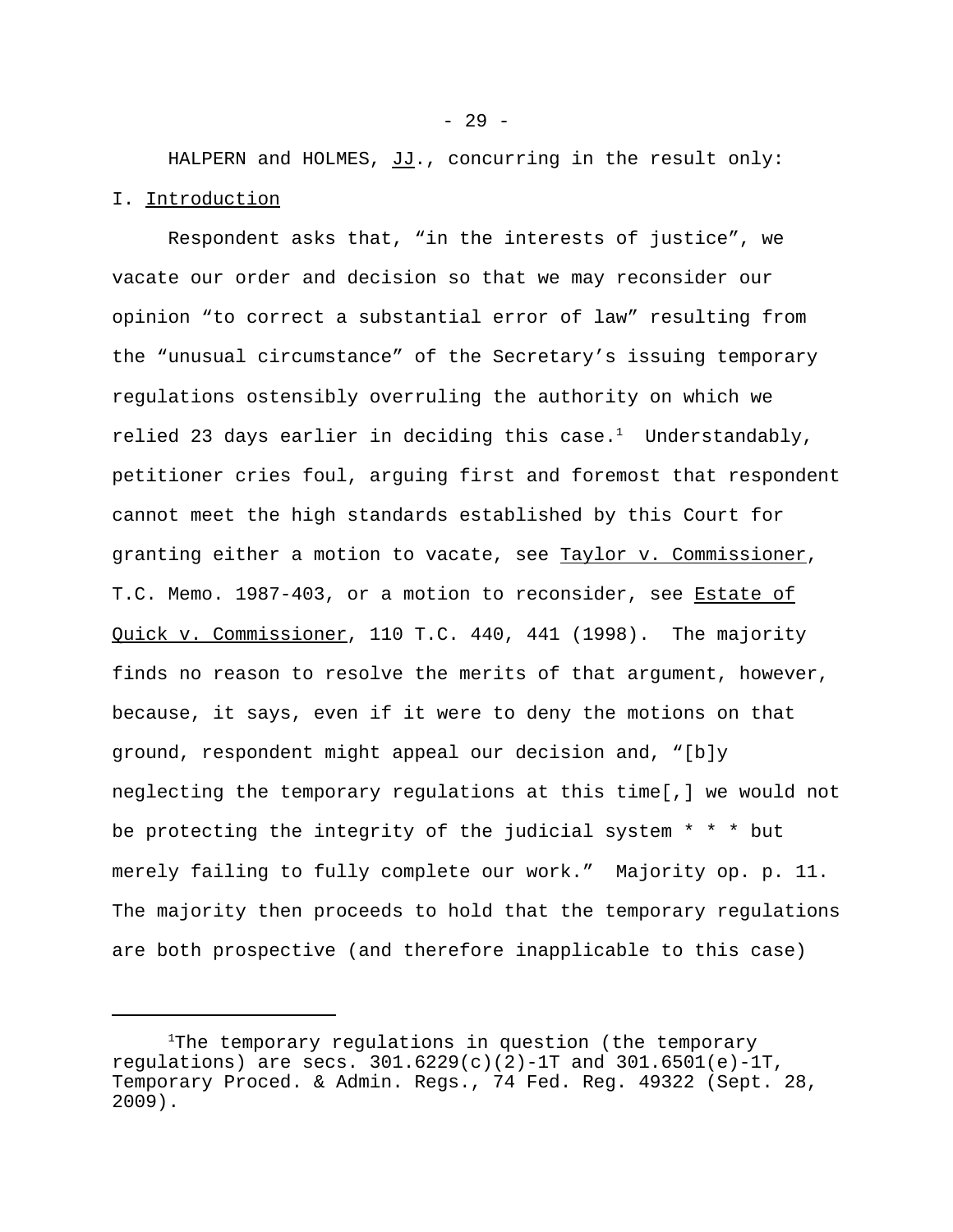and, because they are unambiguously in conflict with the statute, invalid. Principles of judicial restraint counsel against making unnecessarily broad pronouncements when a case can be fully resolved on a narrower ground. Cf. Greater New Orleans Broad. Association, Inc. v. United States, 527 U.S. 173, 184 (1999) (discussing constitutional interpretation). Moreover, by discrediting the substance of the temporary regulations themselves, the majority has assured petitioner a trip to a Court of Appeals that he might avoid were we simply to stamp the motions denied or to dispose of them on grounds particular to this case, as Judge Cohen suggests. $2$ 

Since the majority has chosen to address the effective date of the temporary regulations and their substantive validity, we feel compelled to comment. We are persuaded by neither of the majority's analyses and would, before addressing any aspect of substantive validity, consider first the logically prior question of the procedural validity of the temporary regulations. With respect to that question, we believe that petitioner has the better argument.

<sup>2</sup>In its haste to protect the integrity of the judicial system and to fully complete its work, the majority "question[s]" petitioner's attempts to distinguish Alioto v. Commissioner, T.C. Memo. 2008-185, but it does not stop to explain or to resolve those questions. Majority op. pp. 11-12.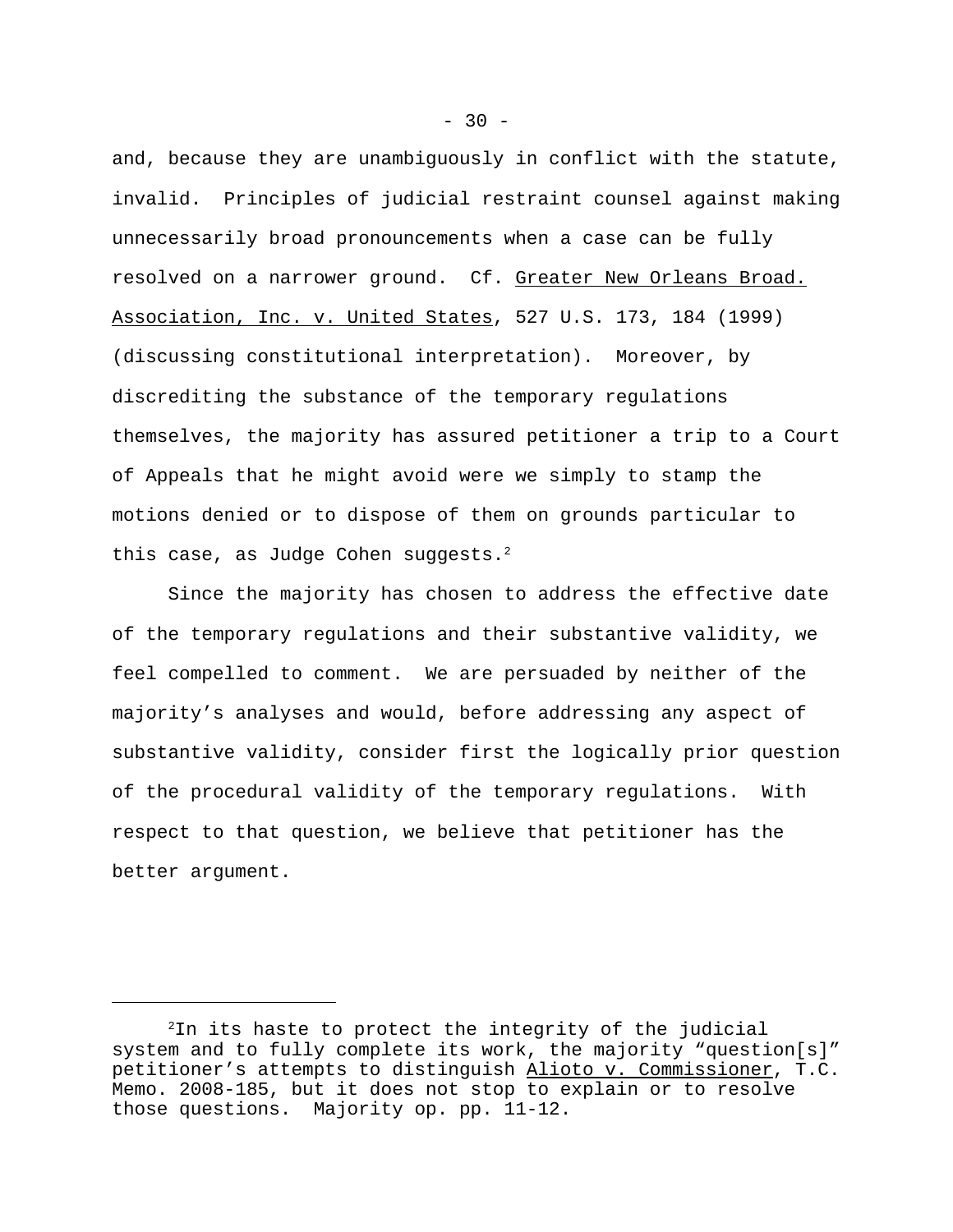$-31 -$ 

# II. Applicability of the Temporary Regulations

The majority concludes: "The plain meaning of the effective/applicability date provisions indicates that the temporary regulations do not apply to this case." Majority op. p. 13. In fact, the temporary regulations provide: "The rules of this section apply to taxable years with respect to which the applicable period for assessing tax did not expire before September 24, 2009." Secs. 301.6229(c)(2)-1T(b), 301.6501(e)- 1T(b), Temporary Proced. & Admin. Regs., 74 Fed. Reg. 49322, 49323 (Sept. 28, 2009). The relevant dates are as follows:

| Tax year                   |                | 1999 |
|----------------------------|----------------|------|
| Return filed               | Sept. 15, 2000 |      |
| FPAA mailed                | Sept. 14, 2006 |      |
| Petition filed             | Dec. 4, 2006   |      |
| Order/Decision             | Sept. 1, 2009  |      |
| Temp. Regs. effective date | Sept. 24, 2009 |      |

Section 6229(a) provides that, except as otherwise provided in the section, the period of limitations for making assessments with respect to partnership items is 3 years. Section  $6229(c)(2)$ substitutes 6 years for 3 years in the case of a substantial omission of income. The period for making assessments--whether 3 years or 6 years--is suspended by the mailing of an FPAA until our decision in the case becomes final (or, if no petition is filed, the period to petition expires) and for 1 year thereafter. See sec. 6229(d). Because of respondent's motion to vacate order and decision, our decision in this case has not yet become final.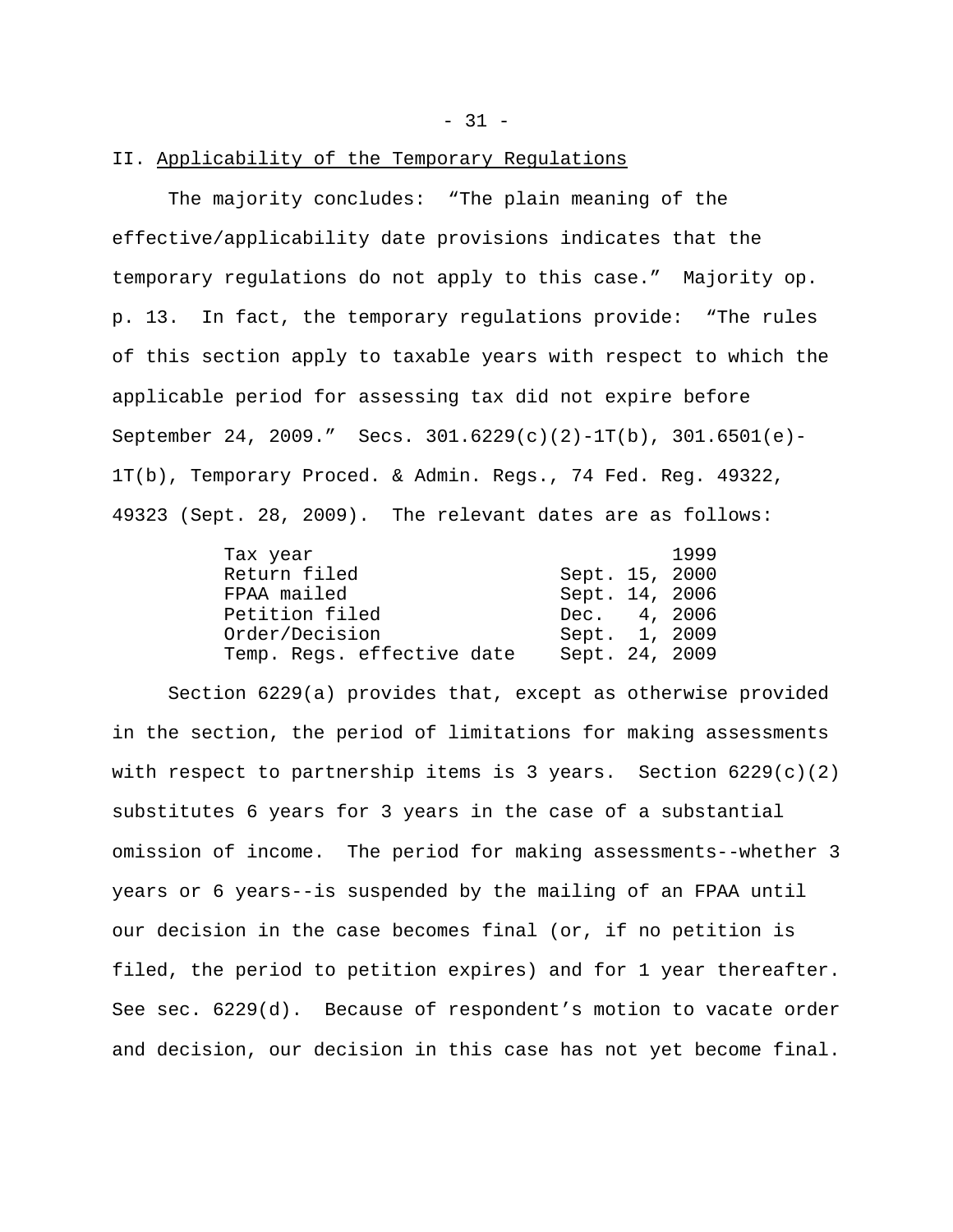The majority claims: "The plain meaning of the temporary regulations' effective/applicability date provisions indicates that the temporary regulations do not apply to this case because the applicable period of limitations expired before September 24, 2009." Majority op. pp. 15-16. According to respondent, the applicable period of limitations did not expire before September 24, 2009, because, as a result of the temporary regulations, "the applicable period for assessing tax" is the 6-year period prescribed by section  $6229(c)(2)$ , which  $6$ -year period had not run on September 14, 2006, when the FPAA was mailed. The filing of the petition then suspended the running of that 6-year period to and beyond September 24, 2009. The majority counters: "We concluded in our September 1, 2009, opinion [which antedates the September 24, 2009, temporary regulations] that the general 3 year limitations period of section 6501(a) was the applicable period for assessing tax in this case and that it had expired some time before September 14, 2006." Majority op. p. 13. It adds: "The plain meaning of the effective/applicability date provisions indicates that the temporary regulations do not apply to this case." Majority op. p. 13.

Since the temporary regulations do not define the term "applicable period for assessing tax" (by stating whether the regulation itself is to be taken into account in determining the applicable period), the meaning of the term is less than plain,

 $-32 -$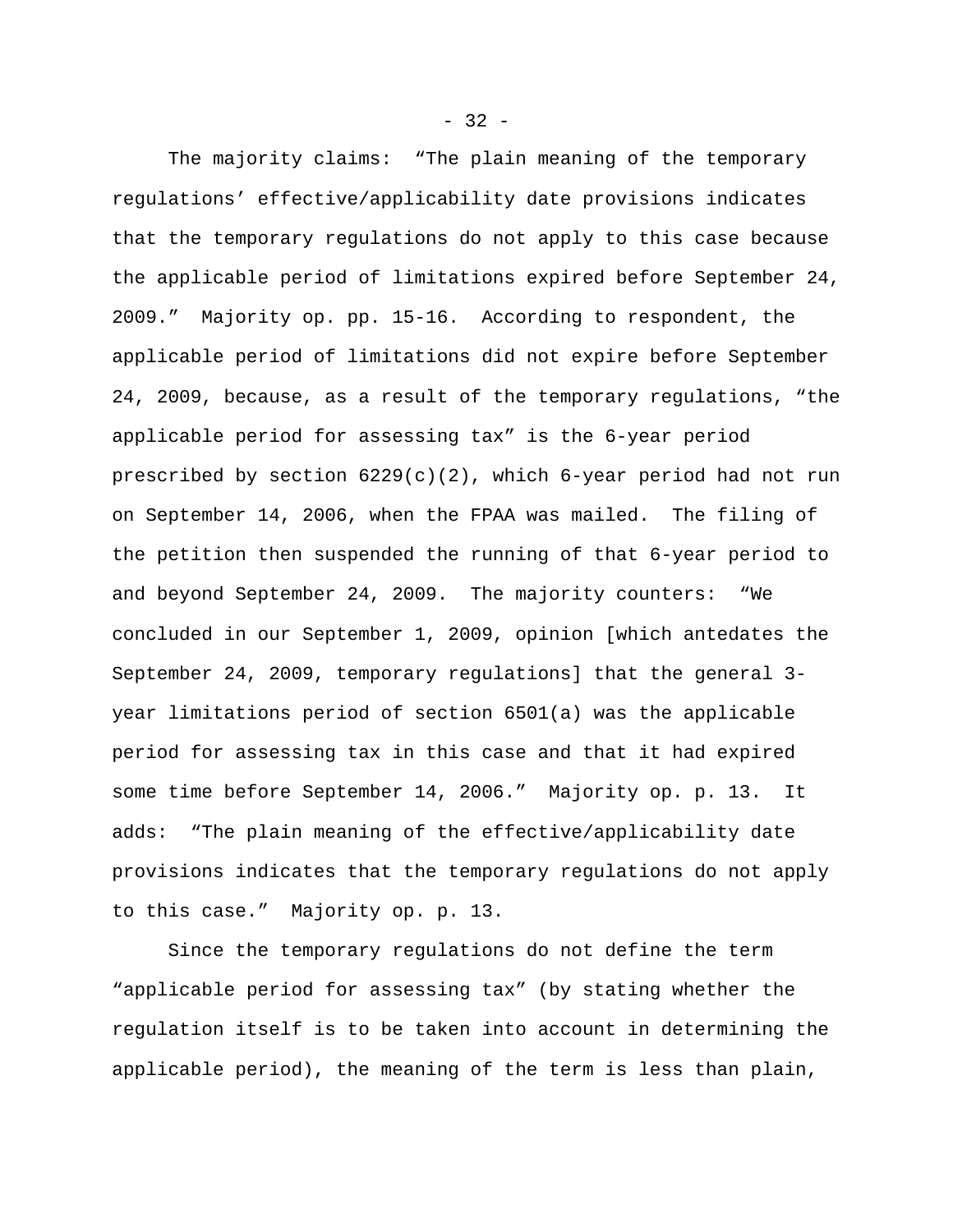so it must be construed. What ground is there, then, for the majority to conclude that the effective date language of the temporary regulations precludes their application to this case? In other words, how can it construe the expression "the applicable period for assessing tax" to mean "the 3-year period for assessing tax"? Perhaps the majority has in mind section  $7805(b)$ , as applicable to the temporary regulations.<sup>3</sup> As so applicable, the section reads:

SEC. 7805(b). Retroactivity of Regulations or Rulings.--The Secretary may prescribe the extent, if any, to which any ruling or regulation, relating to the internal revenue laws, shall be applied without retroactive effect. [Sec. 7805(b) (pre-1996).]

We have said: "Under section 7805(b) [pre-1996], there is a presumption that every regulation will operate retroactively, unless the Secretary specifies otherwise." UnionBanCal Corp. v. Commissioner, 113 T.C. 309, 327 (1999), affd. 305 F.3d 976 (9th Cir. 2002). Here, undoubtedly, the Secretary did specify

 $3$ In 1996, sec. 7805(b) was amended by the Taxpayer Bill of Rights 2, Pub. L. 104-168, sec. 1101(a), 110 Stat. 1468 (1996), to limit the retroactive application of Treasury tax regulations. The 1996 amendment is effective with respect to regulations that relate to statutory provisions enacted on or after July 30, 1996. See id. sec. 1101(b), 110 Stat. 1469. The parties seem to agree (and the majority does not dispute) that the 1996 amendment does not apply to the temporary regulations since the statutory provisions in question, secs.  $6229(c)(2)$  and  $6501(e)(1)(A)$ , were enacted before that date. Sec.  $301.6229(c)(2)-1T$ , Temporary Proced. & Admin. Regs., supra, was issued under the authority of both secs.  $6230(k)$  and 7805, while sec.  $301.6501(e) - 1T$ , Temporary Proced. & Admin. Regs., supra, was issued solely under the authority of sec. 7805. T.D. 9466, 74 Fed. Reg. 49322.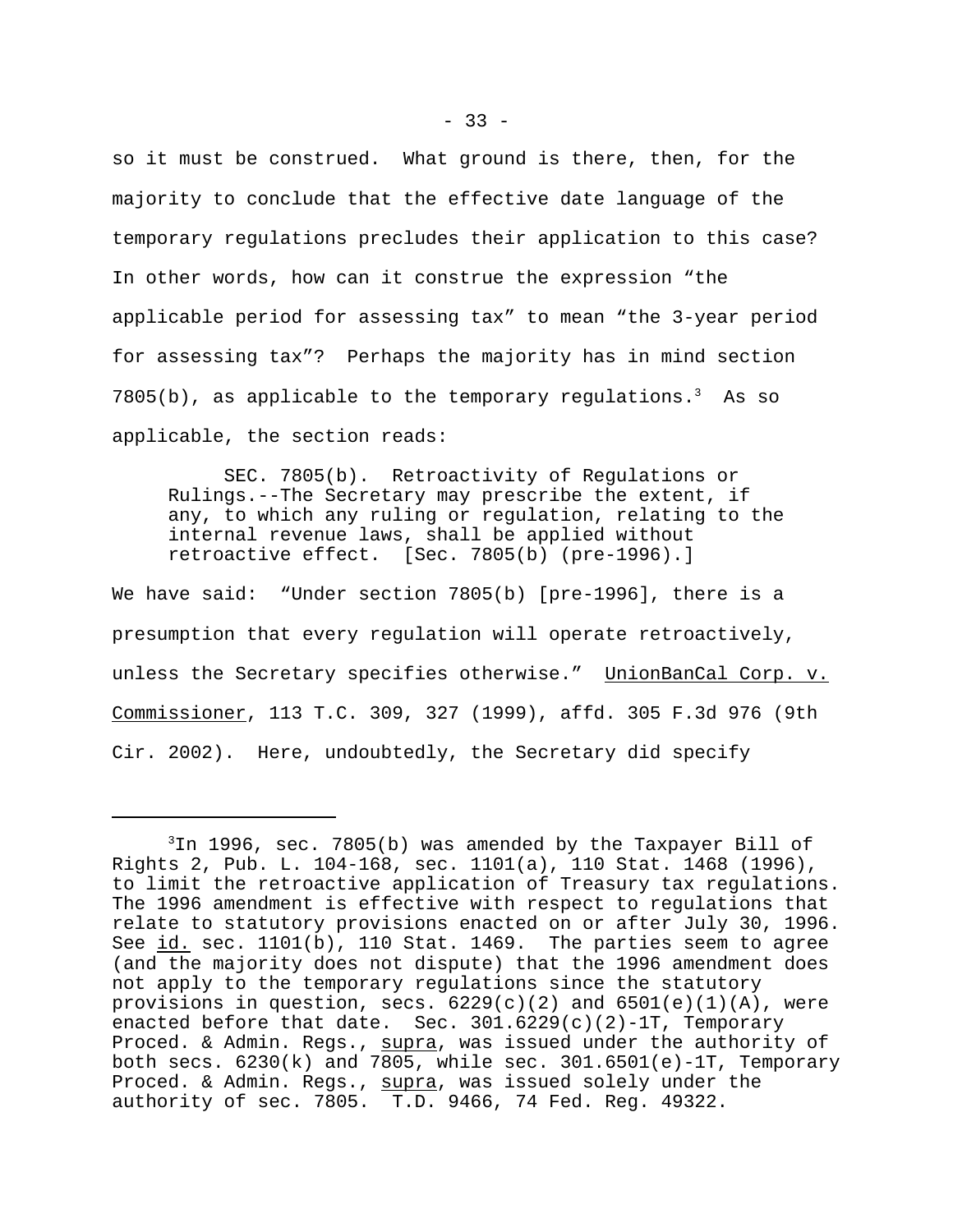something with respect to the retroactivity (applicability) of the temporary regulations; viz, the rules therein "apply to taxable years with respect to which the applicable period for assessing tax did not expire before September 24, 2009." Secs.  $301.6229(c)(2)-1T(b)$ ,  $301.6501(e)-1T(b)$ , Temporary Proced. & Admin. Regs., supra. Perhaps the majority believes that the Secretary drafted the temporary regulations intending to limit retroactivity to taxable years for which the 3-year period of limitations had not expired on September 24, 2009, but he (unlike the majority) realizes that that meaning is less than plain and now has changed his mind and is taking advantage of his lack of clarity to pull a fast one. There is of course no evidence to support that dubious theory. We believe that the Secretary meant the temporary regulations to apply if either the 3-year or 6-year period of limitations were open on September 24, 2009, but that he was inartful in saying so. Such a reading is supported by IRS Chief Counsel Notice CC-2010-010 (Nov. 23, 2009), which, in relevant part, states:

The temporary regulations apply to taxable years with respect to which the applicable period of limitations for assessing tax did not expire before September 24, 2009. Accordingly, the temporary regulations apply to any docketed Tax Court case in which the period of limitations under sections 6229(c)(2) and  $6501(e)(1)(A)$ , as interpreted in the temporary regulations, did not expire with respect to the tax year at issue, before September 24, 2009, and in which no final decision has been entered. [Emphasis added.]

 $-34 -$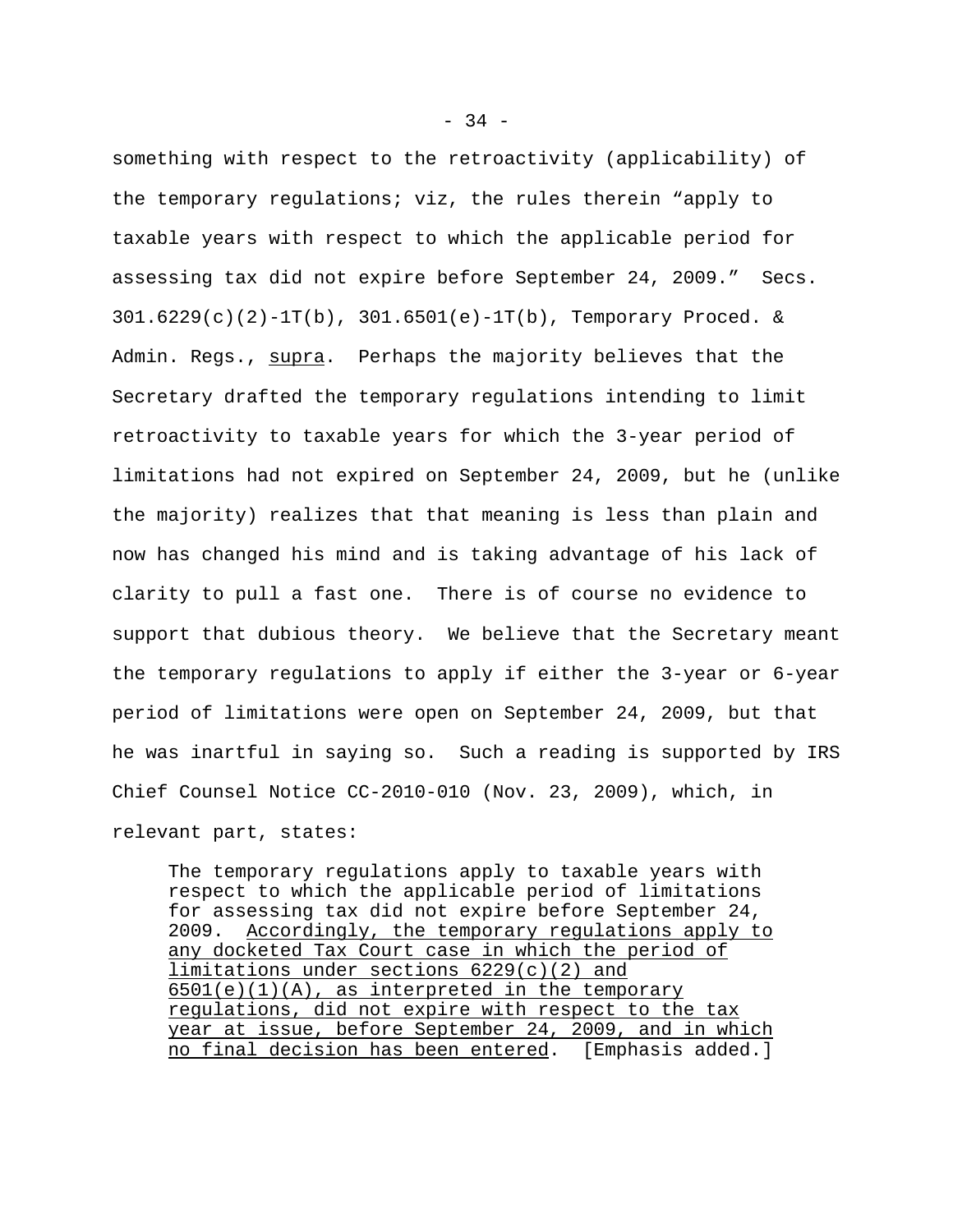If that is what the Secretary meant, then what ground can there be for the majority to conclude that the temporary regulations do not apply to this case because "the applicable period for assessing tax" was a 3-year period that expired before September 24, 2009? The possibilities appear to be that the majority believes either that (1) the Secretary has no authority under any circumstance to overrule the Supreme Court's interpretation of a statute (which implicates the Supreme Court's decision in Natl. Cable & Telecomms. Association v. Brand X Internet Servs., 545 U.S. 967 (2005)), (2) the Secretary has no authority retroactively to overrule the Supreme Court (also implicating Brand X), or (3) even if he does have those authorities, under the so-called law of the case doctrine, we need not acknowledge the temporary regulations in this case. If the majority believes any of those things, then it should explain itself. If not, then it should abandon its effective date analysis (which the majority itself describes only as "a plausible ground to rule against respondent's motions", majority op. p. 16) and address petitioner's well-founded argument that respondent cannot satisfy the high standards established by this Court for granting either a motion to vacate or a motion to reconsider or simply ground its decision on its reason (which we question) for finding the temporary regulations invalid.

 $-35 -$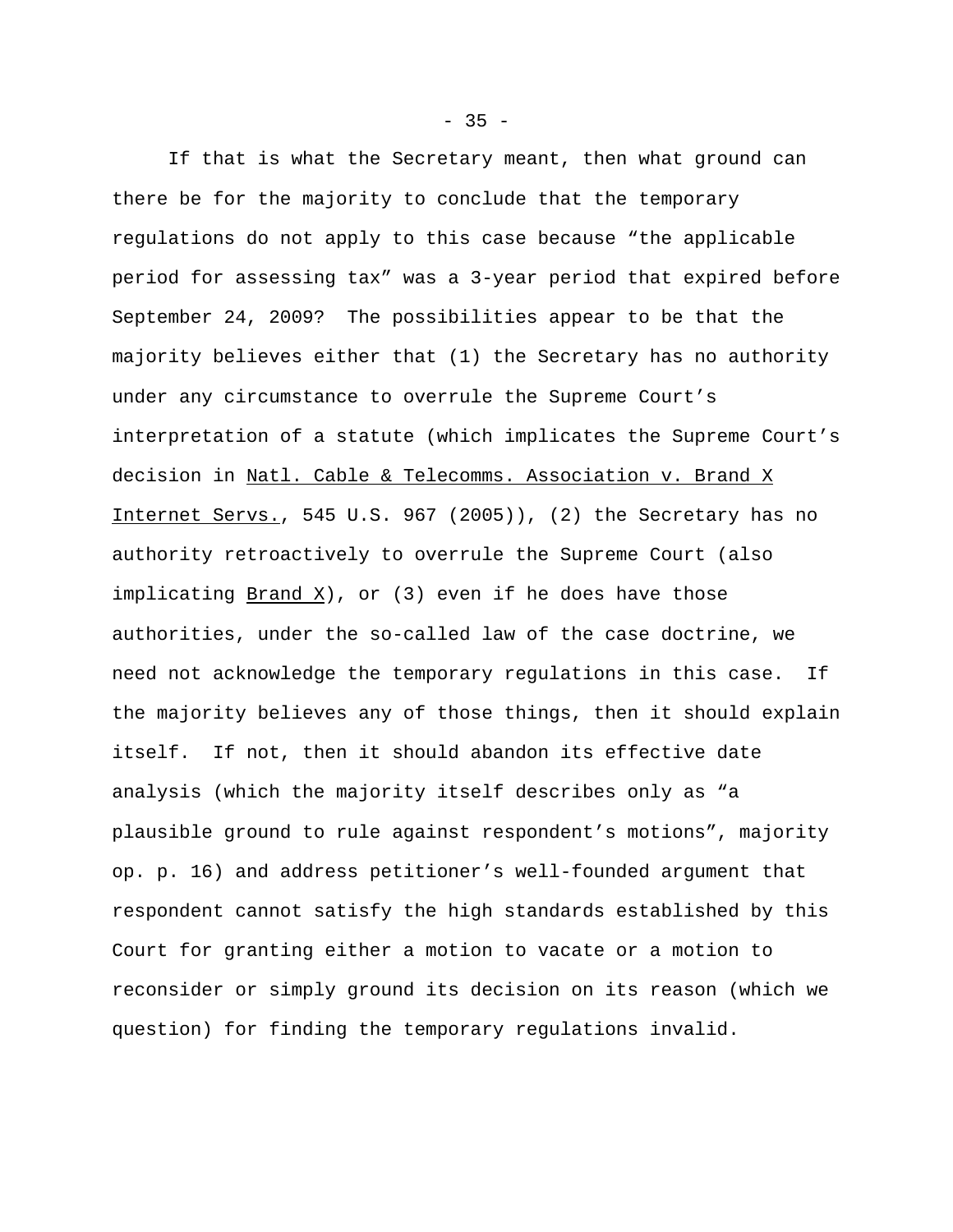In Bakersfield Energy Partners, LP v. Commissioner, 568 F.3d 767, 778 (9th Cir. 2009), affg. 128 T.C. 207 (2007), the Ninth Circuit acknowledged that the Supreme Court in Colony, Inc. v. Commissioner, 357 U.S. 28 (1958), had

rejected the same interpretation the IRS is proposing in this case. The IRS may have the authority to promulgate a reasonable reinterpretation of an ambiguous provision of the tax code, even if its interpretation runs contrary to the Supreme Court's "opinion as to the best reading" of the provision. Nat'l Cable & Telecomms. Ass'n v. Brand X Internet Servs., 545 U.S. 967, 982-83, 125 S.Ct. 2688, 162 L.Ed.2d 820 (2005); accord Swallows Holding, Ltd. v. Comm'r, 515 F.3d 162, 170 (3d Cir. 2008). We do not.

We think this is a signal that courts should be especially careful about not deferring to new regulations that address this old problem. Instead, the majority engages in a fullblown analysis of the substantive validity of the regulations even after concluding they do not apply because the regulations are prospective only. The analysis has three parts:

- Sidestepping the longrunning issue of whether Treasury regulations are entitled to deference under Chevron U.S.A., Inc. v. Natural Res. Def. Council, 467 U.S. 837 (1984); Nat. Muffler Dealers Association, Inc. v. United States, 440 U.S. 472 (1979); or merely Skidmore v. Swift & Co., 323 U.S. 134 (1944);
- An assertion that Chevron step one allows, and perhaps requires, consideration of legislative history in determining "whether Congress has directly spoken to the precise question at issue", Chevron, 467 U.S. at 842-843; and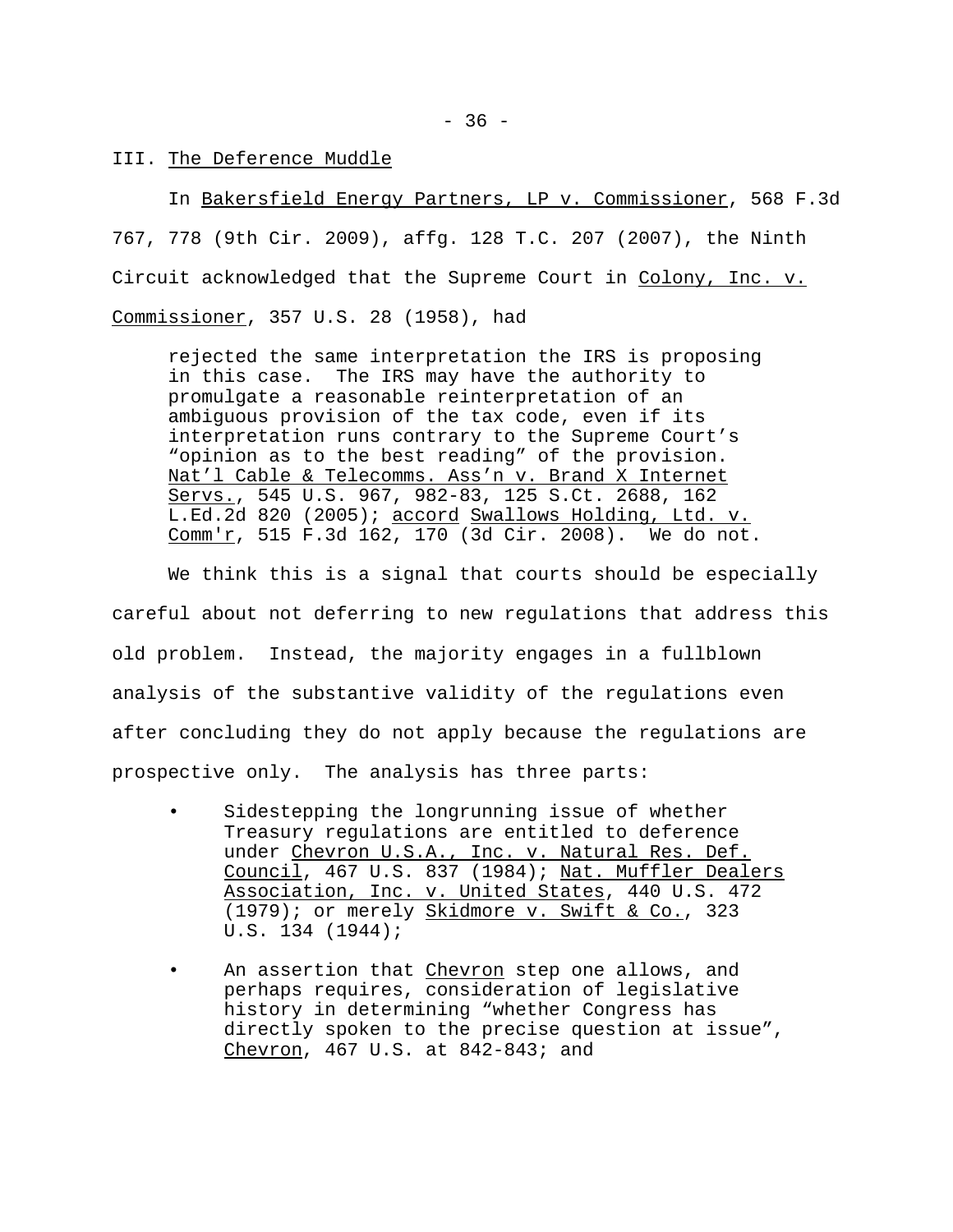An analysis of the additional question we have to answer after  $\frac{Brand X}{}$ , 545 U.S. at 984: Did the Supreme Court hold in Colony that its interpretation of the key phrase "omits from gross income an amount properly includible therein" is "the only permissible reading" of the statute?

We agree with the majority that it is wise for us as a trial court to avoid the issue of what level of deference to give this regulation. See Swallows Holding, Ltd. v. Commissioner, 126 T.C. 96, 180-181 (2006) (Holmes, J., dissenting) (listing circuit conflicts), vacated and remanded 515 F.3d 162 (3d Cir. 2008) (holding regulations entitled to Chevron deference).

We are particularly cautious about the majority's possible reliance on Rodriguez de Quijas v. Shearson/Am. Express, Inc., 490 U.S. 477 (1989), see majority op. note 14, as an additional justification for invalidating the regulations. We agree of course that "the Supreme Court has advised lower courts that 'if a precedent of this Court \* \* \* has direct application in a case, yet appears to rest on reasons rejected in some other line of decisions, the \* \* \* [lower courts] should follow the case which directly controls". See majority op. note 14. But this rule, which the Ninth Circuit alluded to in Bakersfield, is not what is at issue here. It is not our Court, but the Secretary, who is reaching a different conclusion about the phrase "omits from gross income an amount properly includible therein". The validity of the regulation after  $\frac{Brand X}{X}$  cannot depend entirely on whether prior caselaw conflicts with a later regulation. As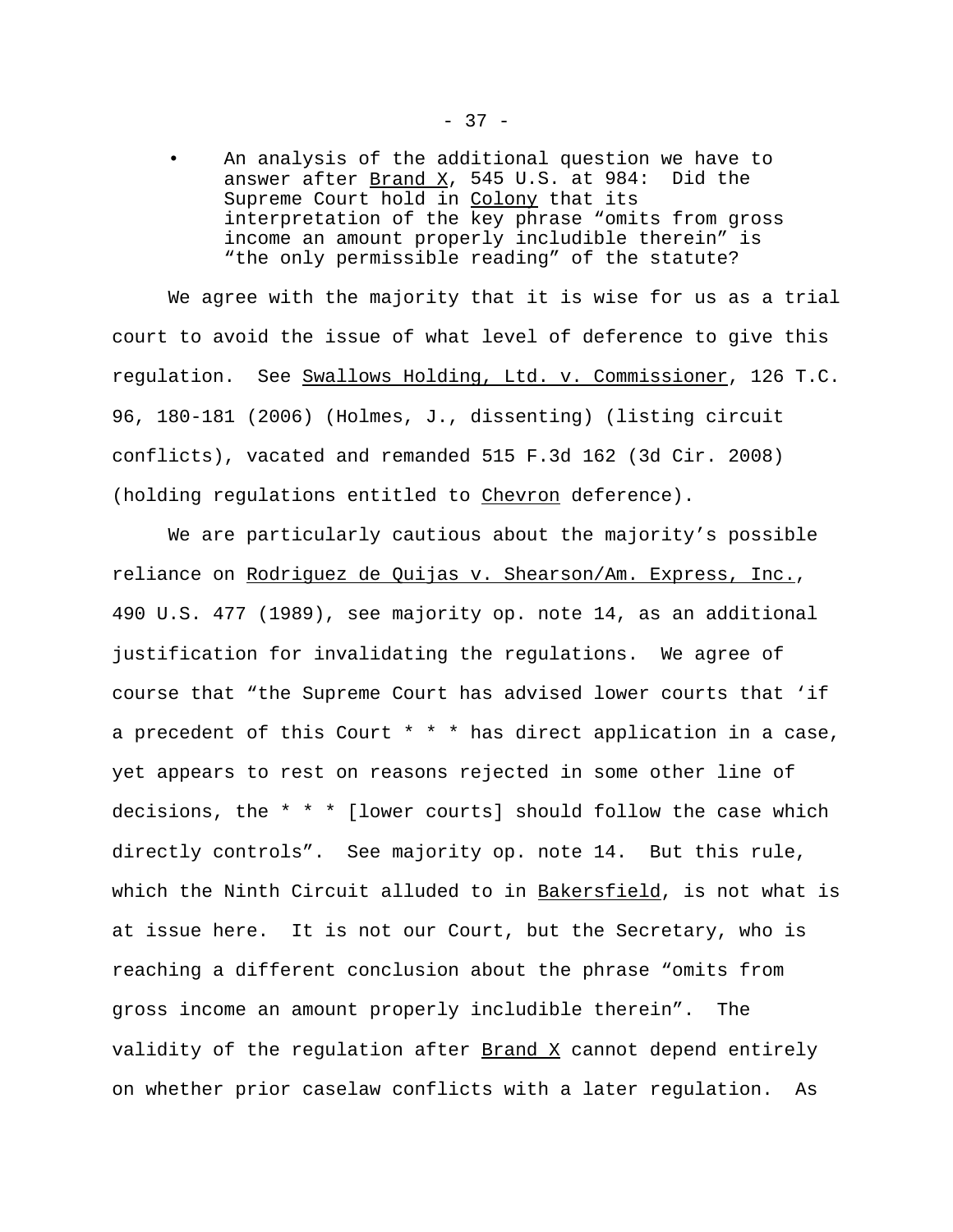the Tenth Circuit recently reasoned: "When a court tentatively resolves an ambiguity in a statute that an agency is empowered to administer, such a resolution carries the force of law until an agency issues a definitive interpretation of the kind that would ordinarily warrant Chevron deference." Hernandez-Carrera v. Carlson, 547 F.3d 1237, 1246 (10th Cir. 2008) (upholding regulation contrary to Supreme Court decision after applying Brand  $X$ ). We simply can't reasonably assert, a quarter-century after Chevron and, now, after  $\frac{Brand X}{X}$ , that "courts have traditionally determined the meaning of statutes," majority op. note 12, if by that we mean that an agency with regulatory power cannot definitively resolve ambiguous statutory language.<sup>4</sup>

We think that the problems of how to use legislative history in a Chevron analysis and the effect of Brand X on reinterpreting old Supreme Court tax cases are both much more complicated than the majority lets on.

A.

The Chevron test seems quite simple. Step one: Determine "whether Congress has directly spoken to the precise question at issue." Chevron USA, Inc. v. Natural Res. Def. Council, 467 U.S.

 $-38 -$ 

<sup>4</sup>Hernandez-Carrera v. Carlson, 547 F.3d 1237, 1246 (10th Cir. 2008), seems to be the first case to test  $\frac{Brand X}{s}$  seffect on Supreme Court precedent. But we ought not to simply state that we take no position on the question in one footnote, majority op. note 15, while seeming to assert the contrary view in another, majority op. note 14.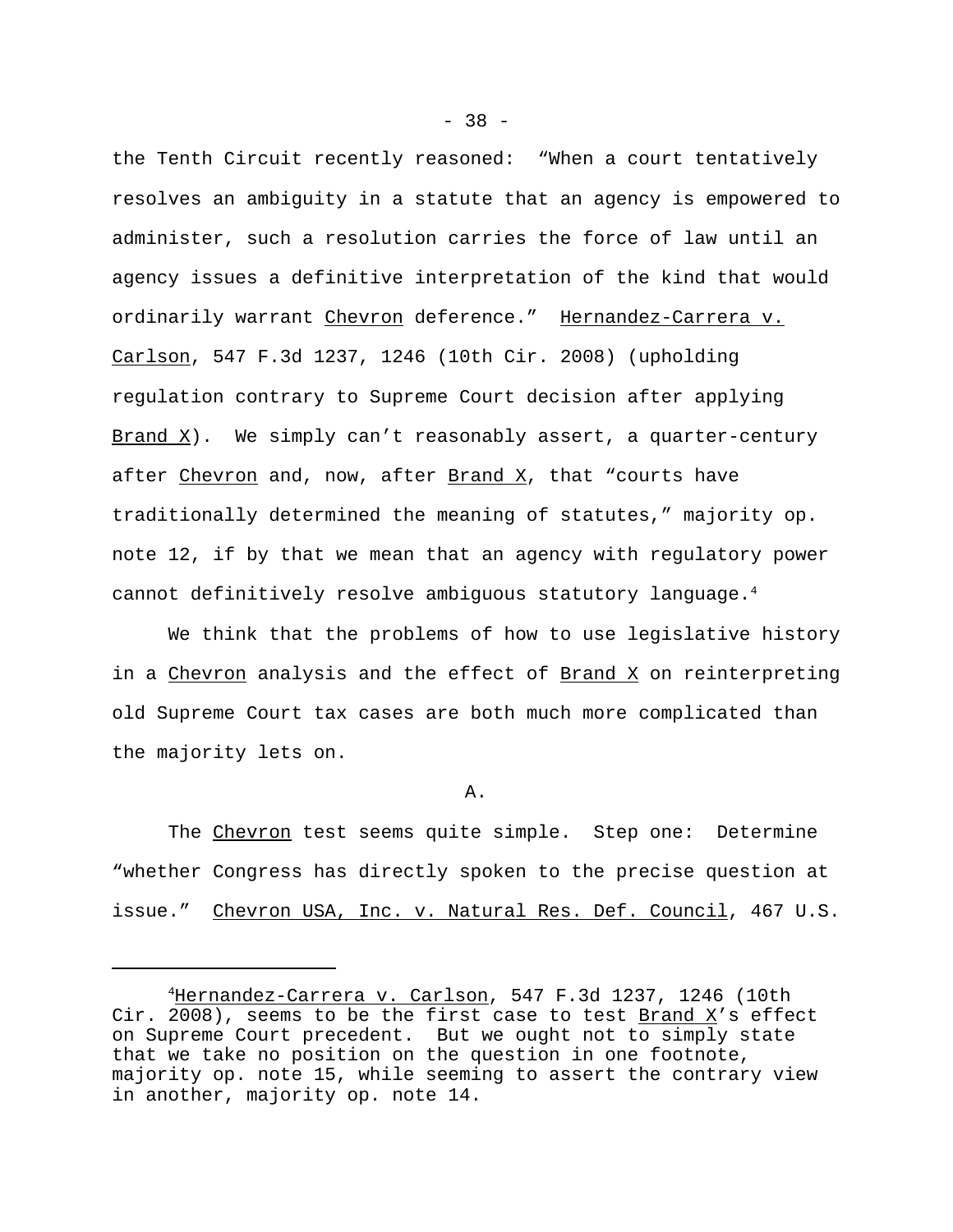at 842. If so, stop. Step two: If Congress has not directly spoken to the question or if what it has said is ambiguous, then determine if the agency's interpretation is "based on a permissible construction of the statute." Id. at 843.

But Chevron's simplicity ends there.<sup>5</sup>

We focus first on the use of legislative history in Chevron step one: Chevron tells lower courts to use the "traditional tools of statutory construction" to determine if Congress has spoken on the precise issue. Id. at 843 n.9. But how does Congress "speak"? Is it only in the enacted language and its context within a statute, or does it include committee reports, floor speeches, staff-prepared material, and postenactment commentary in later Congresses? And if courts are directed to employ legislative history, when can they do so–-only if the text is ambiguous; only if it shows congressional intent clearly contrary to the plain meaning of the text; or whenever it would

 $5$ Commentators have not been kind to judges. See, e.g., Sunstein, "Chevron Step Zero", 92 Va. L. Rev. 187, 221 (2006) (caselaw in "chaos"); Eskridge & Baer, "The Continuum of Deference: Supreme Court Treatment of Agency Statutory Interpretations from Chevron to Hamdan", 96 Geo. L.J. 1083, 1157 (2008) (caselaw "a mess"); Hickman, "A Problem of Remedy: Responding to Treasury's (Lack of) Compliance with Administrative Procedure Act Rulemaking Requirements", 76 Geo. Wash. L. Rev. 1153, 1200 (2008) (Hickman, "A Problem of Remedy") ("a mess"); Beermann, "End the Failed Chevron Experiment Now: How Chevron Has Failed and Why It Can and Should Be Overruled", 42 Conn. L. Rev. 779, 808 (2010) ("confusing"); Murphy, "Judicial Deference, Agency Commitment, and Force of Law", 66 Ohio St. L.J. 1013, 1022 (2005) (a "confusing mess").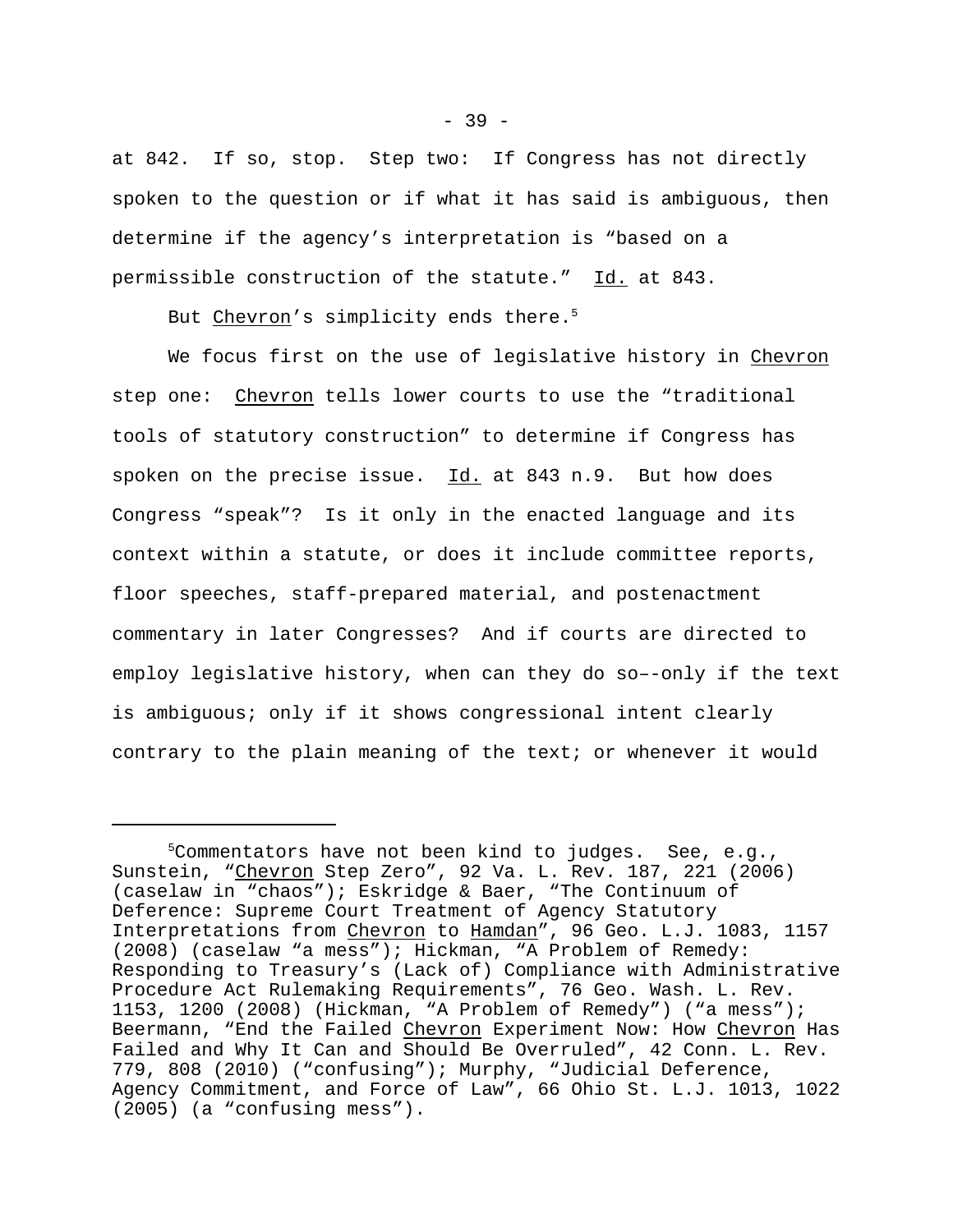be helpful in figuring out the meaning, or maybe the purpose, of the act?

These are far-from-settled issues. As other courts have noted, the Supreme Court itself has sent what seem to be mixed signals:

- No consideration at step one--Coeur Alaska, Inc. v. Se. Alaska Conservation Council, 557 U.S. \_\_\_, \_\_\_, 129 S. Ct. 2458, 2469 (2009) (implying the statutory text is how Congress speaks directly on an issue); Natl. R.R. Passenger Corp. v. Boston & Me. Corp., 503 U.S. 407, 417 (1992) (comparing the agency's construction only to the statutory text at step one); K Mart Corp.  $v$ . Cartier, Inc., 486 U.S. 281, 291 (1988) ("If the agency regulation is not in conflict with the plain language of the statute, a reviewing court must give deference to the agency's interpretation of the statute." (citing United States v. Boyle, 469 U.S. 241, 246 n.4 (1985)));
- Consideration only if the text is unclear--Zuni Pub. Sch. Dist. No. 89 v. Dept. of Educ., 550 U.S. 81, 93 (2007) ("if the intent of Congress is clear and unambiguously expressed by the statutory language at issue, that would be the end of our analysis."); Dept. of HUD v. Rucker, 535 U.S. 125, 132 (2002) ("reference to legislative history is inappropriate when the text of the statute is unambiguous"); Sutton v. United Air Lines, Inc., 527 U.S. 471, 482 (1999) (declining to consider legislative history when text was clear);
- Legislative history used at step one as a traditional tool--FDA v. Brown & Williamson Tobacco Corp., 529 U.S. 120, 130-155 (2000); Pauley v. BethEnergy Mines, Inc., 501 U.S. 680, 697-699 (1991); Pension Benefit Guar. Corp. v. LTV Corp., 496 U.S. 633, 649-650 (1990).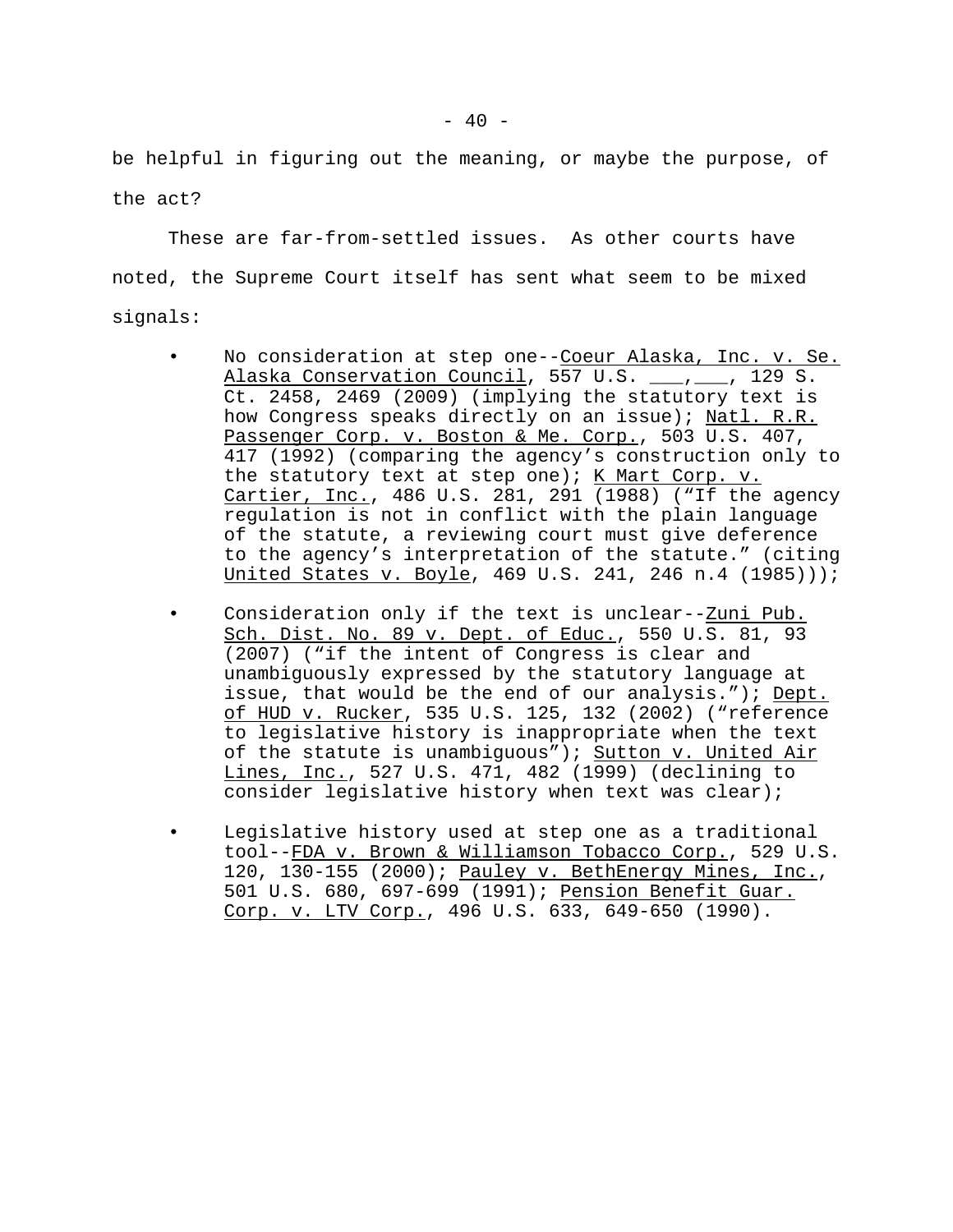There are even a fair number of cases that make it difficult to discern whether the Court is consulting legislative history at step one or step two.<sup>6</sup>

The majority does acknowledge this difficulty, but discerns a recent trend toward using legislative history in some way in step one, majority op. note 18. We think the matter is less clear. Here's the current circuit court breakdown:

- First Circuit--Perez-Olivo v. Chavez, 394 F.3d 45, 50 n.2 (1st Cir. 2005) (okay in step one "merely \* \* \* to confirm that it does not resolve the [statutory] ambiguity"); Succar v. Ashcroft, 394 F.3d 8, 22-23 (1st Cir. 2005) (okay in step one);
- Second Circuit--Cohen v. JP Morgan Chase & Co., 498 F.3d 111, 122-124 (2d Cir. 2007) (noting reluctance to rely on legislative history in step one, but then doing it);
- Third Circuit--United States v. Geiser, 527 F.3d 288, 293 (3d Cir. 2008) (excludes legislative history in step one);

 $6As$  numerous commentators have concluded, the application of Chevron has developed not necessarily in a consistent direction. See, e.g., United States v. Riverside Bayview Homes, Inc., 474 U.S. 121, 131 (1985) ("our review is limited to the question whether it is reasonable, in light of the language, policies, and legislative history of the Act"); Chem. Manufacturers Association v. Natural Res. Def. Council, Inc., 470 U.S. 116, 126 (1985) ("we conclude that the statutory language does not foreclose the agency's view of the statute. We should defer to that view unless the legislative history or the purpose and structure of the statute clearly reveal a contrary intent on the part of Congress."). See generally Coke v. Long Island Care at Home, Ltd., 376 F.3d 118, 127-129 (2d Cir. 2004) (describing the problem and considering legislative history in both steps, but "without attaching primacy" in step one), vacated 546 U.S. 1147 (2006).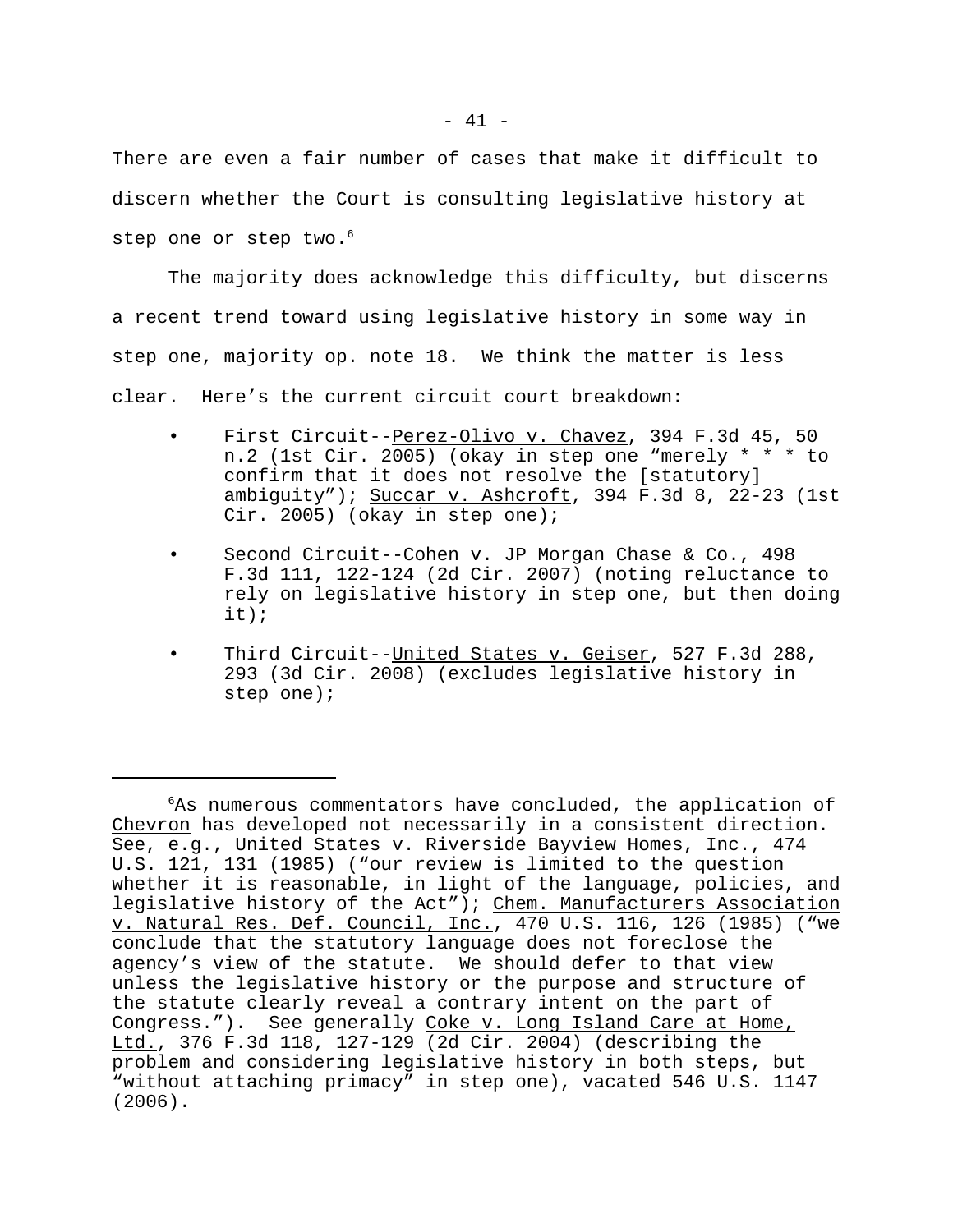- Fourth Circuit--Compare Dominion Res., Inc. v. United States, 219 F.3d 359, 365 (4th Cir. 2000) (okay in step one), and Brown & Williamson Tobacco Corp. v. FDA, 153 F.3d 155, 162 (4th Cir. 1998) (same), affd. 529 U.S. 120 (2000), with Granutec, Inc. v. Shalala, 46 U.S.P.Q.2d 1398, 1404 (4th Cir. 1998) (unpublished decision) (only in step two);
- Fifth Circuit--Sierra Club v. U.S. FWS, 245 F.3d 434, 443 n.51 (5th Cir. 2001) (okay in step one (citing INS v. Cardoza-Fonseca, 480 U.S. 421, 449 (1987)));
- Sixth Circuit--Compare Johnson City Med. Ctr. v. United States, 999 F.2d 973, 976 (6th Cir. 1993) (okay in step one even if statute is clear), with Alliance for Cmty. Media v. FCC, 529 F.3d 763, 778 (6th Cir. 2008) (consider in step two);
- Seventh Circuit--Compare Univ. of Chi. Hosps. v. United States, 545 F.3d 564, 569 (7th Cir. 2008) (refusing to consider legislative history after finding statute unambiguous), with Khan v. United States, 548 F.3d 549, 556 (7th Cir. 2008) ("we proceed to Chevron's second step. \* \* \* In this step, we can take into account extrinsic sources such as legislative history.");
- Eighth Circuit--Compare Ark. AFL-CIO v. FCC, 11 F.3d 1430, 1440 (8th Cir. 1993) (allows legislative history in step one, but only if intent is not clear from the statute's plain language), with Mayo Found. for Med. Educ. & Research v. United States, 568 F.3d 675, 681- 682 (8th Cir. 2009) (considering legislative history in step two);
- Ninth Circuit--Compare Natural Res. Def. Council, Inc. v. U.S. EPA, 526 F.3d 591, 603 (9th Cir. 2008) (considering legislative history in step one), with Schneider v. Chertoff, 450 F.3d 944, 955 n.15 (9th Cir. 2006) (courts cannot consider legislative history in step one);
- Tenth Circuit--Anderson v. U.S. DOL, 422 F.3d 1155, 1180 (10th Cir. 2005) (okay in step one); Cliffs Synfuel Corp. v. Norton, 291 F.3d 1250, 1257 (10th Cir. 2002) (same); Utah v. Babbitt, 53 F.3d 1145, 1148 (10th Cir. 1995) (same);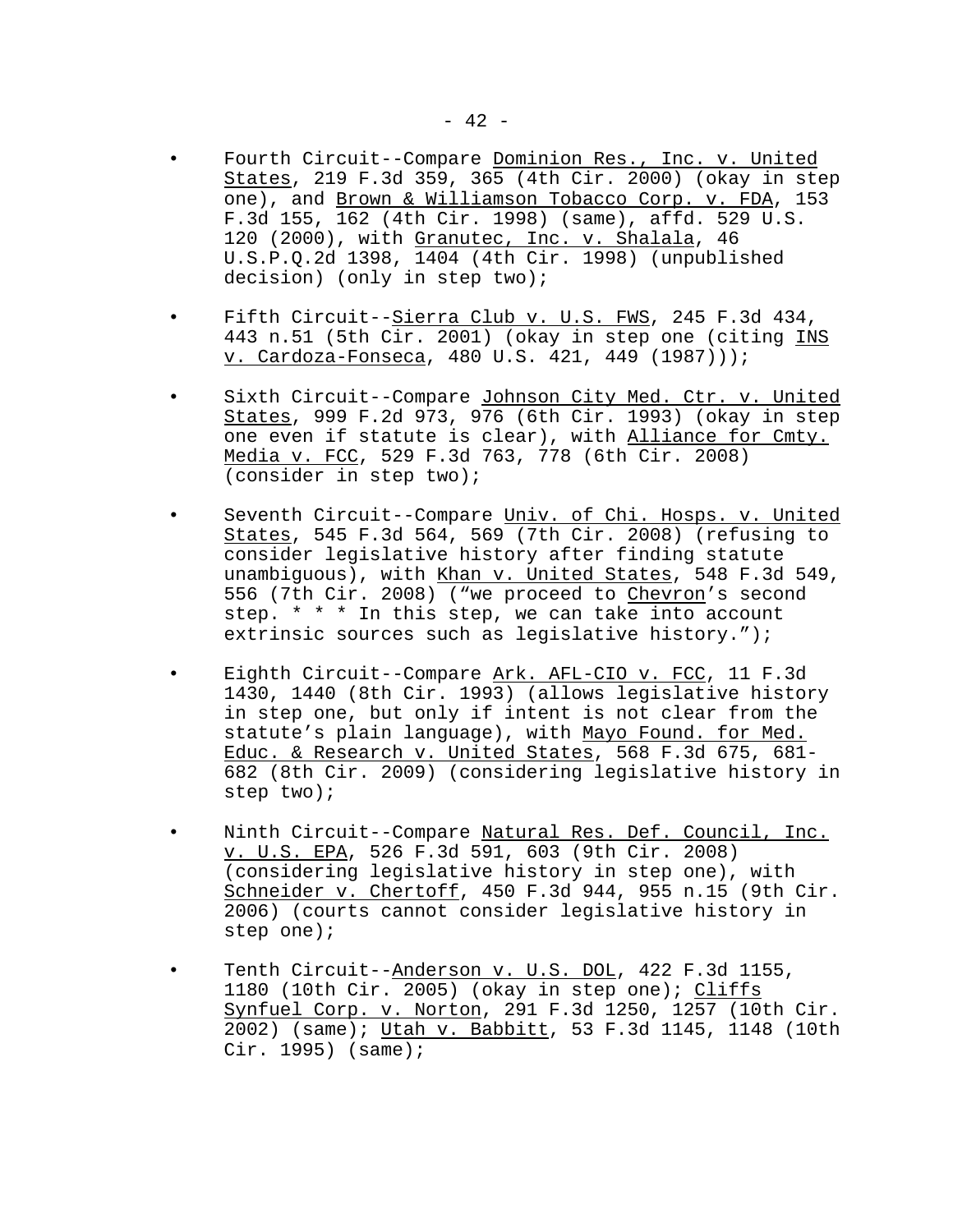- Eleventh Circuit--Guar. Fin. Servs., Inc. v. Ryan, 928 F.2d 994, 1003-1004 (11th Cir. 1991) (use in step one after finding statute ambiguous);
- D.C. Circuit--Sierra Club v. EPA, 551 F.3d 1019, 1027 (D.C. Cir. 2008) (legislative history okay in step one even to create ambiguity); Am. Bankers Association v. Natl. Credit Union Admin., 271 F.3d 262, 267 (D.C. Cir. 2001) (same); Natural Res. Def. Council, Inc. v. Browner, 57 F.3d 1122, 1126-1127 (D.C. Cir. 1995) (same); and
- Federal Circuit–-Amber-Messick v. United States, 483 F.3d 1316, 1323-1324 (Fed. Cir. 2007) (used in both steps); Star-Glo Assoociates, LP v. United States, 414 F.3d 1349, 1356 (Fed. Cir. 2005) (used in step one).

#### B.

The fundamental problem in this area--and it's not one that we as a trial court can possibly solve on our own--is that legislative history is a "traditional tool of statutory interpretation" most commonly used when the language of a statute is ambiguous on some point. But if the language of a statute is ambiguous, Chevron tells us to read that ambiguity as a delegation of authority to fill the resulting gap with a regulation. Looked at this way, Colony's resort to legislative history in the first place shows a gap that the Secretary is ipso facto allowed to fill. If so, then the Supreme Court's sentence "it cannot be said that the language is unambiguous", Colony, Inc. v. Commissioner, 357 U.S. at 33, triggered not only that Court's own look at legislative history, but the authority of the Secretary to issue the regulation we have before us.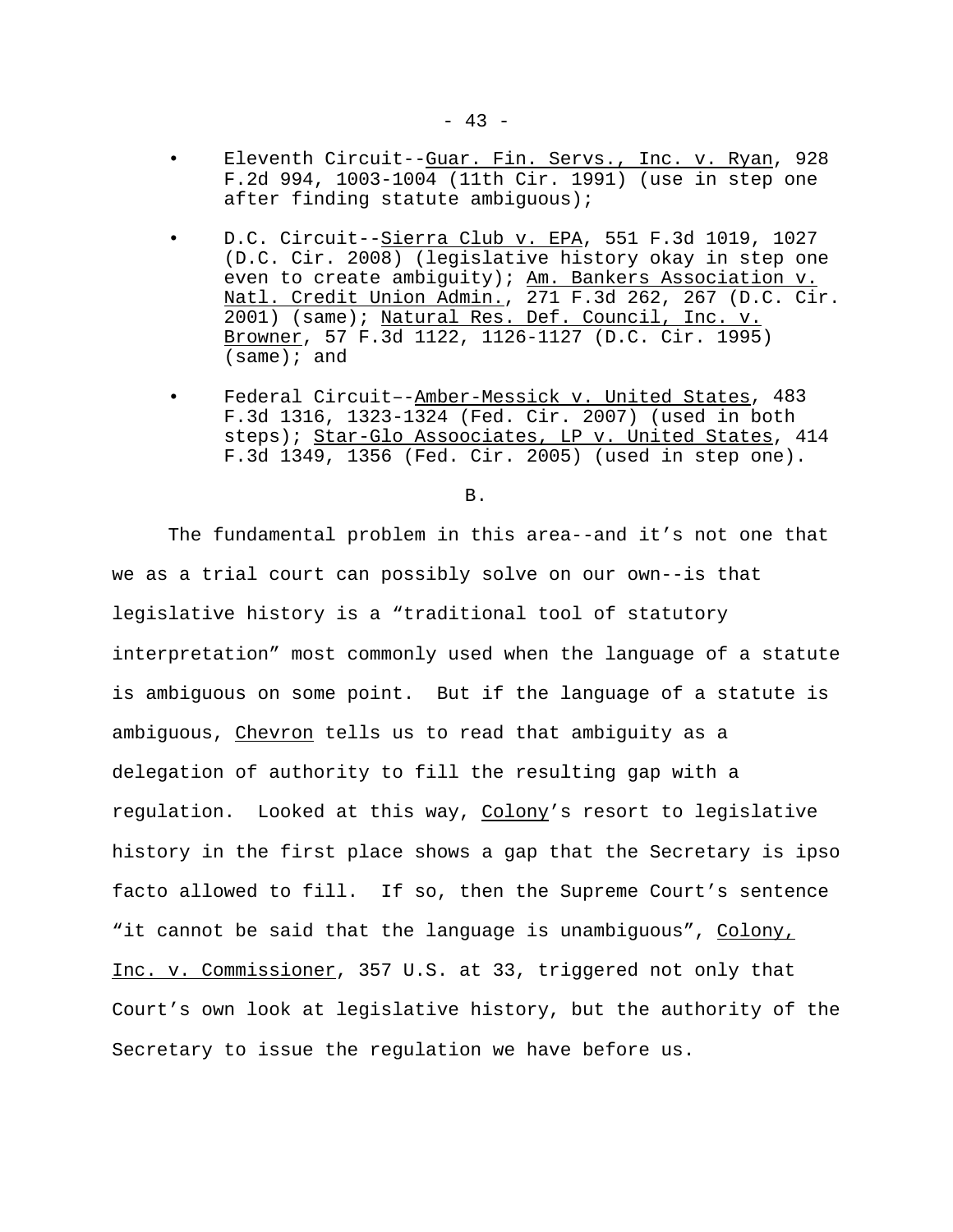One way to read the many decisions using legislative history in step one of Chevron is as another check on agency discretion--another way of finding a lack of ambiguity in congressional intent. But the confusion in this area becomes a muddle when one adds in the analysis of whether a pre-Brand X precedent that uses legislative history is an analysis that, under Brand X, precludes the choice made by the agency in a regulation. Pay particular attention to the passage from Brand X that the majority quotes, majority op. p. 19: "A court's prior judicial construction of a statute trumps an agency construction otherwise entitled to Chevron deference only if the prior court decision holds that its construction follows from the unambiguous terms of the statute and thus leaves no room for agency discretion."  $Brand X$ , 545 U.S. at 982 (emphasis added).</u>

It is at least possible that the emphasized language is a direction to lower courts to distinguish pre-Brand X precedents that resorted to legislative history from those that relied on plain-language analysis as a way of distinguishing between precedents that allow for their own regulatory supersession from those that do not. It would suggest in this case the Supreme Court's use of legislative history in Colony would not trump an agency construction.

Consider AARP v. EEOC, 390 F. Supp. 2d 437 (E.D. Penn. 2005), affd. on other grounds 489 F.3d 558 (3d Cir. 2007). In an

- 44 -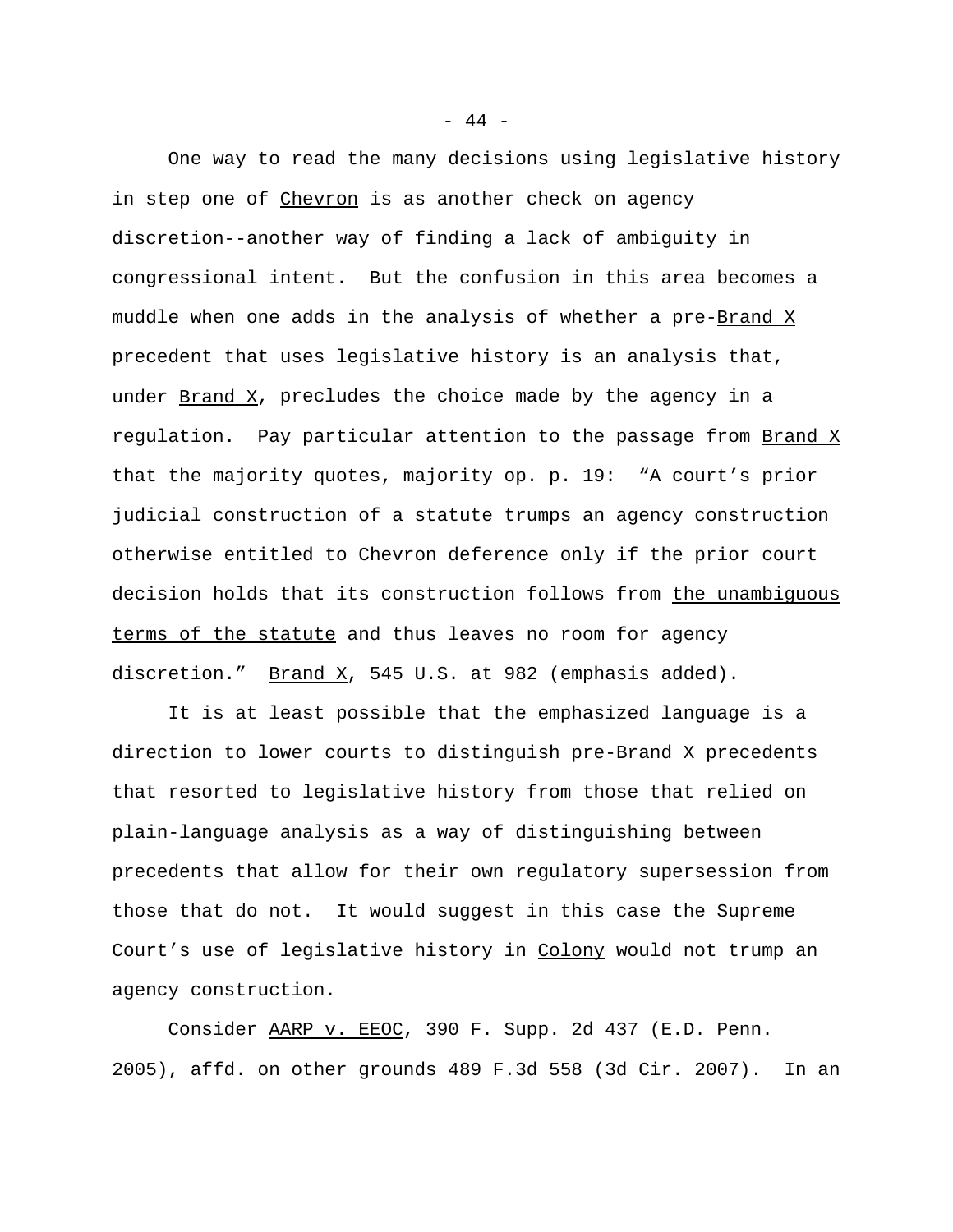earlier case, the Third Circuit held that the Age Discrimination in Employment Act banned treating retirees who were eligible for Medicare differently from those who were not in providing health benefits. See Erie County Retirees Association v. County of Erie, 220 F.3d 193 (3d Cir. 2000). The Court carefully reviewed the legislative history to reach its conclusion. See id. at 205-208.

Then out popped a contrary regulation from the EEOC. The District Court judge faced with the regulation vs. precedent question reasoned that

Brand X clarified the Chevron standard itself. In applying Chevron's first step to the regulation at issue in  $Brand X$ , the Supreme Court did not ask merely whether Congress had "spoken to the precise question at issue," Chevron, 467 U.S. at 843,  $* * *$  but rather "whether the statute's plain terms 'directly address the precise question at issue.'"  $\frac{Brand X}{A}$ , 125 S.Ct. at  $2702$  \* \* \*

AARP v. EEOC, 390 F. Supp. 2d at 445.

The District Court then analyzed the pre-regulation precedent on point, and concluded that "Like its arguments from legislative history, the \* \* \* [Third Circuit's] appeals to general congressional intent and the balancing of competing policy considerations would seem unnecessary if its decision were the only permissible construction of the statute." Id. at 450 n.10; see also, e.g., Mayo Found. for Med. Educ. & Research v. United States, 503 F. Supp. 2d 1164, 1174 (D. Minn. 2007)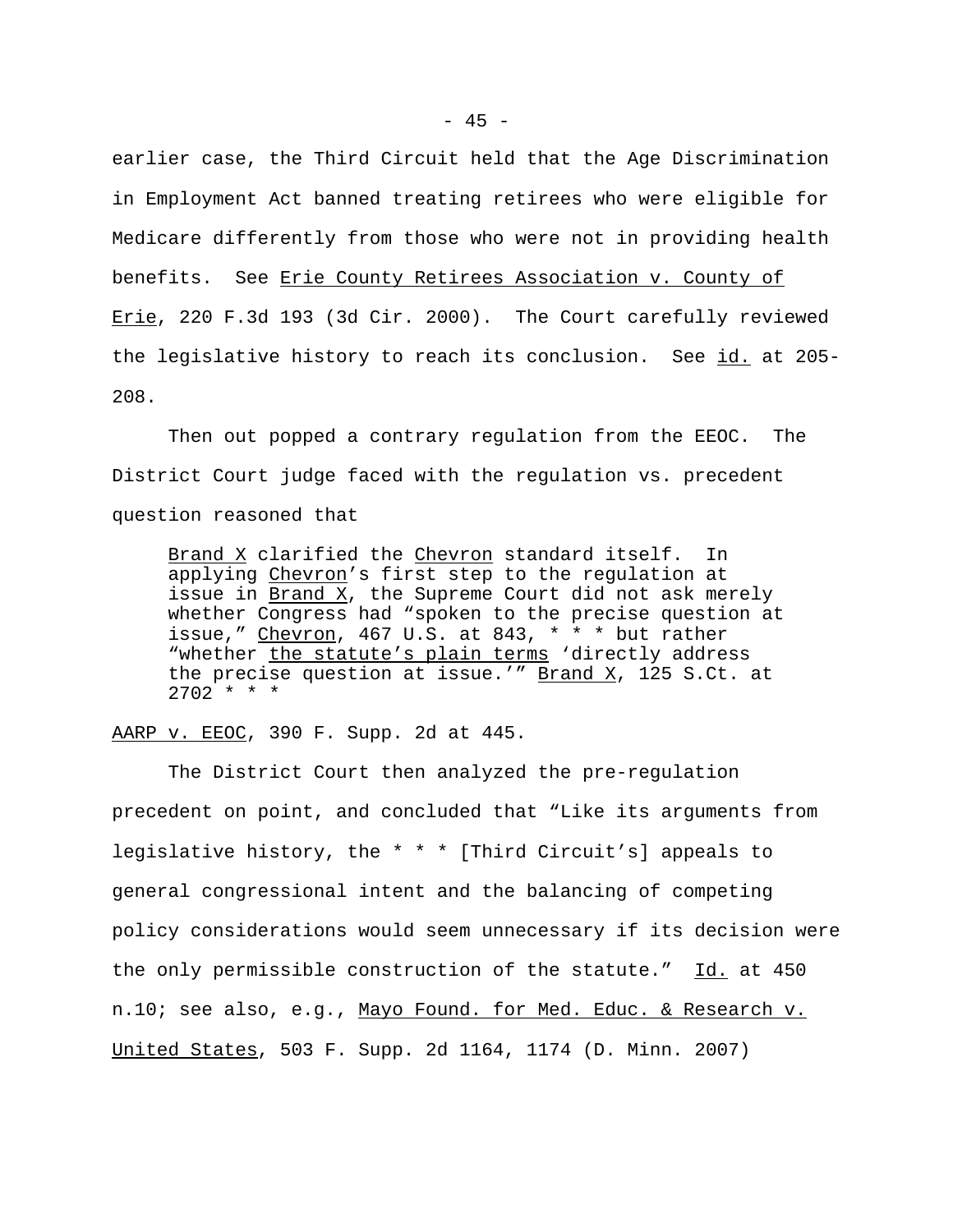(drawing similar distinction in light of Brand X), revd. 568 F.3d 675 (8th Cir. 2009).

AARP is certainly not the last possible word on this subject. There may well be a distinction between using legislative history to supply the meaning of a particular word or phrase and using legislative history to discern the purpose or goal of the statute in which Congress placed that word or phrase so as to be able to best construe it in a particular case. Judge Easterbrook, in his landmark taxonomy on uses of legislative history, In re Sinclair, 870 F.2d 1340, 1342 (7th Cir. 1989), suggested that legislative history may be used as a dictionary of sorts–-to determine Congress's objective rather than subjective intent. Id. at 1343 ("'we ask, not what this man meant, but what those words would mean in the mouth of a normal speaker of English, using them in the circumstances in which they were used.'" (quoting Holmes, "The Theory of Legal Interpretation", 12 Harv. L. Rev. 417, 417-419 (1899))). Seen in this light, legislative history should be used to discover the statute's "original meaning", rather than the intent of the individual congressman. Id. at 1343 ("An opinion poll revealing the wishes of Congress would not translate to legal rules").

Used in this way, legislative history in step one may present fewer problems. Rereading Colony, Inc. v. Commissioner, 357 U.S. 28 (1958), with this distinction in mind might lead one

- 46 -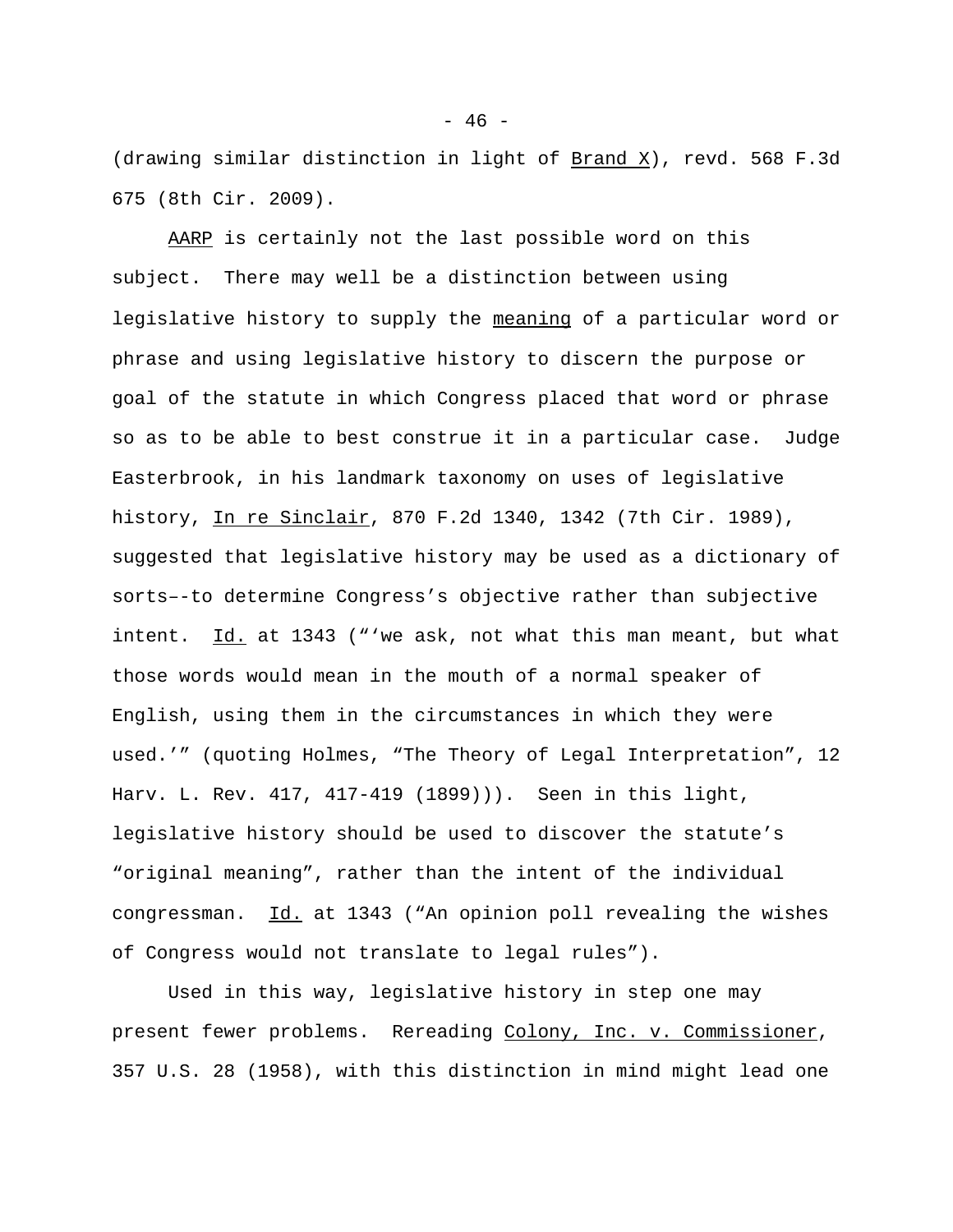to conclude that the Court was using legislative history to discern the best reading of ambiguous statutory language in light of the specific problems its drafters had in mind. See id. at 33-35. If so, the holding of Colony is not that "omission" necessarily means "omission of a particular item", but only that that's the best reading until and unless a regulation clarifying the admitted ambiguity of "omits from gross income an amount properly includible therein" is validly issued.

Few courts have explicitly considered and employed this possible distinction, and we would not necessarily advocate its use here. The conclusion we would draw is simply that the rules for reexamining precedents after Brand X are quite uncertain. We don't believe it is beyond the capability of the Tax Court to address such issues with the necessary subtlety, but the majority doesn't even try.

We won't try either, since we prefer to climb onto firmer ground.

# IV. Procedural Validity of the Temporary Regulations

That firmer ground, and the reason we are able to concur in our colleagues' result, is that these regulations are procedurally invalid under the Administrative Procedure Act (APA), 5 U.S.C.A. secs. 551-559, 701-706 (West 2007 & Supp. 2009), as amended by the Patient Protection & Affordable Care

- 47 -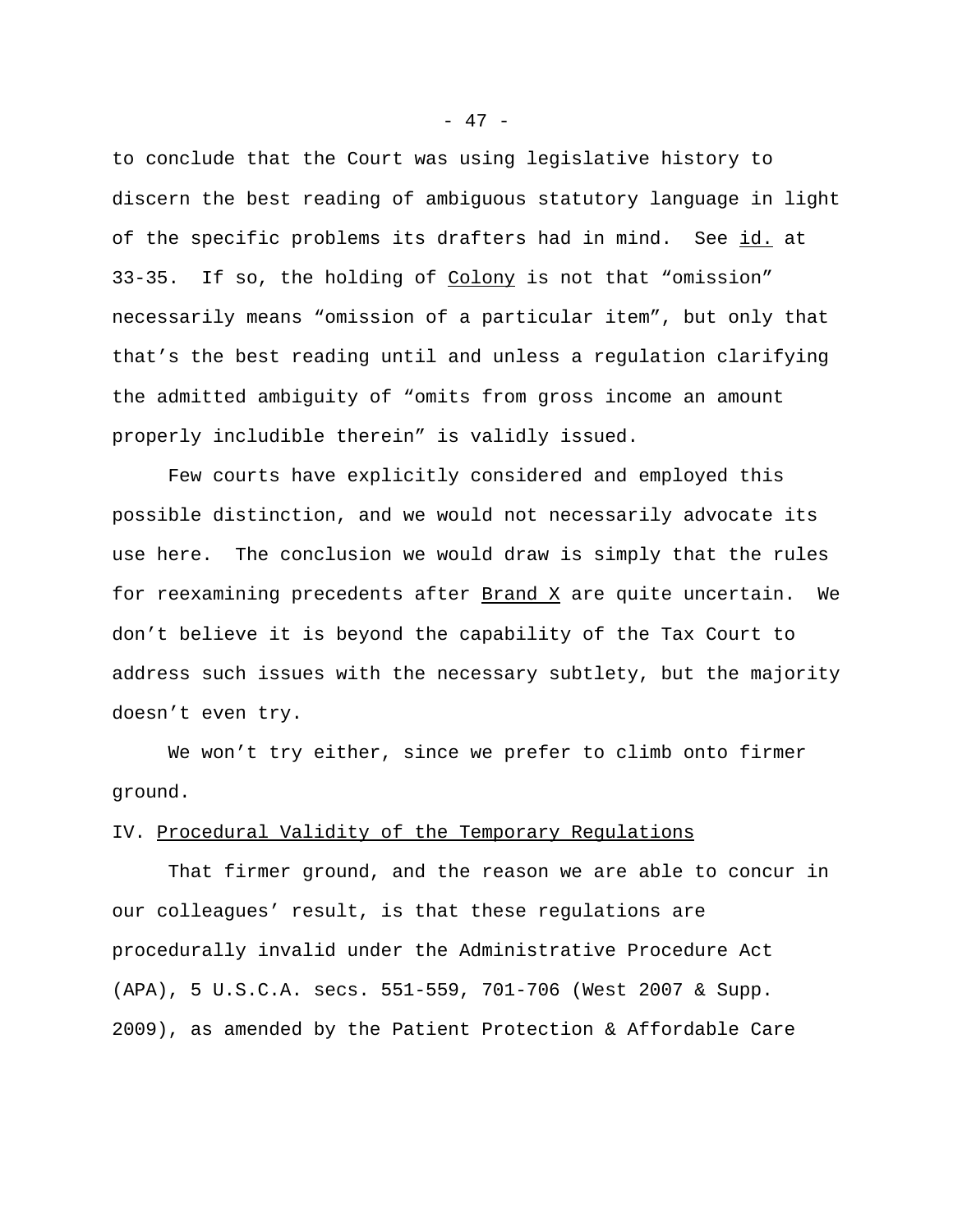Act, Pub. L. 111-148, sec. 6402, 124 Stat. 756 (2010), which governs rulemaking even by the Secretary.

The APA requires agencies to publish contemplated rules to allow the public to make comments on their content and effect. 5 U.S.C. sec. 553(b) and (c) (2006). To ensure measured, informed rulemaking, the agency is then required to take those comments into consideration before promulgating a final rule. Id. sec. 553(c). The publication of the rule must occur "not less than 30 days before its effective date".  $\underline{Id.}$  sec. 553(d). The agency must also provide "reference to the legal authority under which the rule is proposed".  $Id.$  sec.  $553(b)(2)$ . And these minimum requirements may be modified or superseded only if Congress does so expressly. Id. sec. 559.

In the case of these regulations, the Secretary stated his legal authority for the rules--the section 6501(e) regulation was issued under section 7805 and the section 6229 regulation was issued under sections 7805 and 6230(k). The Secretary didn't publish the regulations 30 days before their effective date, but respondent argues–-and the majority essentially concedes--that the Secretary's power to make retroactive rules under section 7805(b) (pre-1996) applies. But the Secretary did not seek

 $- 48 -$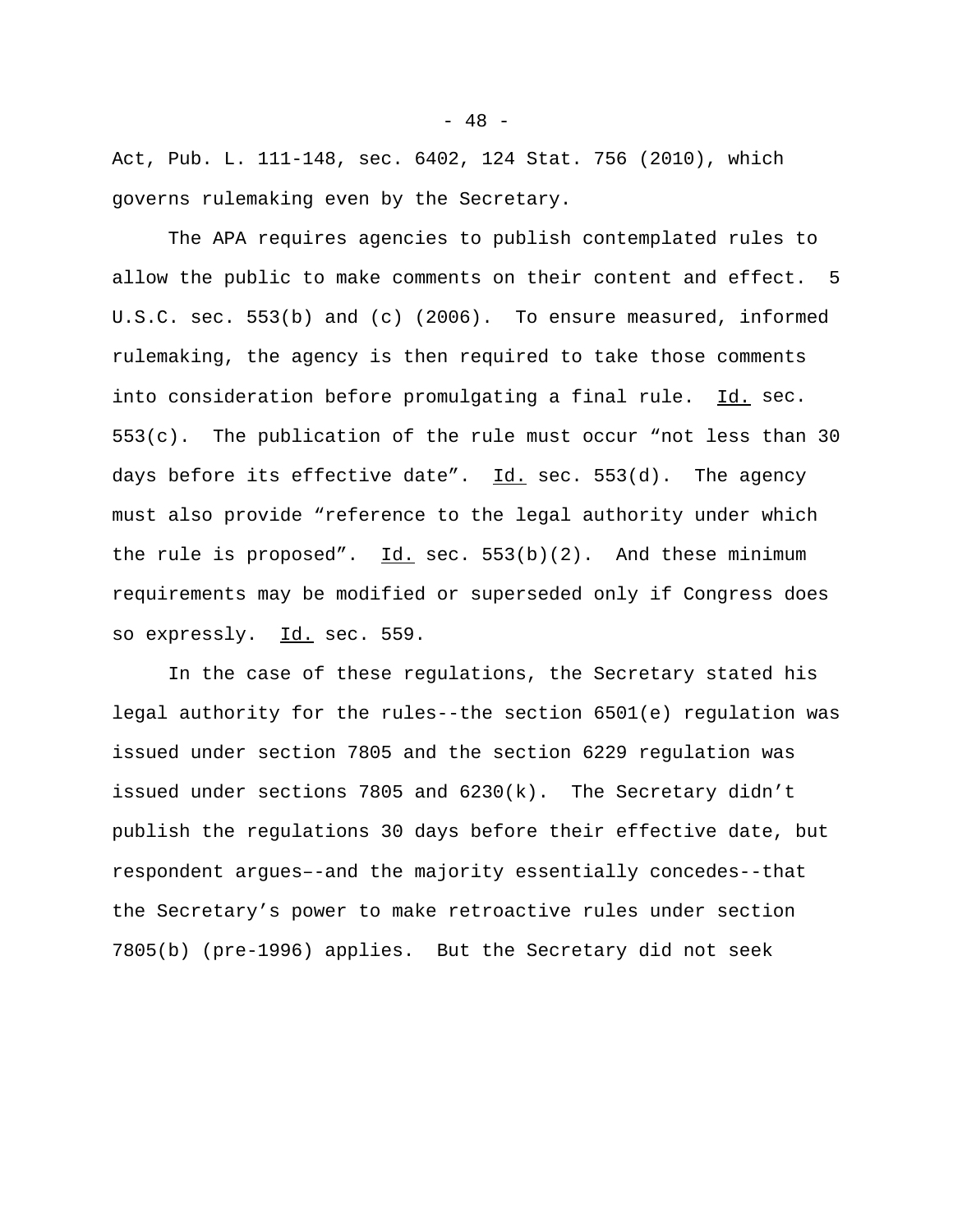comments before publishing these temporary regulations, nor did he claim good cause for skipping this step.<sup>7</sup>

Respondent first argues that the APA itself excuses his failure to put the regulations through notice and comment. The Administrative Procedure Act, 5 U.S.C. section 553(b), provides:

this subsection does not apply--

(A) to interpretative rules, general statements of policy, or rules of agency organization, procedure, or practice \* \* \*

The APA provides similar exemptions from the prepublication requirement. Id. sec. 553(d).

Respondent does not rely on any argument that these regulations are mere statements of policy or rules of Treasury's organization, procedure, or practice. For the regulations to be valid, then, we must find they are interpretive rules, or we have to accept respondent's alternative argument that Congress waived the APA's notice-and-comment requirement for temporary tax regulations.

<sup>7</sup>When Treasury regulation drafters find good cause to skip notice and comment, Internal Revenue Manual pt. 32.1.5.4.7.5.1(4) (Aug. 11, 2004), directs them to include the following text in the regulations: "'These regulations are necessary to provide taxpayers with immediate guidance. Accordingly, good cause is found for dispensing with notice and public comment pursuant to 5 U.S.C. 553(b) and (c)'". This thin a justification might or might not work, but it is absent from these regulations or the related Treasury Decision. See T.D. 9466, 74 Fed. Reg. 49321 (Sept. 28, 2009). Respondent concedes in his reply brief that he is not relying on this exception.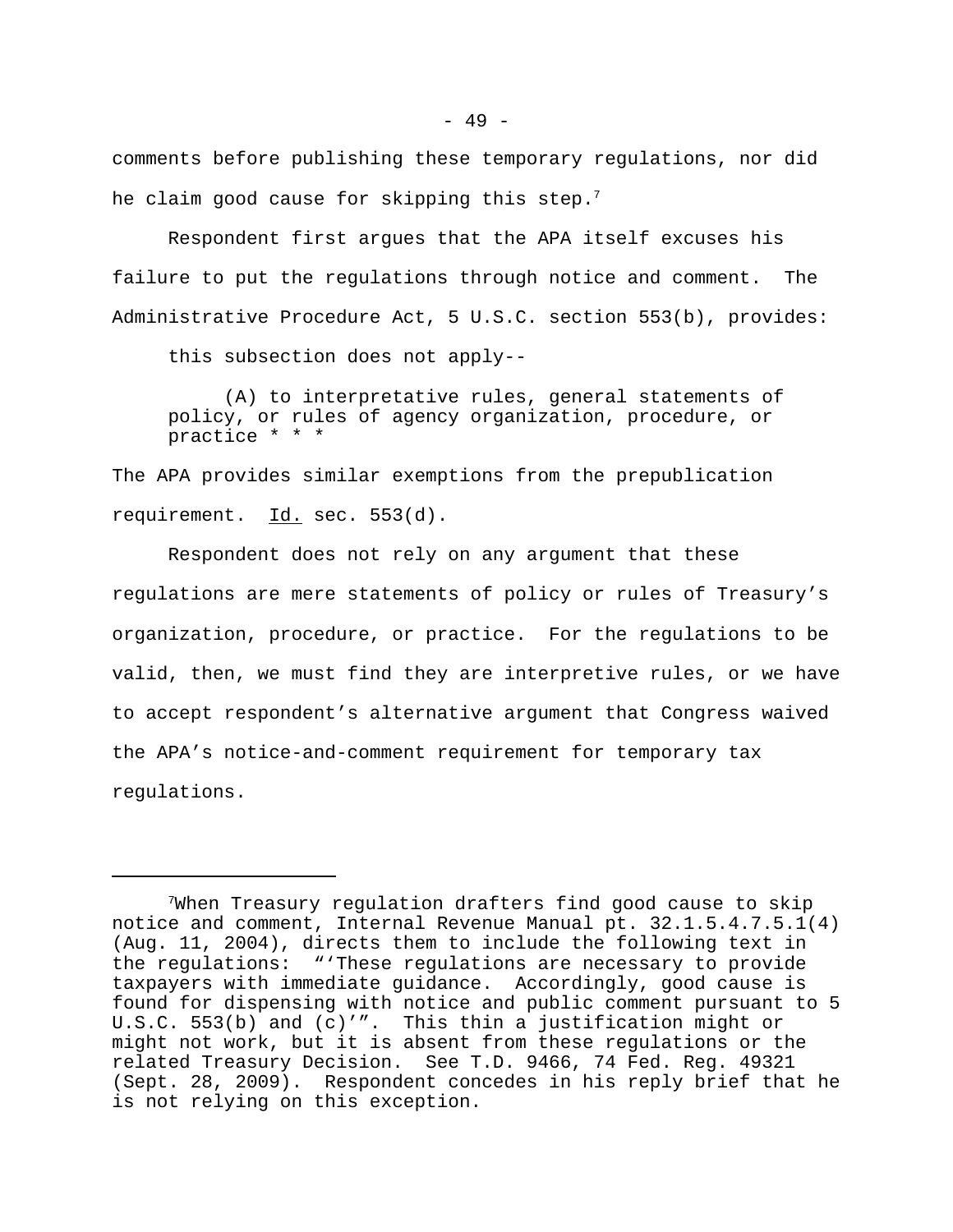$-50 -$ 

# A. The Interpretive Exception

The Treasury Decision containing the regulations, without claiming a particular exception,  $8$  states: "It also has been determined that section 553(b) of the \* \* \* [APA] does not apply to these regulations." T.D. 9466, 74 Fed. Reg. 49321, 49322 (Sept. 28, 2009). Respondent argues this is because these regulations are interpretive rules (as opposed to legislative or substantive rules), merely clarifying the phrase "omitted from gross income" without changing existing law. Respondent also argues that these regulations are interpretive because they were issued pursuant to the general grant of authority in section 7805 rather than under a specific grant of authority directing the Secretary to issue a regulation with specified content.

The Tax Court often labels as "interpretive" those regulations that the Secretary issues under the general authority of section 7805(a), in contrast to "legislative" regulations, by which we and other tax specialists mean those regulations issued under a more specific authority from Congress.<sup>9</sup>

 $8$ The Treasury Decision does say that the regulations contain a "reasonable interpretation" of the statutory provisions. T.D. 9466, 74 Fed. Reg. 49321, 49322 (Sept. 28, 2009). Perhaps this was the Secretary's attempt to claim the interpretive exception, but it makes little difference as the APA doesn't require an explicit assertion of the interpretive-rule exception.

<sup>9</sup>Even by this bright-line rule, however, the applicable regulation isn't clearly interpretive in the tax-law sense. Though the parties refer to the two regulations in tandem, (continued...)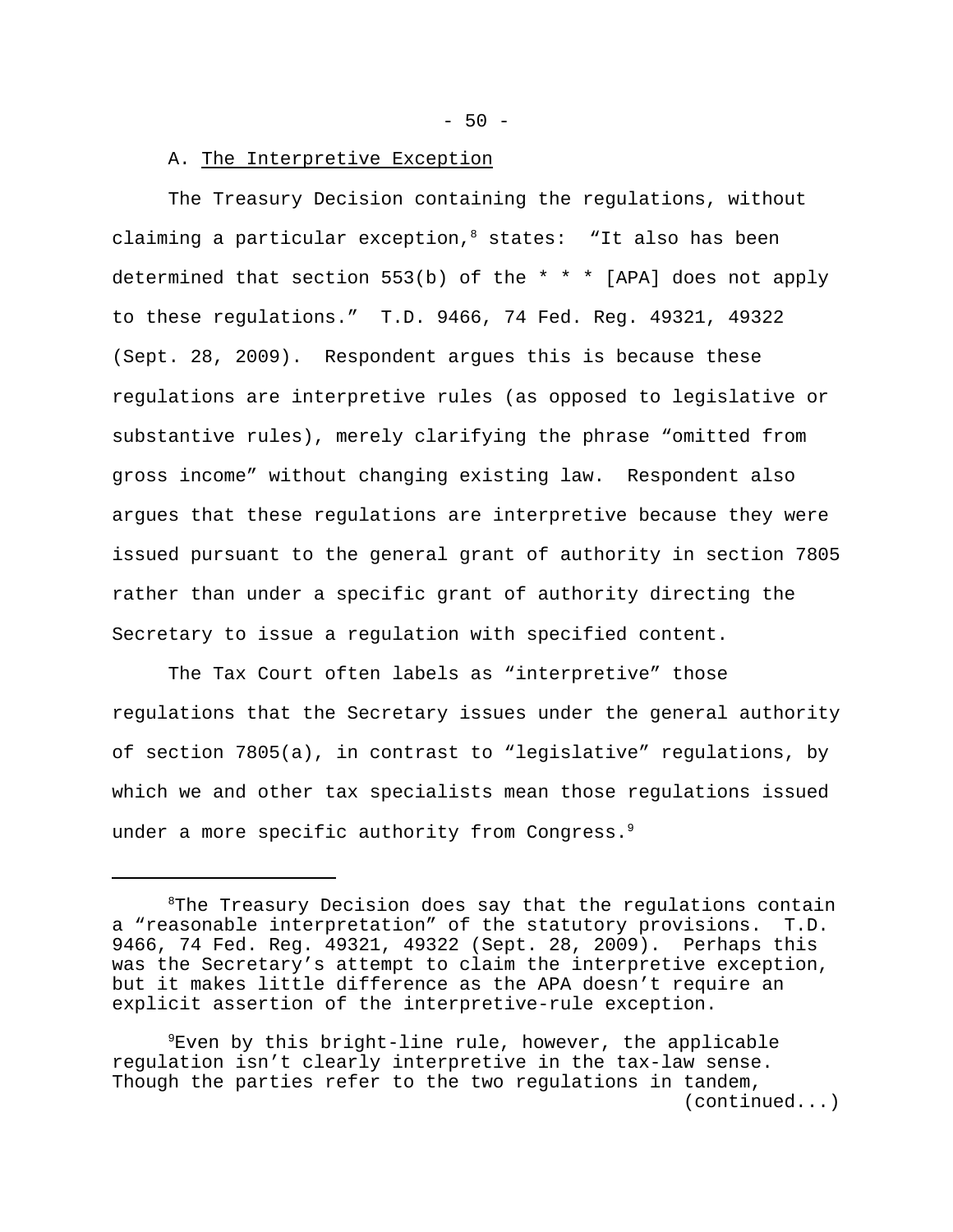But "interpretive" means something different in administrative law. Berg, "Judicial Deference to Tax Regulations: A Reconsideration in Light of National Cable, Swallows Holding, and Other Developments", 61 Tax Law. 481, 486- 487 (2008) ("the Administrative Procedure Act (APA) draws the line between legislative and other regulations differently [than tax law]." (fn. ref. omitted)). In administrative law, "interpretive" is a label reserved for regulations that "advise the public of the agency's construction of the statutes and rules which it administers." Clark, U.S. Dept. of Justice, Attorney General's Manual on the Administrative Procedure Act 39 (1947), available at http://www.law.fsu.edu/library/admin/1947cover.html (providing working definitions). $10$  Substantive or legislative

 $9($ ...continued)

 $10$ Though the Attorney General's Manual is not a source of binding law, its definitions are useful as near-contemporaneous constructions of the APA. See Bowen v. Georgetown Univ. Hosp., 488 U.S. 204, 218 (1988) (Scalia, J., concurring) (referring to the Attorney General's Manual as "the Government's own most authoritative interpretation of the APA  $* * *$  which we have repeatedly given great weight", citing examples).

section 6229 governs partnerships, meaning that the regulation applicable here is section  $301.6229(c)(2)-1T$ , Temporary Proced. & Admin. Regs. See majority op. note 2. This regulation was issued under two sources of authority--section 7805 and 6230(k). The tax-law definition of interpretive has largely been limited to regulations issued solely under section 7805. See Asimow, "Public Participation in the Adoption of Temporary Tax Regulations", 44 Tax Law. 343, 358 (1991); see also Berg, "Judicial Deference to Tax Regulations: A Reconsideration in Light of National Cable, Swallows Holding, and Other Developments", 61 Tax Law. 481, 485-486 (2008).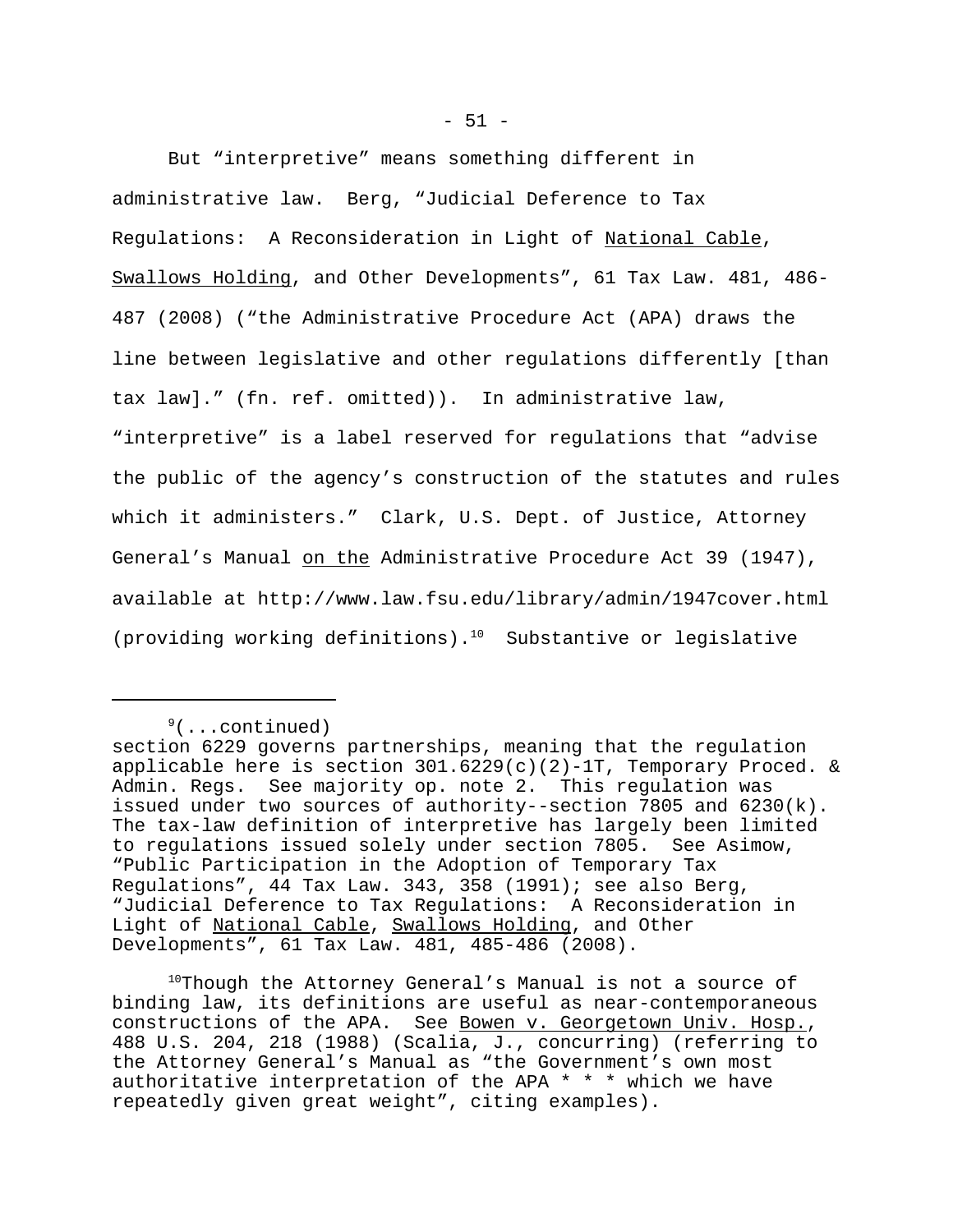rules, on the other hand, are "rules, other than organizational or procedural \* \* \* issued by an agency pursuant to statutory authority and which implement the statute  $* * *$ . Such rules have the force and effect of law."  $\underline{Id.}$ ; see also  $\underline{Batterton}$  v. Francis, 432 U.S. 416, 425 n.9 (1977) (and cases cited). In other words, legislative rules are those that are binding. Chrysler Corp. v. Brown, 441 U.S. 281, 301-302 & n.31 (1979); Hickman, "Coloring Outside the Lines: Examining Treasury's (Lack of) Compliance With Administrative Procedure Act Rulemaking Requirements", 82 Notre Dame L. Rev. 1727, 1762-1763 (2007) (Hickman, "Coloring Outside the Lines"); Merrill & Watts, "Agency Rules With the Force of Law: The Original Convention", 116 Harv. L. Rev. 467, 476-477 (2002).

Courts have applied various tests to distinguish between legislative and interpretive rules, but the D.C. Circuit's test in Am. Mining Cong. v. Mine Safety & Health Admin., 995 F.2d 1106 (D.C. Cir. 1993), has become the "dominant standard". Hickman, "Coloring Outside the Lines", supra at 1766; see also 1 Pierce, Administrative Law Treatise, sec. 6.4, at 454 (5th ed. 2010) (citing adoption of the test in six circuits including the Tenth and D.C. Circuits).<sup>11</sup> Am. Mining Cong. v. Mine Safety & Health

 $-52 -$ 

<sup>&</sup>lt;sup>11</sup>See <u>Warder v. Shalala</u>, 149 F.3d 73 (1st Cir. 1998); Mission Group Kan., Inc. v. Riley, 146 F.3d 775 (10th Cir. 1998); Truckers United for Safety v. Fed. Highway Admin., 139 F.3d 934 (D.C. Cir. 1998); Aulenback, Inc. v. Fed. Highway Admin., 103 (continued...)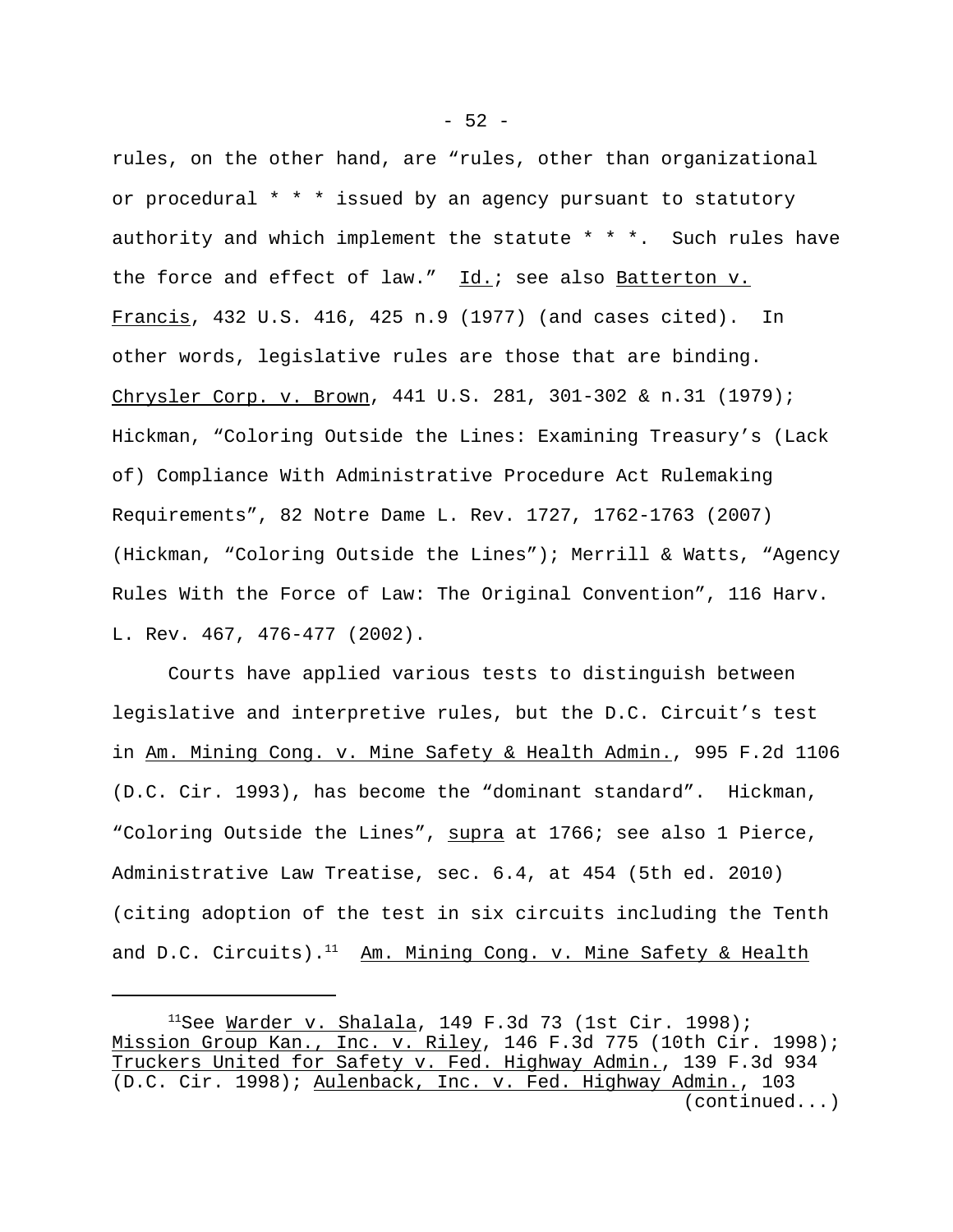Admin., 995 F.2d at 1109, relying on both caselaw and the Attorney General's Manual, held that a rule is legislative if Congress has given the agency authority to issue rules with the force of law and the agency intended to use that authority. The court listed four ways an agency could show it intended to issue legislative rules:

(1) whether in the absence of the rule there would not be an adequate legislative basis for enforcement action or other agency action to confer benefits or ensure the performance of duties, (2) whether the agency has published the rule in the Code of Federal Regulations, (3) whether the agency has explicitly invoked its general legislative authority, or (4) whether the rule effectively amends a prior legislative rule. If the answer to any of these questions is affirmative, we have a legislative, not an interpretive rule.

Id. at 1112. These fours ways of finding agency intent have developed over time. A subsequent case in the D.C. Circuit rejected the second way, calling publication in the CFR merely a "snippet of evidence of agency intent", and rejecting a claim that rules were legislative based on publication alone. $12$  Health

 $11$ (...continued)

F.3d 156 (D.C. Cir. 1997); Appalachian States Low-Level Radioactive Waste Commn. v. O'Leary, 93 F.3d 103 (3d Cir. 1996); Hoctor v. USDA, 82 F.3d 165 (7th Cir. 1996); Chen Zhou Chai v. Carroll, 48 F.3d 1331 (4th Cir. 1995); N.Y. City Employees' Ret. Sys. v. SEC, 45 F.3d 7 (2d Cir. 1995).

 $12$ One scholar noted that it was common for some agencies to publish any rule with "legal effect" in the CFR (and recognized this phrase was broader than the "force of law"), and that the court didn't want to discourage this practice because it is beneficial to the public. 1 Pierce, Administrative Law Treatise, sec. 6.4, at 453 (5th ed. 2010).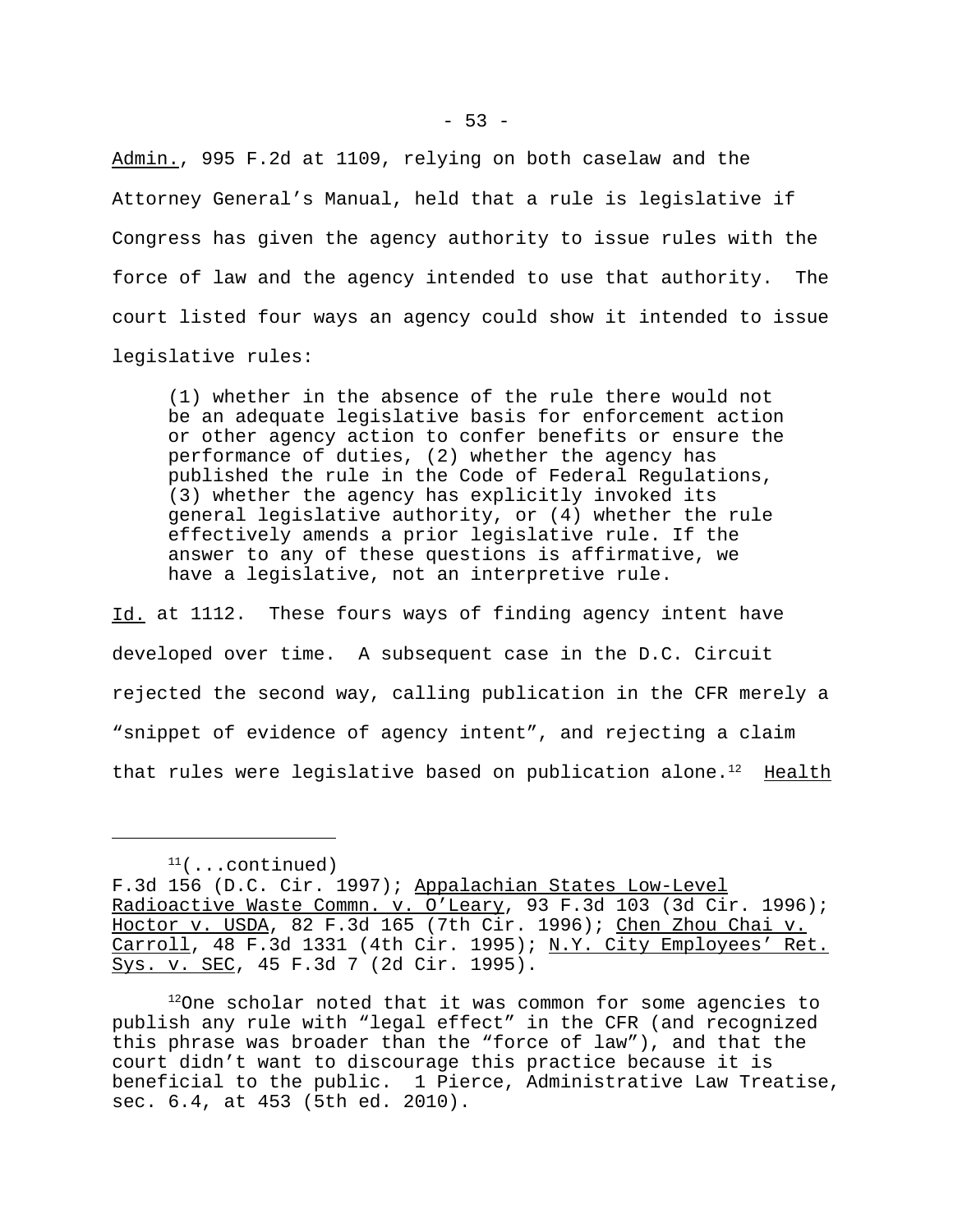Ins. Association of Am., Inc. v. Shalala, 23 F.3d 412, 423 (D.C. Cir. 1994). The Ninth Circuit added a look into whether a rule binds "tribunals outside the agency." Erringer v. Thompson, 371 F.3d 625, 631 (9th Cir. 2004) (citing Hemp Indus. Association v. Drug Enforcement Admin., 333 F.3d 1082, 1088 (9th Cir. 2003)). Other cases have relied upon a criterion discussed but not applied in American Mining--that if an agency issues a rule interpreting a legislative rule, the underlying legislative rule cannot be too vague or open-ended to support the interpretation. See, e.g., Gonzales v. Oregon, 546 U.S. 243 (2006).

Though American Mining's test is not universally accepted, the case reconciles the precedents well and is accepted by at least two of the three potential appellate courts here. See, e.g., U.S. Telecomm. Association v. FCC, 400 F.3d 29, 34-35 (D.C. Cir. 2005); Mission Group Kan., Inc. v. Riley, 146 F.3d 775, 784 (10th Cir. 1998).13

<sup>&</sup>lt;sup>13</sup>The Eighth Circuit addressed the characterization of interpretive versus legislative rules in Drake v. Honeywell, Inc., 797 F.2d 603 (8th Cir. 1986). In a brief discussion, it appeared to adopt a similar approach of looking to the agency's intent and whether the agency had a delegation of law-making authority. Id. at 607-608. Similarly, in Nw. Natl. Bank v. U.S. Dept. of the Treasury, 917 F.2d 1111, 1116-1117 (8th Cir. 1990), the Eighth Circuit relied on the familiar distinction that an interpretive rule merely reminds parties of existing duties while a legislative rule "'has the force of law, and creates new law or imposes new rights or duties.'"

But in Howard E. Clendenen, Inc. v. Commissioner, 207 F.3d 1071, 1074 (8th Cir. 2000), affg. T.C. Memo. 1998-318, the Eighth Circuit may have held that regulations that the Secretary issued (continued...)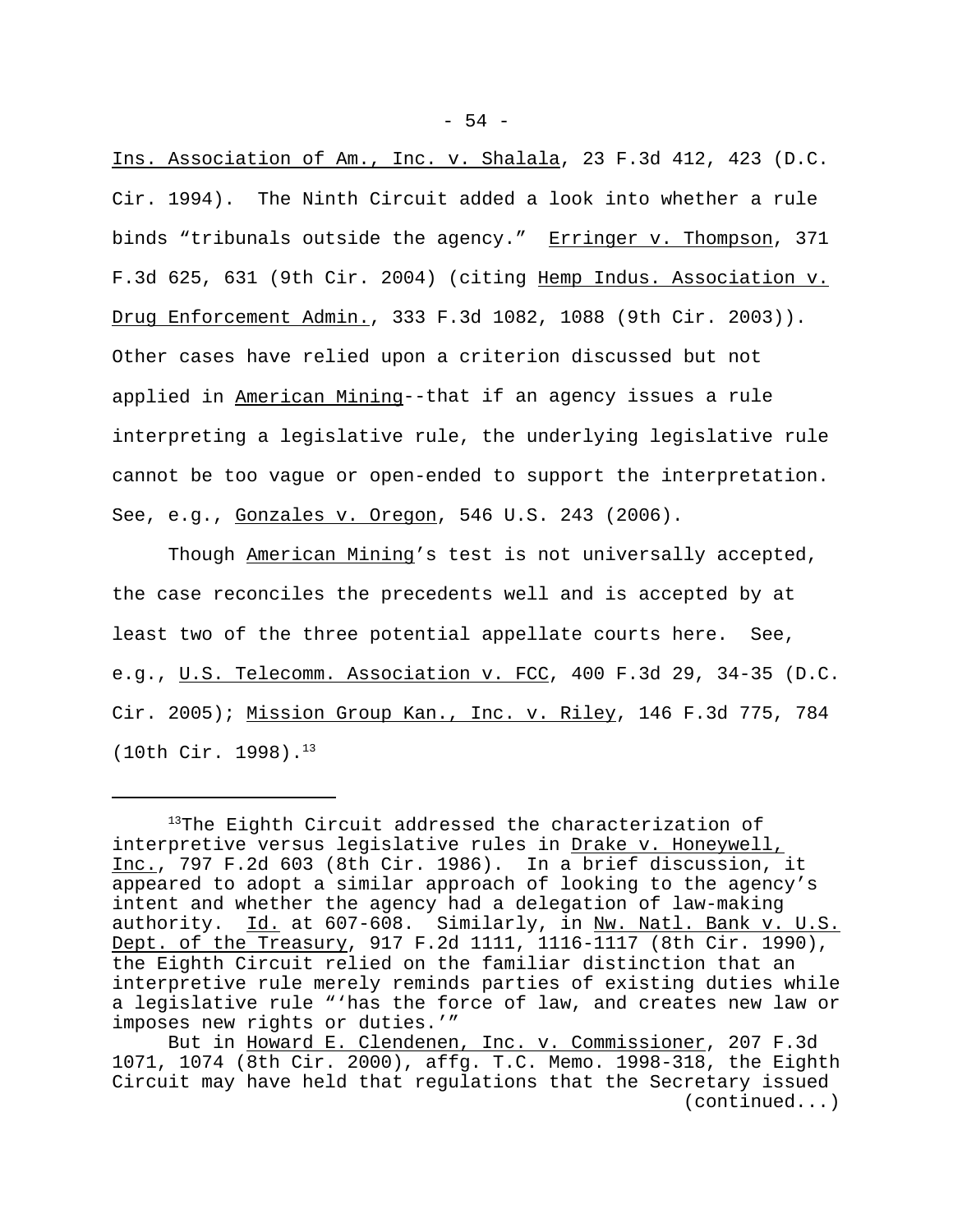# 1. Does the Secretary Have Authority To Issue Rules With the Force of Law?

American Mining asks first whether a particular agency has the authority to issue rules having the force of law. The Secretary does--Congress delegated authority to him in various Code sections to create rules and regulations. Section 7805(a) contains the broadest of these delegations, allowing promulgation of "all needful rules and regulations for the enforcement of this title". ("[T]his title" in section 7805(a) refers the entire Internal Revenue Code.) Such regulations carry the force of law, because the Code imposes penalties for failing to follow them. Sec. 6662(b); see also Merrill & Watts, supra at 477.

And it is also obvious that the regulations in this case, if valid, would bind both respondent and petitioner. We have held that both temporary and final regulations have the force of law, and we give both the same weight. See Schaefer v. Commissioner, 105 T.C. 227, 229 (1995). Both temporary and final regulations give rise to penalties. Sec.  $6662(b)$ ; sec.  $1.6662-3(b)(2)$ , Income Tax Regs.; Hickman, "Coloring Outside the Lines", supra at 1738-1739. And both general- and specific-authority regulations

 $13($ ...continued)

without specific authority do not have the force of law, though it did refer to them as law, see id. ("Congress considered thenexisting law–-namely, Section 402(e)(3), together with its regulations"), and appeared to give them legal effect, id. at 1075 (citing the regulations for its conclusions without further sources).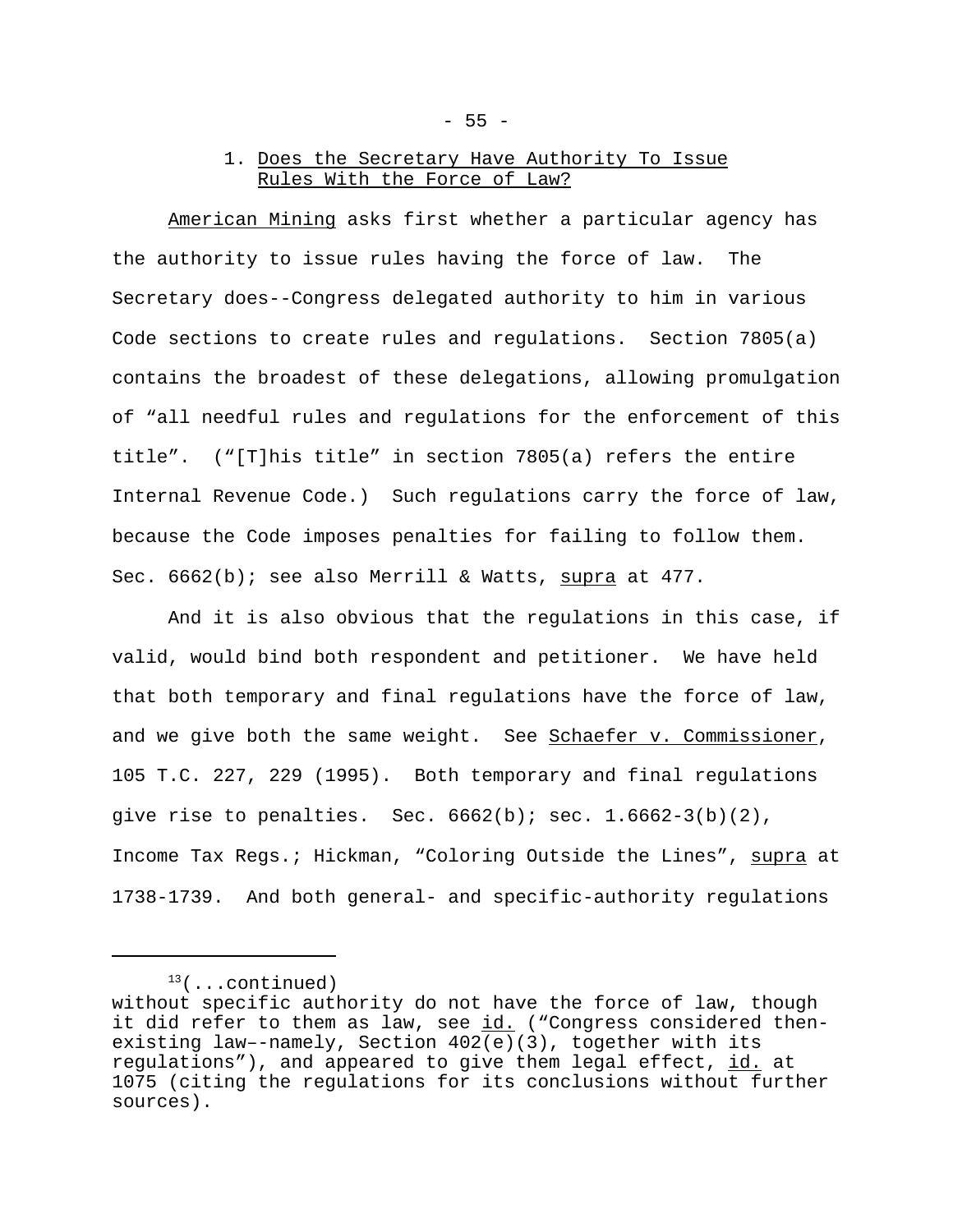also give rise to penalties, so the Secretary's issuance of these regulations under section 7805 makes no difference. Hickman, "Coloring Outside the Lines"*,* supra at 1762-1763 ("Regulations that bind both the government and regulated parties are legislative, whether promulgated pursuant to specific or general statutory authority." (citing Shalala v. Guernsey Meml. Hosp., 514 U.S. 87, 99 (1995), and several other sources)).

We would therefore conclude that both section 7805(a) and the various more specific Code sections delegate legislative authority to the Secretary.

# 2. Did the Secretary Intend To Issue Regulations With the Force of Law?

The second part of the American Mining test asks whether the agency intended the regulations to have the force of law. If we go through American Mining's list of the specific ways an agency can show it intends a rule to have the force of law, we find that two are present here. The first is the Secretary's invocation of his general authority to issue regulations, plainly noted in the Treasury Decision containing the regulations themselves. Respondent claims that the regulations are interpretive under the APA, but the Secretary's cited source of authority doesn't quite match that sentiment–-he promulgated one of these regulations explicitly under section 7805 alone and the other under both section 7805 and section 6230(k), knowing that regulations issued under these sections carry the force of law.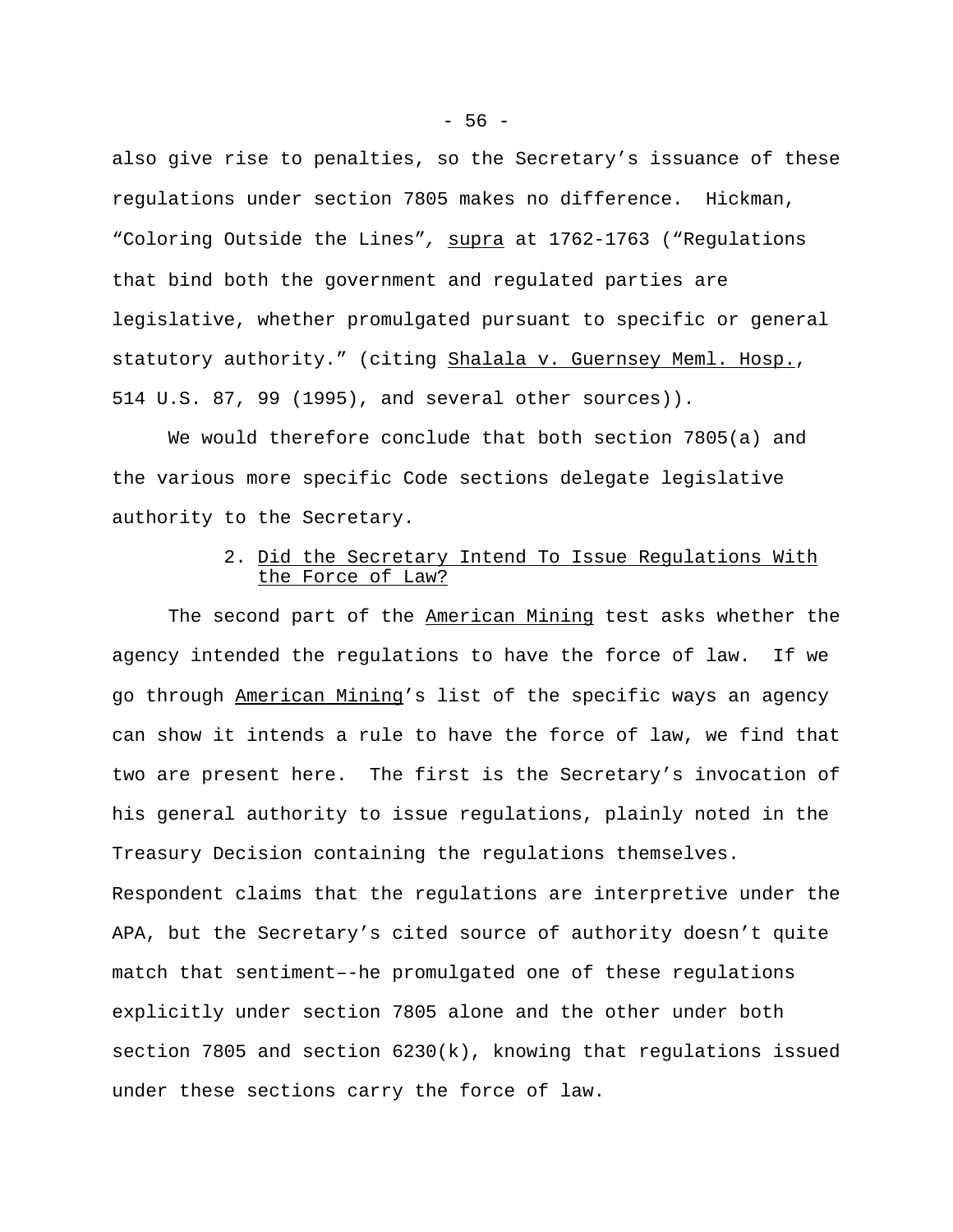The second is that these regulations effectively changed (or at least tried to change) existing law. American Mining phrased this factor as amending "a prior legislative rule." This leads to another question left unanswered and unaddressed by the majority: Does Brand X require an agency's interpretation to be embodied in a legislative rather than an interpretive rule to trump an existing judicial interpretation? Even assuming an agency interpretation can displace the Supreme Court's, see Hernandez-Carrera v. Carlson, 547 F.3d 1237 (10th Cir. 2008), we think the answer must be yes, in part because when there is otherwise binding judicial precedent, an agency interpretation asserting a contrary interpretation amounts to a change in the law.<sup>14</sup> Certainly, as the Ninth Circuit recognized in Bakersfield, 568 F.3d at 768, 778, a Supreme Court decision such as Colony binds lower courts at least until something changes. Respondent wants us to vacate our otherwise final decision, which he could not logically ask us to do without implying that the Secretary intended that these new rules have the force of law.

 $14$ The Brand X framework also suggests this result. In Brand  $X$ , the Court weighed a prior judicial interpretation against "an agency construction otherwise entitled to Chevron deference". Natl. Cable & Telecomms. Association v. Brand X Internet Servs., 545 U.S. 967, 982 (2005). Just 5 years earlier, the Court said interpretive rules--those lacking the force of law--aren't entitled to Chevron deference. Christensen v. Harris County, 529 U.S. 576, 587 (2000). It seems to follow that if an agency wants to trump judicial precedent, it has to issue legislative rules.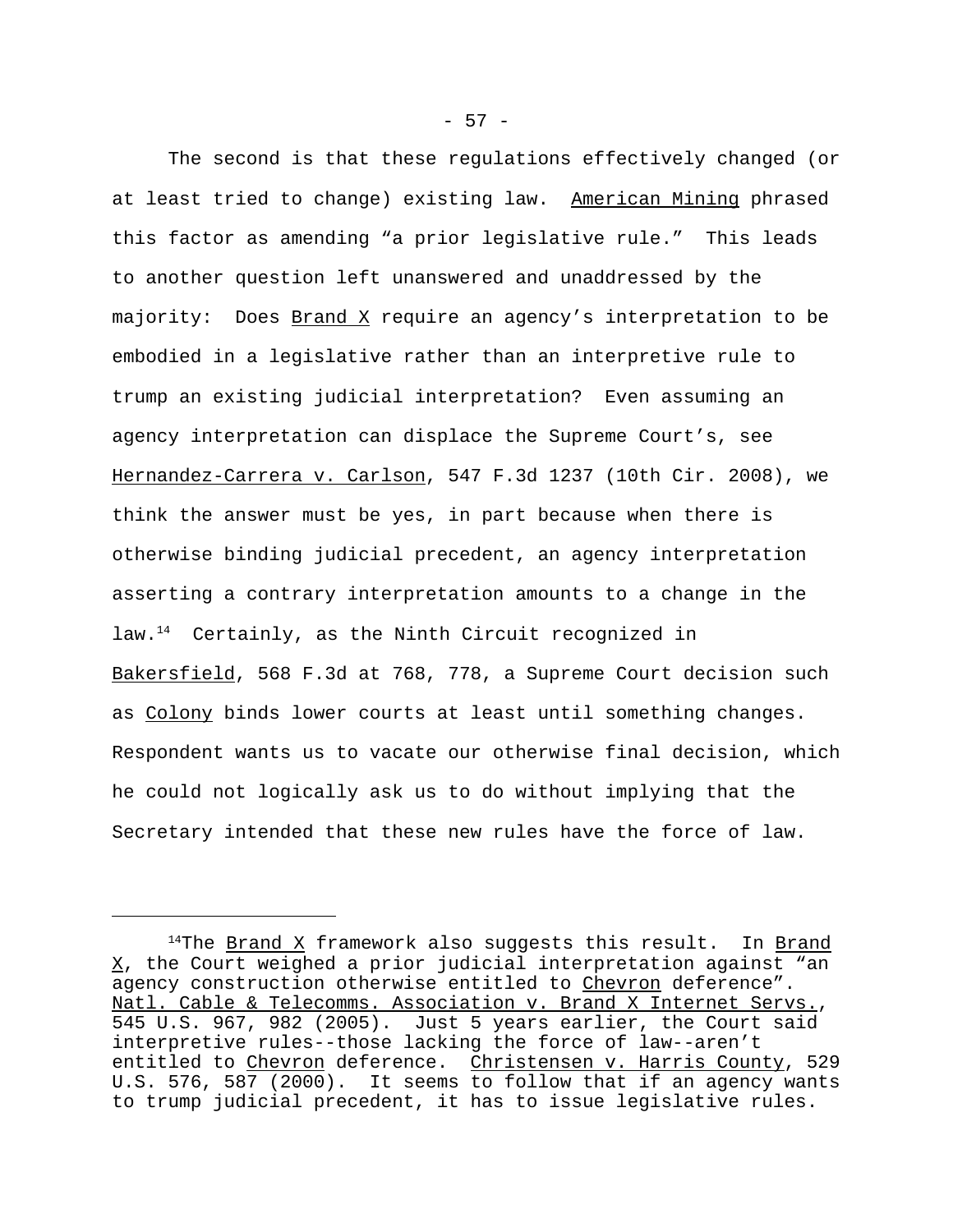But we don't need to puzzle this out. American Mining tells us: "If the answer to any of these questions is affirmative, we have a legislative, not an interpretive rule." Am. Mining, 995 F.2d at 1112. So even if our reasoning on this second way of finding agency intent is wrong, it remains true that the Secretary explicitly invoked his legislative authority in promulgating these regulations and Congress entrusted him with that power. That makes them legislative.

Thus, although the regulations may be "interpretive" according to the common usage in the sense that they set forth respondent's interpretation of the underlying statutes, and "interpretive" according to tax-law usage in the sense that one of them was issued under section 7805 alone, they are not "interpretive" under the APA's exception to the notice-and-comment requirements because they are meant to bind the public, which the Secretary has the power to do.<sup>15</sup>

## B. Section 7805(e) and the APA

Though the Secretary did not subject the regulations to notice and comment, he did issue identical proposed regulations and a Notice of Proposed Rulemaking (NPRM) at the same time as the temporary regulations, as required by section  $7805(e)(1)$ .

 $15$ Nearly 30 years ago, in <u>Wing v. Commissioner</u>, 81 T.C. 17, 28 (1983), we mentioned that Treasury regulations, though deemed to have the force of law, still qualify as 'interpretative' rules and are exempt from the APA's requirements. In context, this was dictum, and the overwhelming weight of precedent from later years counsels us not to follow it.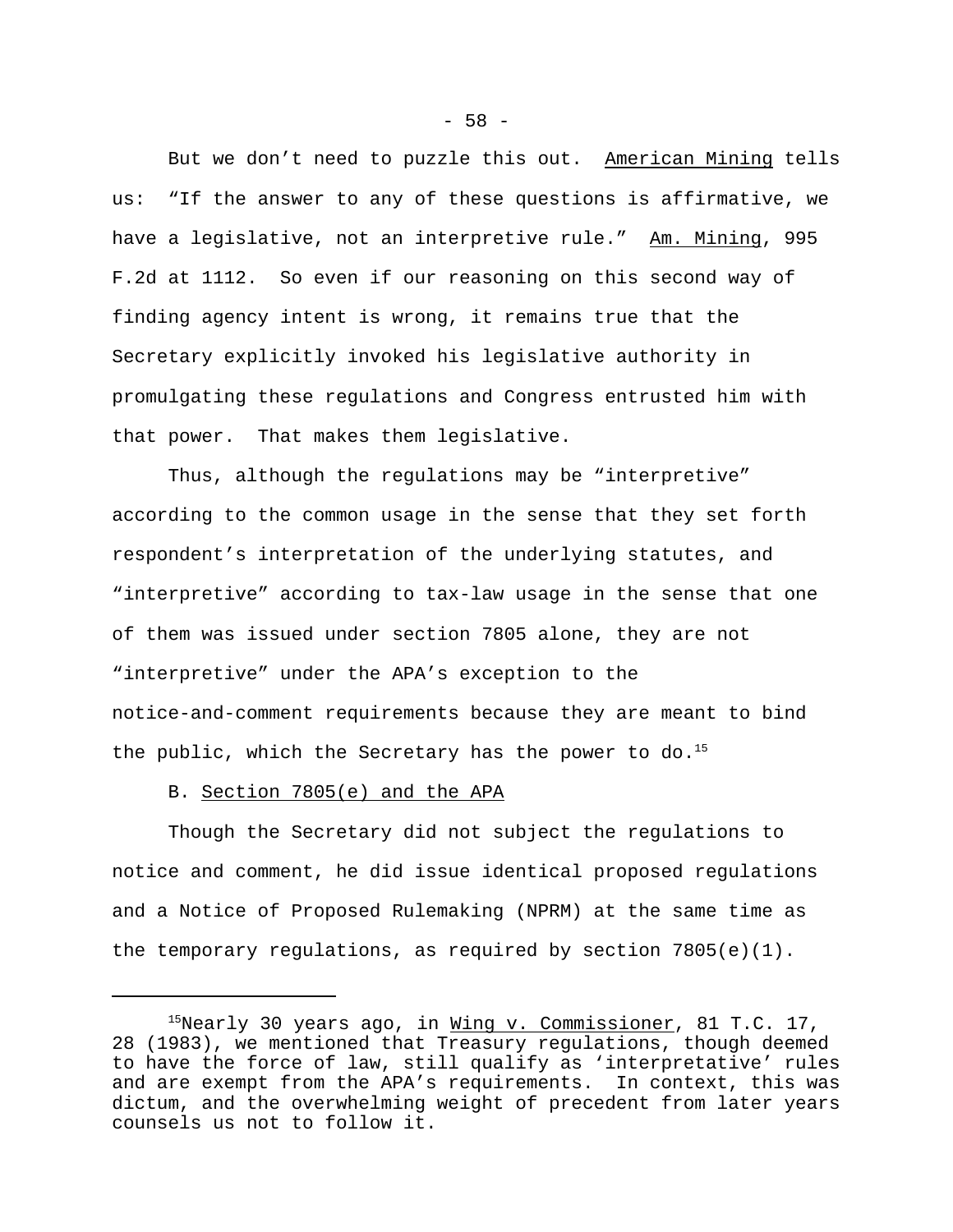This section directs the Secretary, when issuing temporary regulations, to issue a simultaneous NPRM and sets a 3-year expiration date for all temporary regulations. The legislative history of that section, respondent says, shows that Congress was aware of the Secretary's procedures of issuing temporary regulations that were effective immediately but without notice and comment.<sup>16</sup> He says that Congress implicitly okayed that process by limiting the temporary regulations to 3 years and ensuring that the Secretary issued an NPRM at the same time. Even though this violates the APA, he justifies it by arguing that section 7805(e) conflicts with the APA, and in the battle of the statutes, a specific statute trumps a general one. See Bulova Watch Co. v. United States, 365 U.S. 753, 758 (1961).

We do not agree. First we note that nothing in the text of the statute suggests that the notice-and-comment requirement has been waived, nor does the legislative history state that it has. The legislative history does note that the Secretary commonly issued temporary regulations with immediate effect, but this

<sup>&</sup>lt;sup>16</sup>Prior law had allowed temporary regulations to linger for a very long time, to the point that courts were beginning to notice a pattern of the Secretary's growing reliance on temporary regulations without ever finalizing or repealing them. See, e.g., Fleming v. Commissioner, T.C. Memo. 2010-60 (relying on 25-year-old temporary regulations for substantiation standards). Several commentators suggest that Congress was actually aiming to restrict the Treasury's regulation writers by curtailing this practice. See Hickman, "A Problem of Remedy," supra at 1209; ABA, Section of Taxation, "Report of the Task Force on Judicial Deference", 57 Tax Law. 717, 735 (2004); Asimow, supra at 363- 364.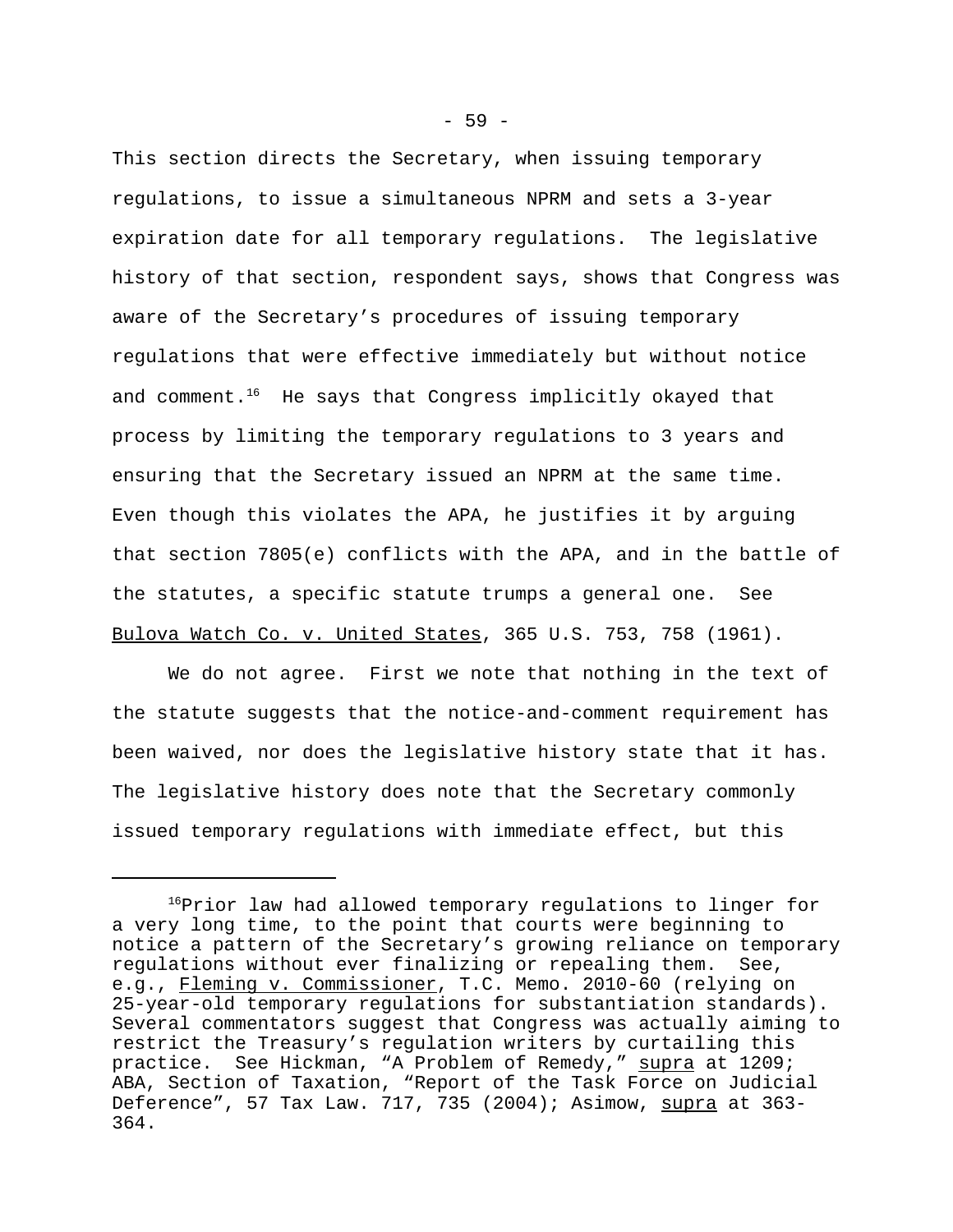alone hardly suggests Congress meant to waive notice and comment for all temporary regulations.<sup>17</sup> The legislative history does not even mention the APA, and both the Supreme Court and the APA itself provide that exceptions to the APA's terms cannot be inferred–-much less inferred from an absence in the legislative history:

Recognizing the importance of maintaining a uniform approach to judicial review of administrative action \* \* \* we have closely examined the \* \* \* claim for an exception to that uniformity.  $* * *$  [Congress] has specified] in the APA that "no subsequent legislation shall be held to supersede or modify the provisions of this Act except to the extent that such legislation shall do so expressly." 5 USC § 559. \* \* \* The APA was meant to bring uniformity to a field full of variation and diversity. \* \* \*

Dickinson v. Zurko, 527 U.S. 150, 154-155 (1999). Respondent may think that section 7805(e) makes him special when it comes to rulemaking, but the APA makes it clear that he is not.

Giving the public the opportunity to participate through notice and comment is important in giving regulations legitimacy. See United States v. Mead Corp., 533 U.S. 218, 230 (2001); Christensen v. Harris County, 529 U.S. 576, 587 (2000); Chrysler Corp. v. Brown, 441 U.S. at 316; see also Hickman, "A Problem of Remedy: Responding to Treasury's (Lack of) Compliance with

<sup>&</sup>lt;sup>17</sup>Though issuing a simultaneous NPRM and seeking posteffective comments is consistent with respondent's argument, Congress may have intended this to apply only to temporary regulations that already fit into an exception to the APA, especially considering that a need for temporary regulations would normally be expected in emergency or good-cause situations.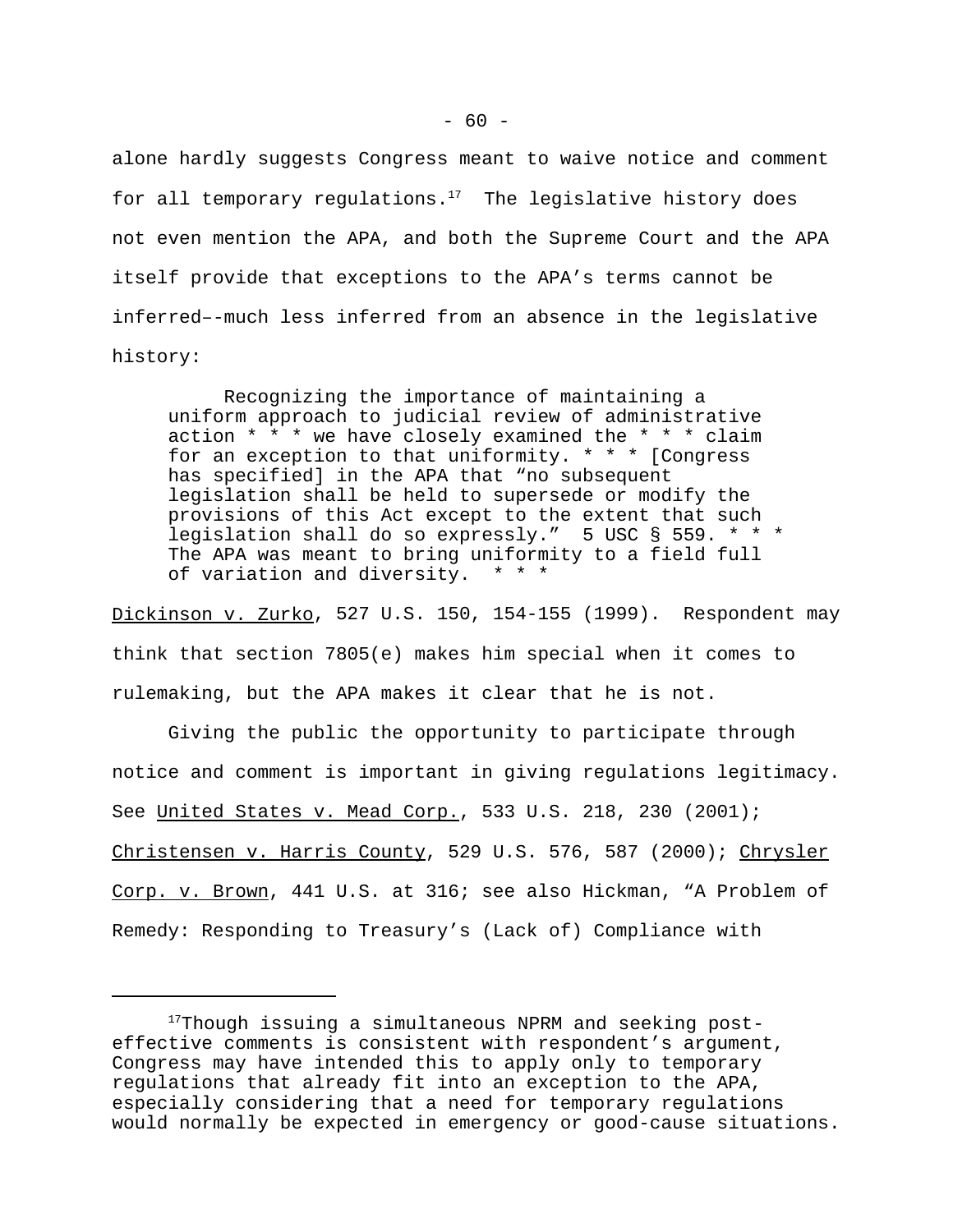Administrative Procedure Act Rulemaking Requirements", 76 Geo. Wash. L. Rev. 1153, 1201 (2008) (Hickman, "A Problem of Remedy") ("The APA and its notice-and-comment rulemaking procedures reflect congressional goals of simultaneously facilitating government rulemaking and protecting individual rights through public participation."); id. at 1204 ("While perhaps less than ideal, the APA notice-and-comment process, coupled with judicial review of the agency's adherence to that process, serves as a second-best proxy for the legislative process when Treasury or any other agency seeks to bind the public with regulations having the force and effect of the statutes they purport to interpret.").

Giving the public a chance to comment only after making the regulations effective does not comply with the APA. See, e.g., Chrysler Corp. v. Brown, 441 U.S. at 315; Paulsen v. Daniels, 413 F.3d 999, 1005 (9th Cir. 2005) ("It is antithetical to the structure and purpose of the APA for an agency to implement a rule first, and then seek comment later."). And courts invalidate even final regulations when an agency does this. $18$ 

<sup>&</sup>lt;sup>18</sup>Respondent does point to some cases where temporary regulations were relied upon despite not undergoing notice and comment, see UnionBanCal Corp. v. Commissioner, 305 F.3d 976 (9th Cir. 2002), affg. 113 T.C. 309 (1999); Kikalos v. Commissioner, 190 F.3d 791 (7th Cir. 1999), revg. T.C. Memo. 1998-92, but in these cases APA compliance wasn't challenged. We also note, as we did in UnionBanCal Corp. v. Commissioner, 113 T.C. at 317 n.8, that the Secretary asserted a good-cause exception to the APA's (continued...)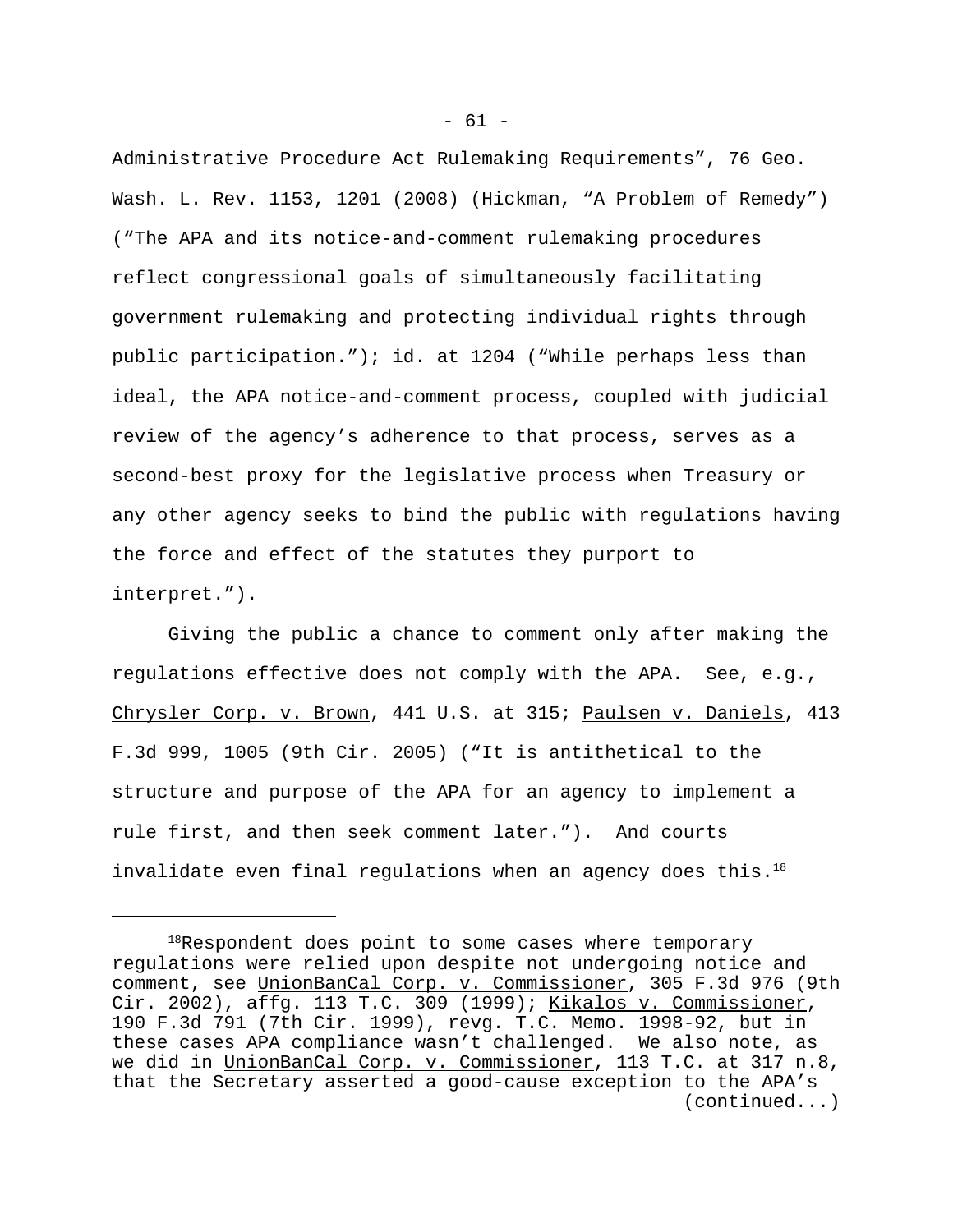See, e.g., U.S. Steel Corp. v. U.S. EPA, 595 F.2d 207, 214-215 (5th Cir. 1979). But see Fed. Express Corp. v. Mineta, 373 F.3d 112 (D.C. Cir. 2004).

Because these requlations were issued under sections  $6230(k)$ and/or 7805, they are binding and legislative as a matter of administrative law. We would therefore invalidate them on procedural grounds for failure to comply with the APA.

A court should not entirely ignore invalidated regulations– but we cannot give them binding force.<sup>19</sup> See Chrysler Corp. v. Brown, 441 U.S. at 313 ("regulations subject to the APA cannot be afforded the 'force and effect of law' if not promulgated pursuant to the statutory procedural minimum found in that Act"); Hickman, "A Problem of Remedy", supra at 1197 n.199 (suggesting invalidated regulations may be similar in force to proposed regulations, which set forth the agency's views but do not bind courts). Respondent's problem here is that we have already considered his position in other cases, and we have rejected it. Bakersfield Energy Partners, LP v. Commissioner, 128 T.C. 207 (2007); Intermountain Ins. Serv. of Vail, LLC v. Commissioner,

 $18($ ...continued)

notice-and-comment requirement when it issued the regulations in these cases. T.D. 8168, 52 Fed. Reg. 48407 (Dec. 22, 1987) (Kikalos); T.D. 7991, 49 Fed. Reg. 46992 (Nov. 30, 1984) (UnionBanCal).

 $19$ If respondent had successfully promulgated interpretive rules, we would reach this same point.